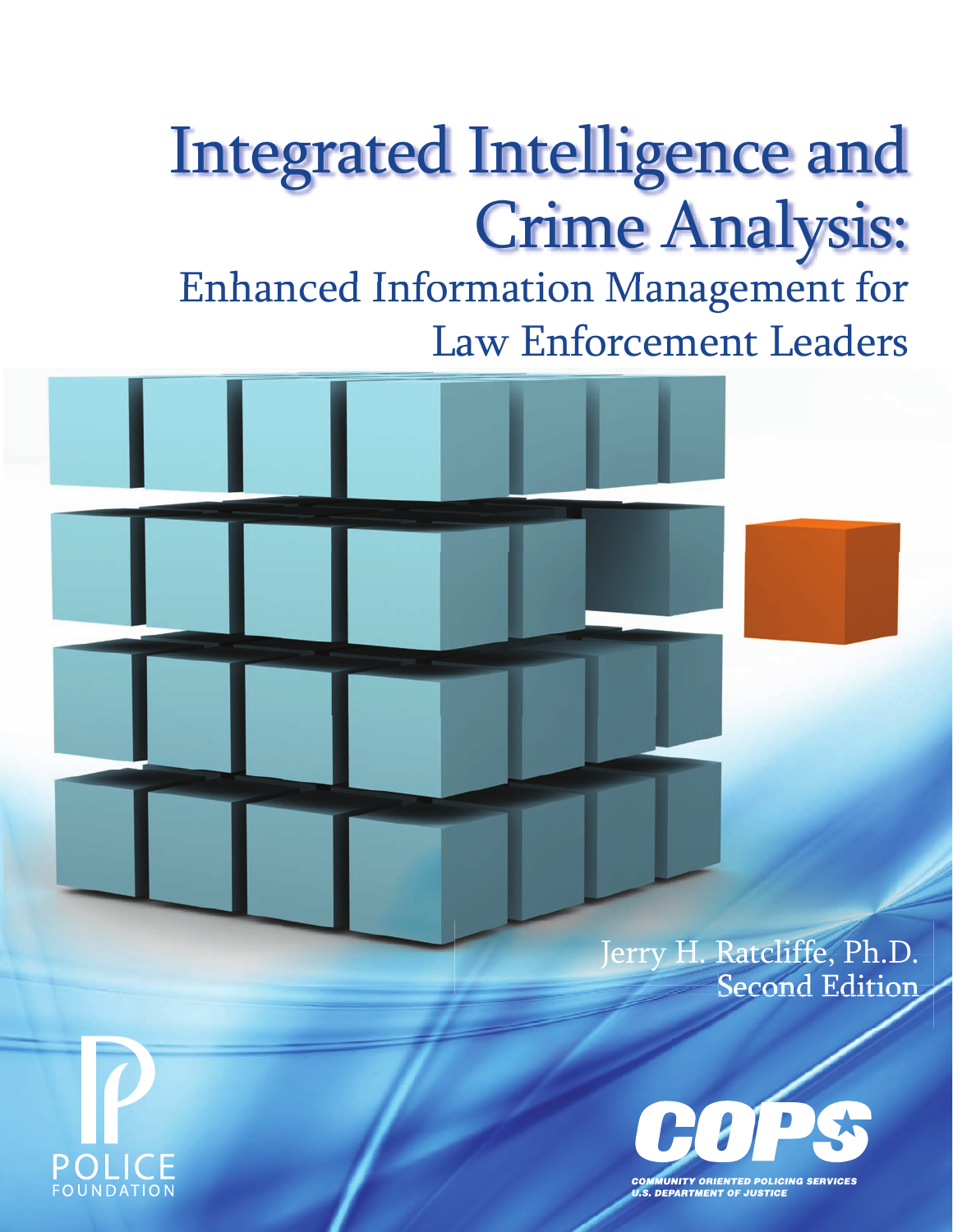This guide, developed by the Police Foundation with support from the COPS Office, examines the disconnect between crime analysis and intelligence analysis found in many of the nation's law enforcement agencies. Smart deployment of resources at the tactical, operational and strategic level requires analysis of both crime data and criminal intelligence information, preferably in an integrated fashion. This book looks at ways in which departments can encourage information sharing between crime analysts and the special units that typically manage criminal intelligence for the purpose of presenting an analysis of all known information to aid in problem-solving efforts.



Police Foundation 1201 Connecticut Avenue, NW Washington, DC 20036-2636 www.policefoundation.org

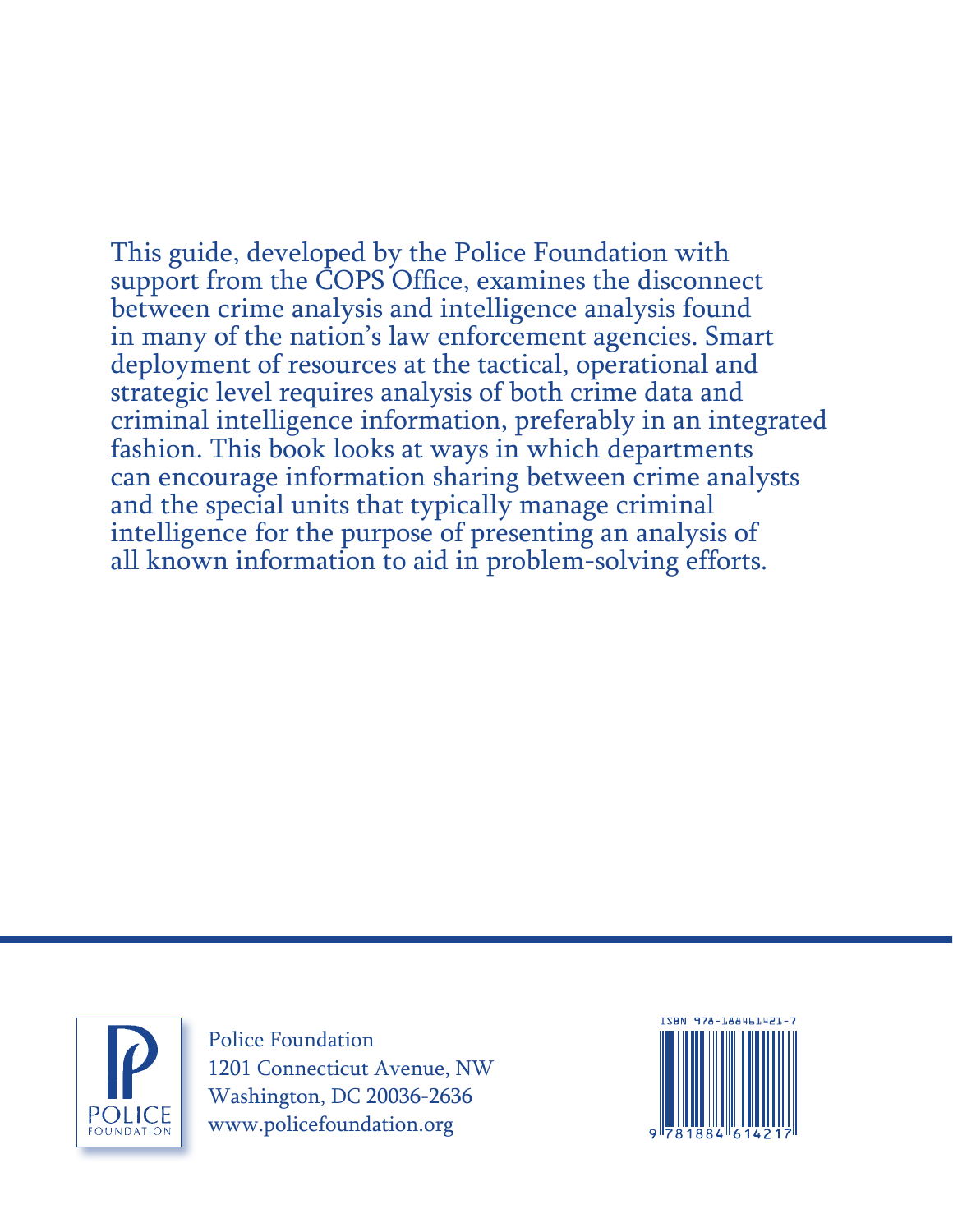# Integrated Intelligence and Crime Analysis: **Enhanced Information Management for Law Enforcement Leaders**

Jerry H. Ratcliffe, PhD



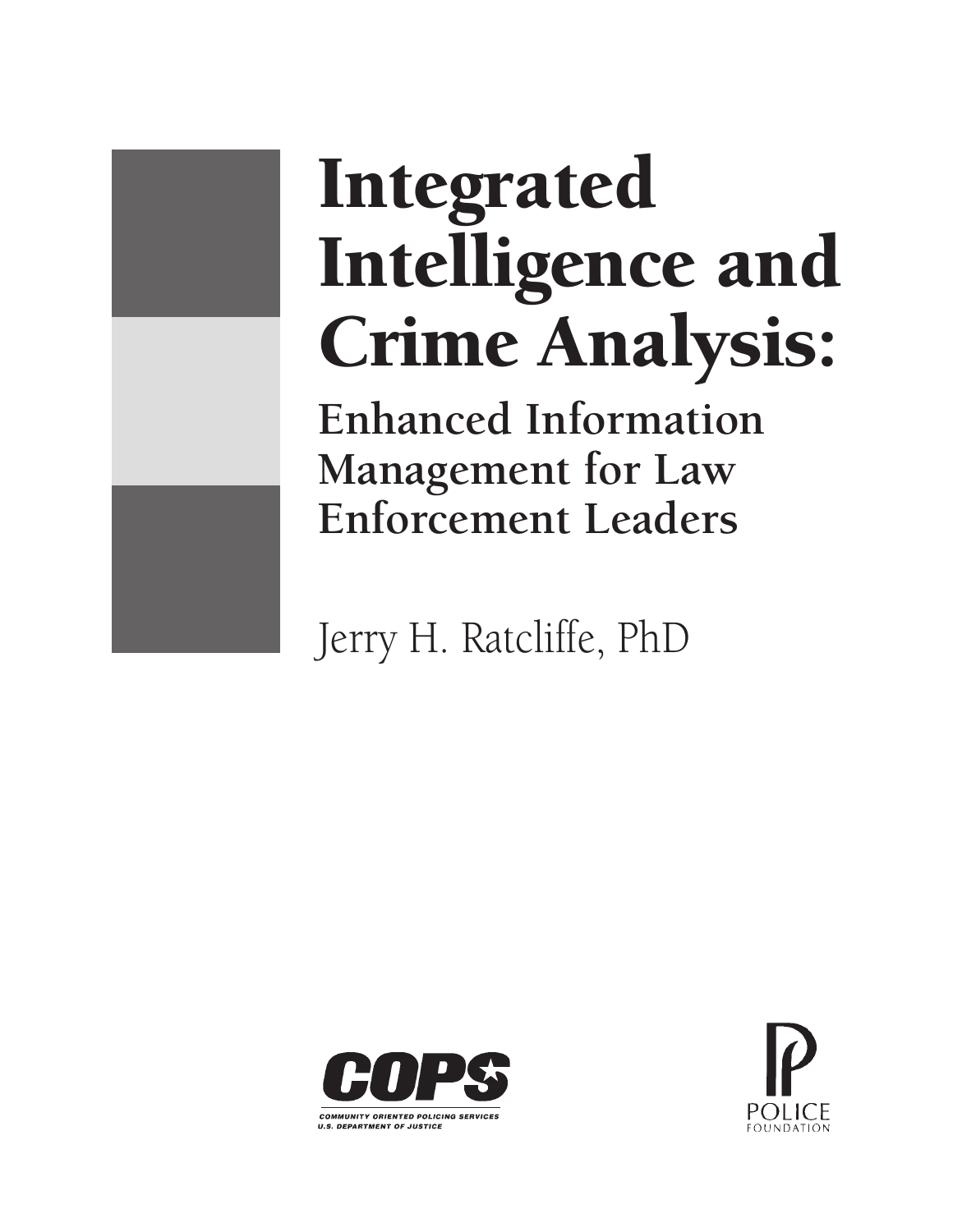The Police Foundation is a national, independent, nonprofit organization dedicated to supporting innovation and improvement in policing. Established in 1970, the foundation has conducted seminal research in police behavior, policy, and procedure, and works to transfer to local agencies the best information about practices for dealing effectively with a range of important police operational and administrative concerns. Motivating all of the foundation's efforts is the goal of efficient, humane policing that operates within the framework of democratic principles and the highest ideals of the nation.

The Office of Community Oriented Policing Services (COPS) was created as a result of the Violent Crime Control and Law Enforcement Act of 1994. A component of the U.S. Department of Justice, the COPS mission is to advance community policing as an effective strategy in communities' efforts to improve public safety in jurisdictions of all sizes across the country. Community policing represents a shift from more traditional law enforcement in that it focuses on prevention of crime and the fear of crime on a very local basis.

This project was supported by Cooperative Agreement #2005-CK-WX-K004 by the U.S. Department of Justice, Office of Community Oriented Policing Services. Points of view or opinions contained in this document are those of the author and do not necessarily represent the official position or policies of the U.S. Department of Justice or the Police Foundation.

© 2007 by the Police Foundation. All rights, including translation into other languages, reserved under the Universal Copyright Convention, the Berne Convention for the Protection of Literary and Artistic Works and the International and Pan American Copyright Conventions. Permission to quote readily granted.

ISBN 1-884614-21-3 978-1-884614-21-7

August 2007



1201 Connecticut Avenue, NW Washington, DC 20036-2636 (202) 833-1460 Fax (202) 659-9149 Email: pfinfo@policefoundation.org www.policefoundation.org



COMMUNITY ORIENTED POLICING SERVICES<br>U.S. DEPARTMENT OF JUSTICE

U.S. Department of Justice Office of Community Oriented Policing Services 1100 Vermont Avenue, NW Washington, DC 20530 800-421-6770 E-mail: askCopsRC@usdoj.gov http://www.cops.usdoj.gov/

*Integrated Intelligence and Crime Analysis: Enhanced Information Management for Law Enforcement Leaders* is available online at http://www.policefoundation.org/docslibrary.html and http://www.cops.usdoj.gov/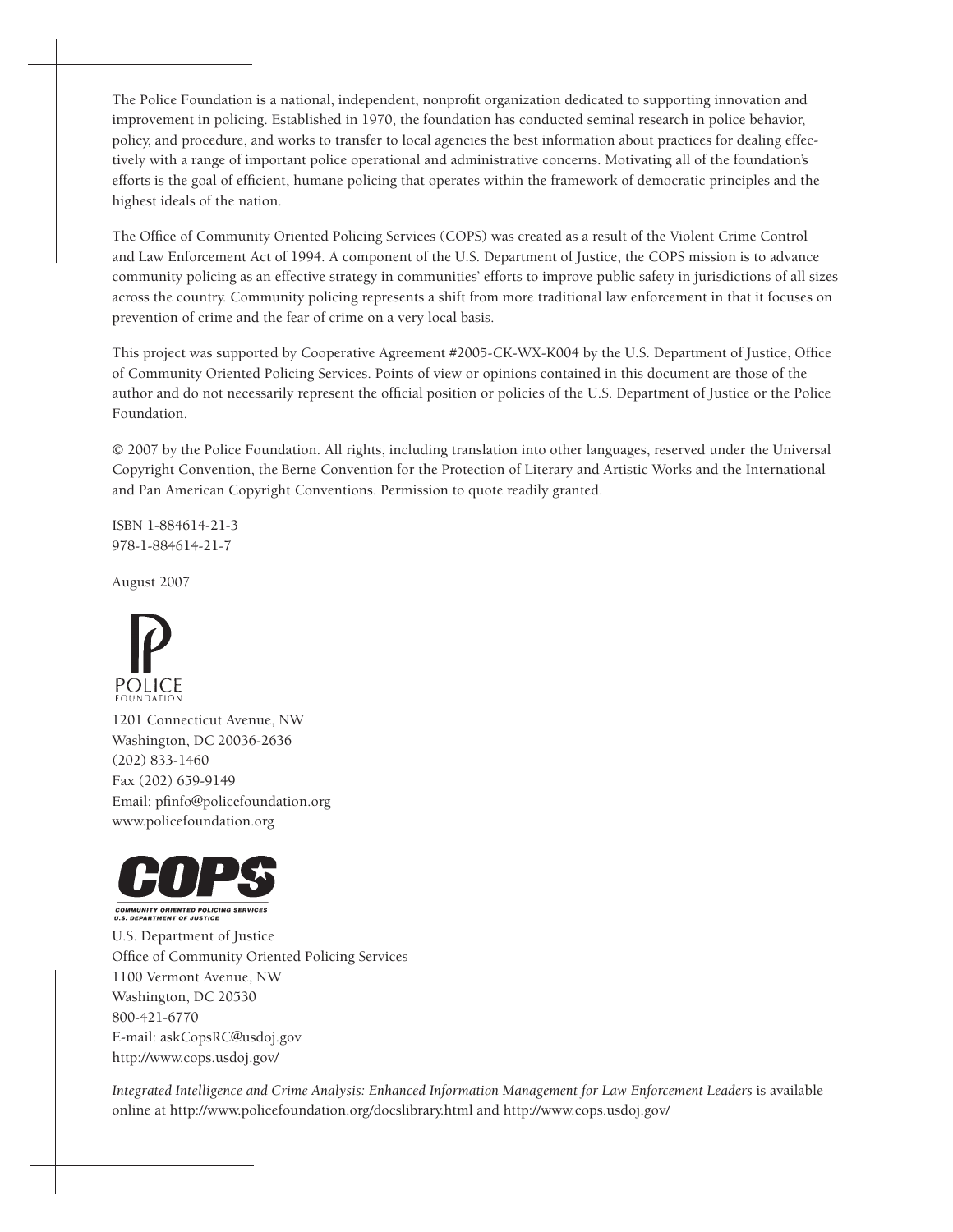# Table of Contents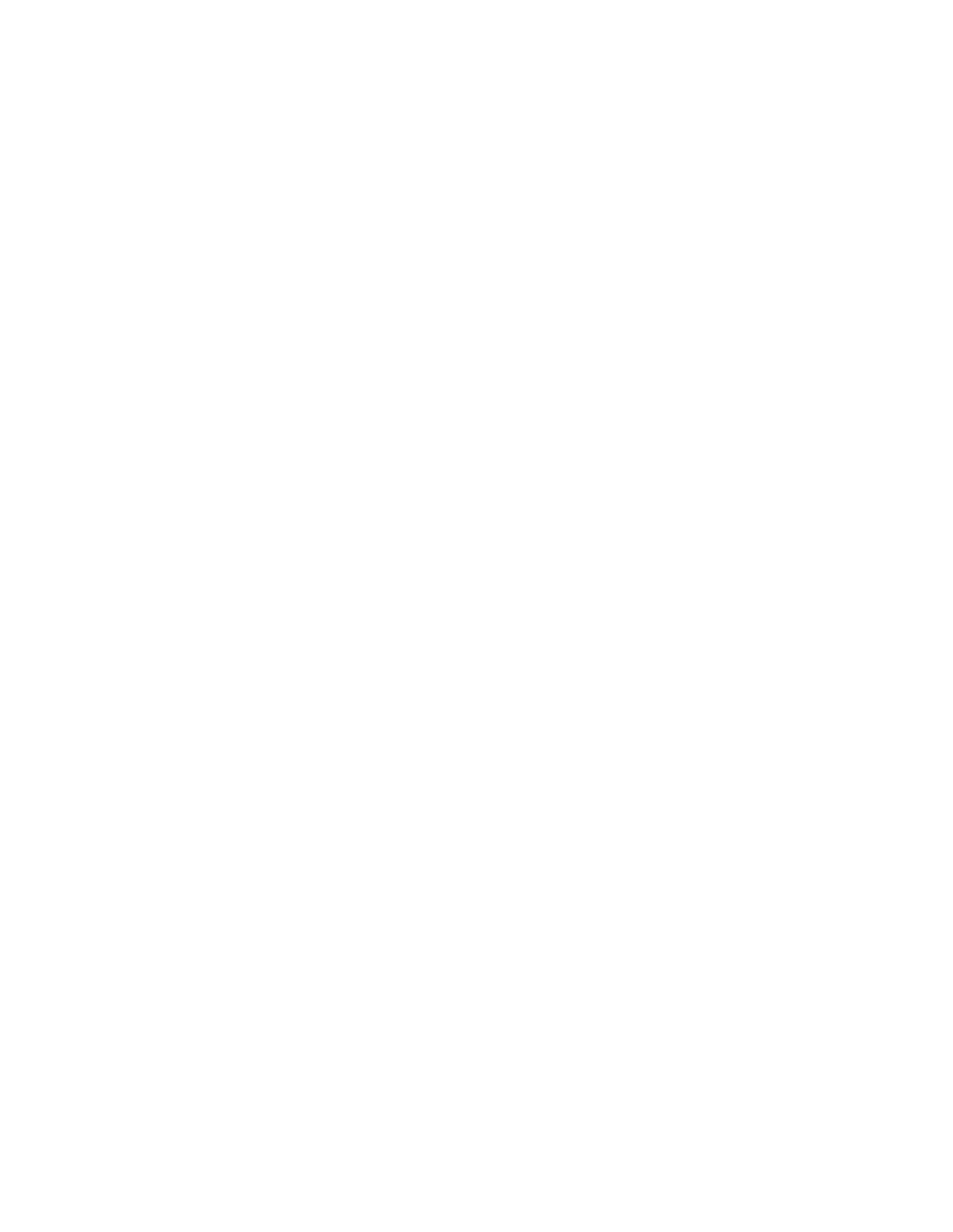### Foreword

Law enforcement agencies rely on a multitude of information sources and utilize a variety of approaches to prevent and respond to crime and disorder problems. These approaches, whether broad or specific, are typically tactical, operational, or strategic, and each requires that information be collected, synthesized, and analyzed into a usable format.

The sources of information may vary (arrest data, wiretaps, informants, crime data, etc.) depending on the objective, but the analysis of these sources into useful information and data is largely the task of law enforcement analysts who focus their efforts on trying to identify crime patterns, trends, and linkages between individual offenders and/or organized groups.

Generally speaking, intelligence analysis involves the development of critical and substantive products that support law enforcement decision-making efforts that are centered on organized criminal activity. Crime analysis, on the other hand, involves the use of various geographical and socio-demographic information, in combination with spatial techniques, to analyze, prevent, and solve crime and disorder problems. Both disciplines are essential to law enforcement operations, but their ability to provide greater analytical and investigative support has been hindered by the lack of integration between the two units due to various issues, such as departmental policies, the police culture, and a lack of leadership.

Over the past few years, much debate and discussion has surfaced within the law enforcement analyst community about the culture and operational functions of these units. Information from the intelligence unit is typically considered confidential and thus is perceived to be of greater value because of its sensitive nature. On the other hand, crime analysis information is less sensitive and is used more widely throughout agencies. In many cases, law enforcement agencies tend to position the intelligence capacity at a separate level within the organization, creating a further divide with other analytical units such as crime analysis. Of particular importance, however, given the nature and scope of intelligence and crime analysis units, is the issue of why they do not work more closely together to provide a more holistic approach to crime problems and to better inform decision makers about the problems affecting the communities they serve.

Police managers and leaders tend to rely heavily on the range of products that both intelligence and crime analysis units provide to inform their decision-making process with respect to crime prevention, deployment strategies, and crime suppression. Better coordination between these two analytical units can enhance both the quality of those products as well as the support they provide decision makers. This report documents the issues and recommendations made by a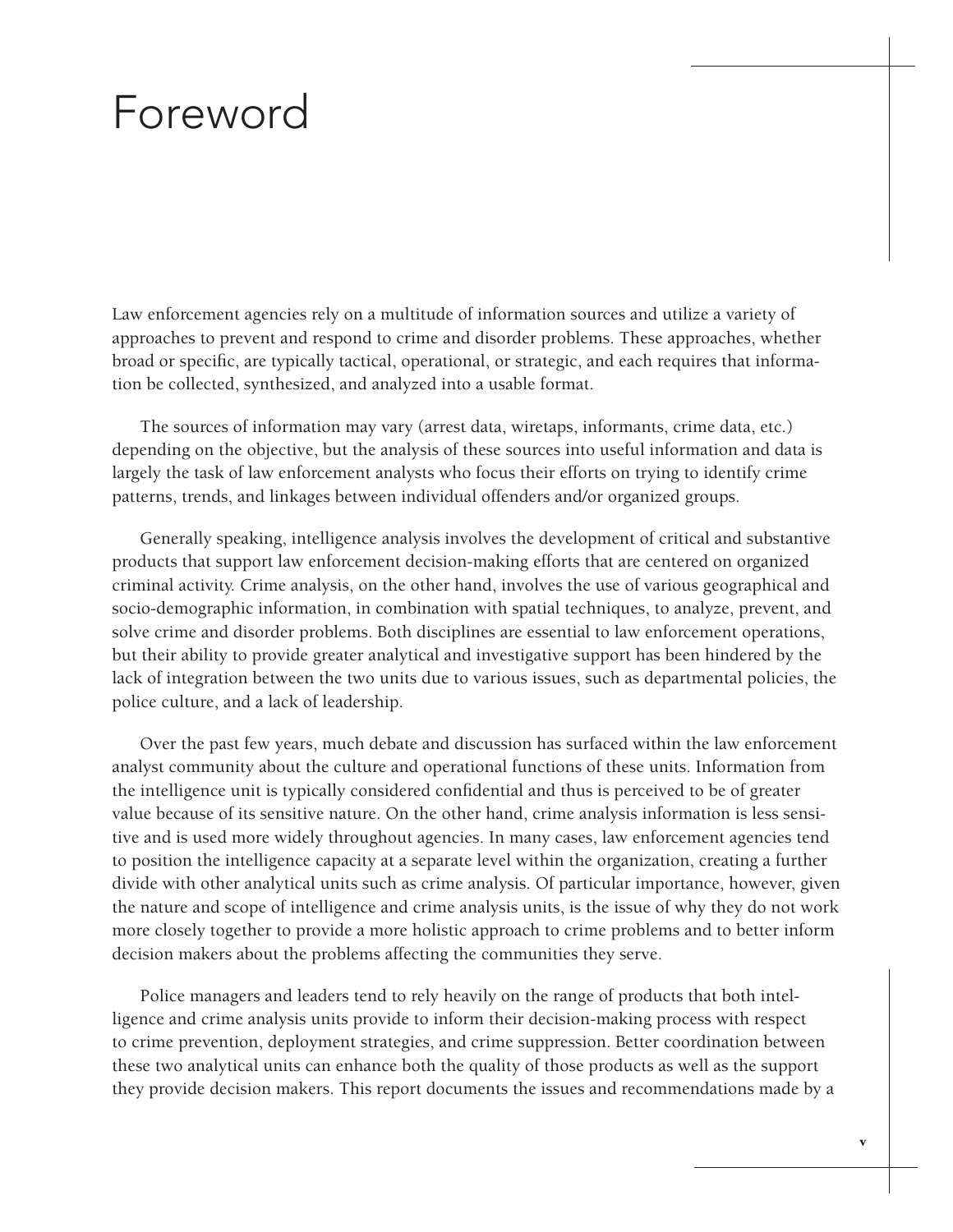group of distinguished law enforcement practitioners, researchers, and policy makers that convened at the Police Foundation in November 2005 to discuss the integration of crime and intelligence analysis. We hope that this report contributes to a greater understanding of the importance of utilizing intelligence and crime analysis units more effectively to assist law enforcement managers and leaders with their tactical, operational, and strategic decisions.

> Hubert Williams President Police Foundation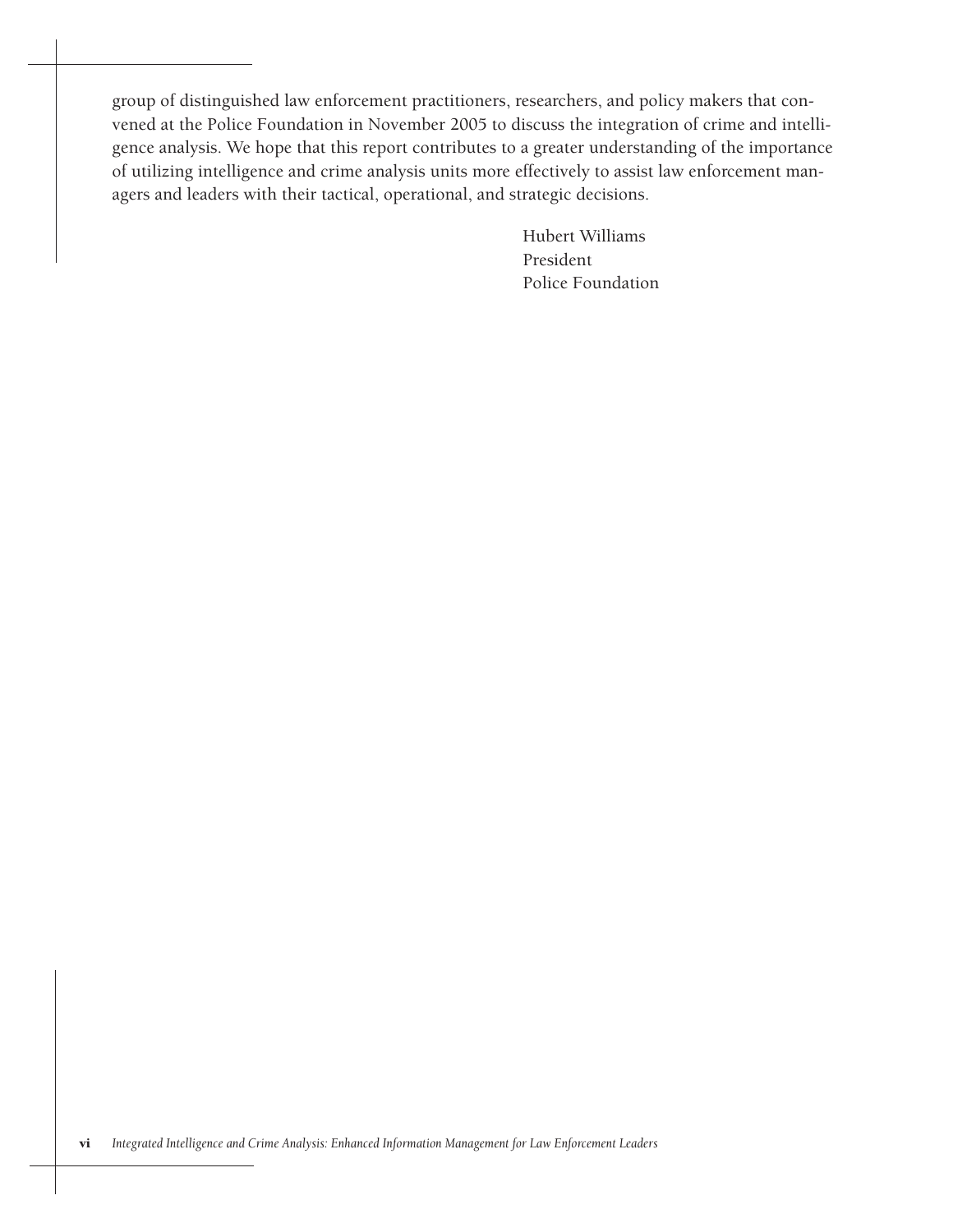## Acknowledgements

This report would not have been possible without the contributions of the participants of the 2005 Forum on Intelligence and Crime Analysis. We greatly appreciate their insight and candor. We are especially grateful to Dr. Jerry Ratcliffe who led the forum discussion and authored this report, drawing on the comments of the participants and his considerable knowledge of and experience in intelligence and crime analysis.

The Police Foundation gratefully acknowledges the Office of Community Oriented Policing Services, U.S. Department of Justice, for its support of this project, particularly Dr. Matthew C. Scheider, Amy Schapiro, and Deborah Spence for their participation and assistance throughout the course of this project.

We thank the following current and former Police Foundation staff and fellows for their support in producing the forum and this report: Karen Amendola, Greg Jones, Mary Malina, Joe Ryan, Sergeant Terril Shoemaker, and Heather Tubman.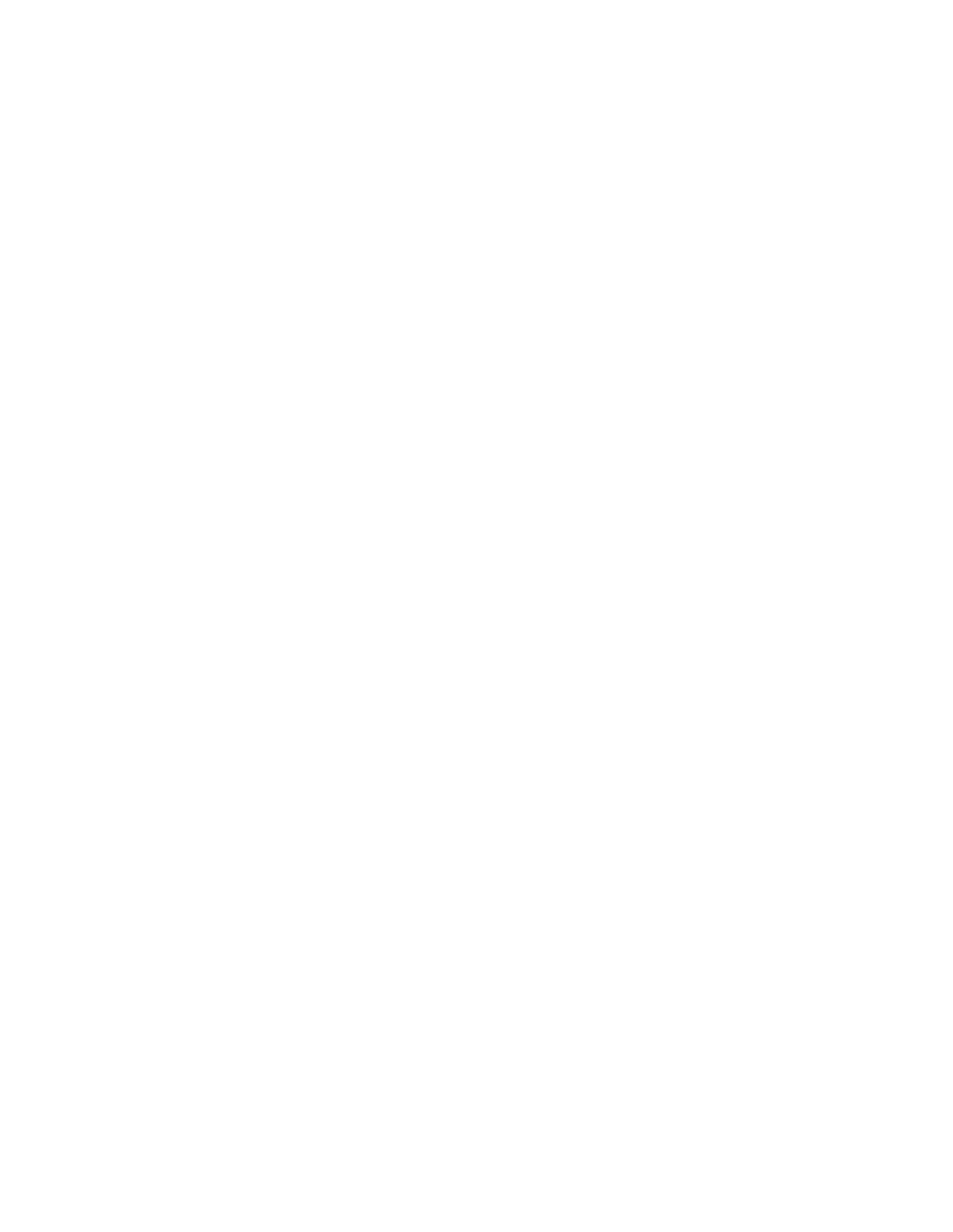### Executive Summary

Law enforcement executives are increasingly recognizing that they are no longer in an information-poor world: data and information about the criminal environment and criminal activity abound. The challenge is to corral this wealth of data into knowledge that can enhance decision making, improve strategies to combat crime, and increase crime prevention benefits. In other words, the aim is to convert data and information into actionable intelligence.

In many cases, however, this increase in data has not necessarily translated to an increase in knowledge. The structure of information handling processes within policing is not set up for the new millennium and ideas about intelligence management and dissemination from the 1970s still pervade the thinking and organizational culture of police agencies in the twenty-first century. While many executives get access to crime analysis, sometimes through Compstat meetings or similar briefings, criminal intelligence is not integrated into the picture and executives make key decisions without access to all of the pertinent knowledge available within their organization.

For much of the history of law enforcement, criminal intelligence—information that relates to the activities of criminal individuals or groups of offenders—was retained by specialized units or by individual detectives. Even with the introduction of intelligence units, these analytical groups often kept their information within the narrow confines of their specific unit. The focus of intelligence units was first and foremost on reactive, investigative support. This situation continues in most places today. For example, narcotics intelligence units do not share intelligence beyond their units, and street gang intelligence units do the same. In the new environment of intelligenceled policing, these information silos are too valuable as strategic resources for the whole police department to squander on the needs of an individual investigator or unit. As we learn more about the abilities of organized crime groups to involve themselves in a range of criminal enterprises such as street crime, narcotics, human smuggling, and money laundering, it has become necessary to restructure law enforcement analytical services to better reflect this criminal environment. The risks are too high to stick with unit isolation and specialization out of simple bureaucratic convenience.

To change this situation will require executive leadership within policing. The purpose of this report is to provide the necessary information for police managers to implement change and embrace the information-rich environment of modern policing. The document is also of value to intelligence analysts and crime analysts wishing to get greater traction from the intelligence they produce.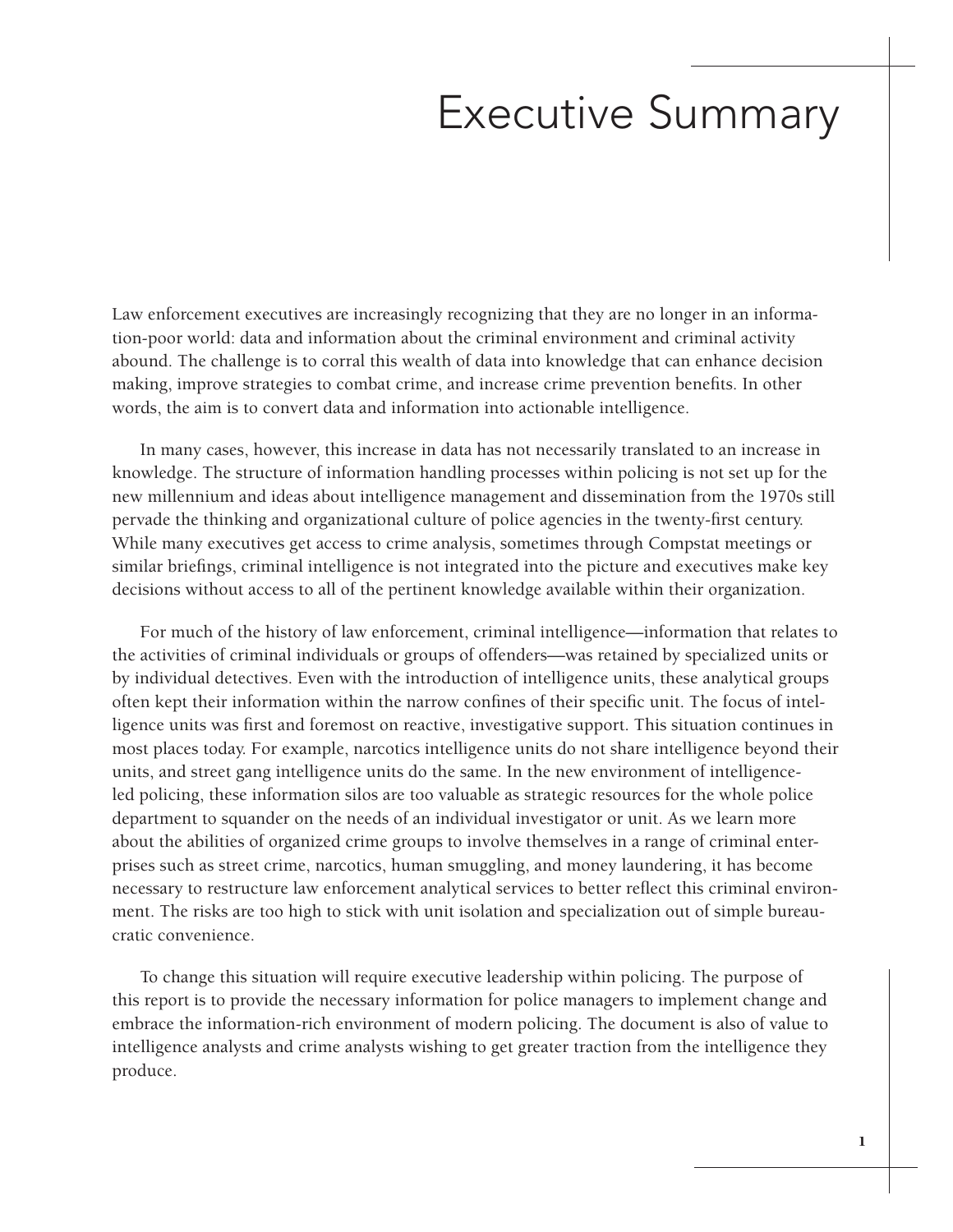The central themes and recommendations originate from an intelligence and crime analysis forum, convened by the Office of Community Oriented Policing Services, U.S. Department of Justice, and the Police Foundation's Crime Mapping and Problem Analysis Laboratory at the end of 2005. Eighteen practitioners, policy makers, and researchers were brought together to address the crime analysis and criminal intelligence needs of the future, and their thoughts and quotes influence and enhance this work.

The net result of these endeavors was endorsement of an integrated analysis model. By blending crime analysis with criminal intelligence, it is suggested that crime analysis can provide the *what is happening* picture of the criminal environment, and criminal intelligence can provide the *why it is happening*. These two components, used in combination, are essential to a more complete understanding of criminality necessary to formulate effective crime reduction and prevention strategies. The integrated analysis model will allow executives to see the big picture of criminality and from this knowledge access a wider range of enforcement options. Furthermore, this can allow a more fluid response to crime, one that is based on a realistic model of analysis that better mimics the criminal environment.

Intelligence-led policing is a business model and managerial philosophy where data analysis and crime intelligence are pivotal to an objective, decision-making framework that facilitates crime and problem reduction, disruption and prevention through both strategic management and effective enforcement strategies that target prolific and serious offenders.

Source: Ratcliffe, J.H. (Forthcoming 2008). *Intelligence-Led Policing*. Cullompton, Devon, UK: Willan Publishing.

However, the hindrances to the development of this model are not insignificant and will require a better understanding by police managers of the business model that is modern intelligence-led policing. For example, problems discussed in this report include: issues of civilianization, differing missions and terminology between crime analysts and criminal intelligence officers, isolationist and case-specific thinking instead of concentrating on the big picture, perceived legal restraints on intelligence analysts, and a lack of training and education. Most importantly, there is a resistance from police culture and a lack of leadership from police executives. Perhaps the most pressing issue—one that is crucial for the success of intelligence-led policing in the U.S.—is the lack of executive training. Many police leaders received their training and initiation into policing in a different time when investigators were the only people who used covert information and experience was the key to promotion into leadership positions. Information resources beyond the odd map with some pins were generally unheard of, and experience and gut feeling were the compass that guided most senior officers. Reactive, case-by-case investigation is now known to be ineffective in stemming the flow of crime, and covert and information resources have to be used more strategically. Intelligence-led policing requires a greater integration of covert information, criminal intelligence, and crime analysis to better manage risk and to support proactive policing that targets enforcement and promotes crime prevention. This new approach requires police leaders to learn and embrace a new way of thinking about knowledge and risk, and it also demands a new organizational approach for the police department.

*Integrated Intelligence and Crime Analysis: Enhanced Information Management for Law Enforcement Leaders*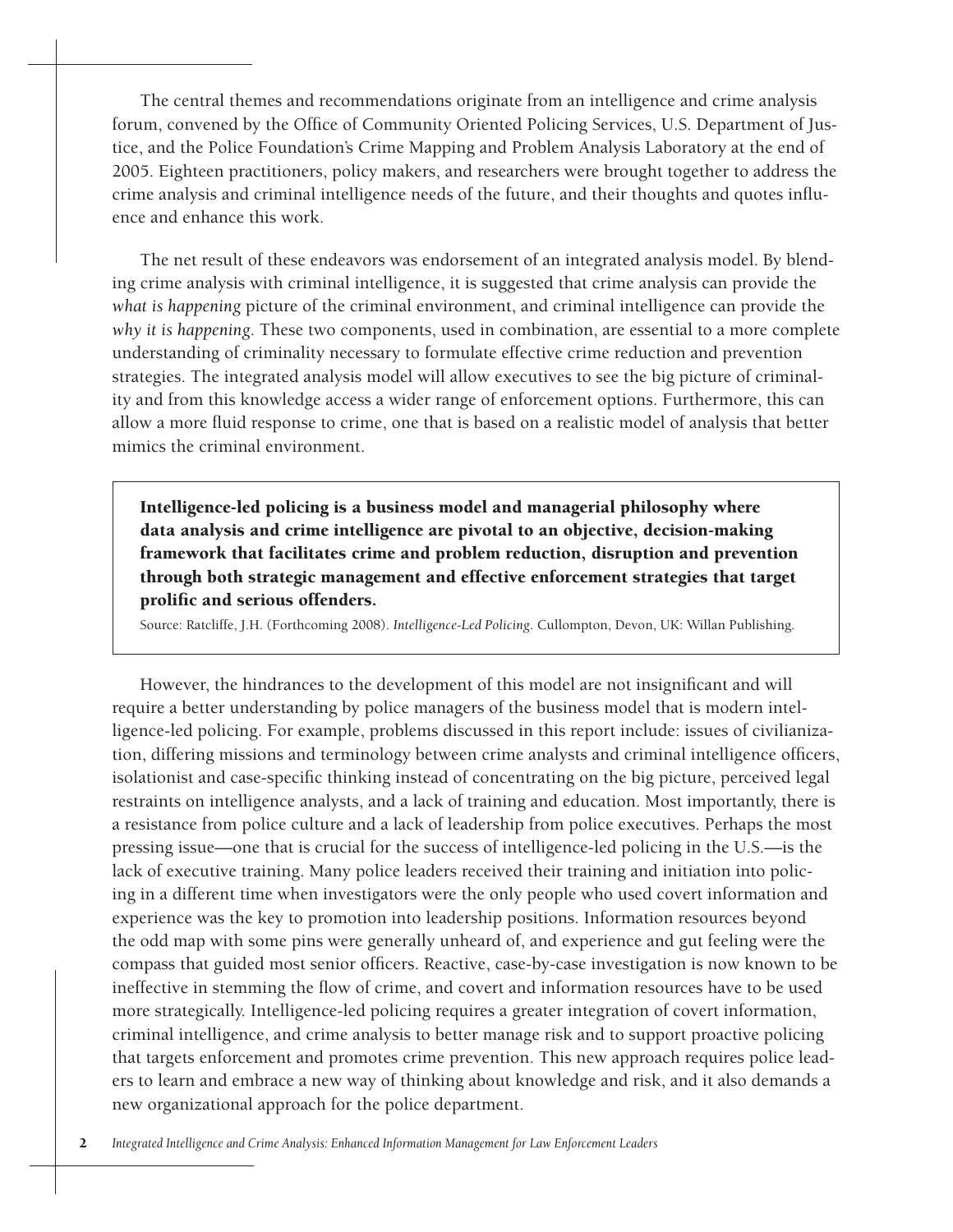Stemming from the work of the forum participants, it has been possible to make a number of key recommendations. First, police chiefs should strive to better understand the central tenets of intelligence-led policing and work more closely with analysts. Articulating the vision of the police department should be matched by an organizational restructuring of the information sections of the department to increase managers' access to intelligence. Secondly, there are a number of issues that managers and analysts should take heed of, including: resolving technological barriers; better understanding legal and privacy constraints in order to maximize intelligence-sharing; building connections with other analysts; and learning about problem-oriented policing and community policing.

The challenges of the new information-rich, post-9/11 age require effort to resolve and leadership to implement. The forum pinpointed the key challenges limiting criminal intelligence sharing, advocated for the integrated analysis model, and identified the way that all police departments, big or small, can work individually and collectively towards the new intelligence-led policing paradigm of modern policing. There is now a need for police executives to step up and decide if they are ready to tackle the cultural and organizational barriers within law enforcement, action necessary to making intelligence-led policing a reality.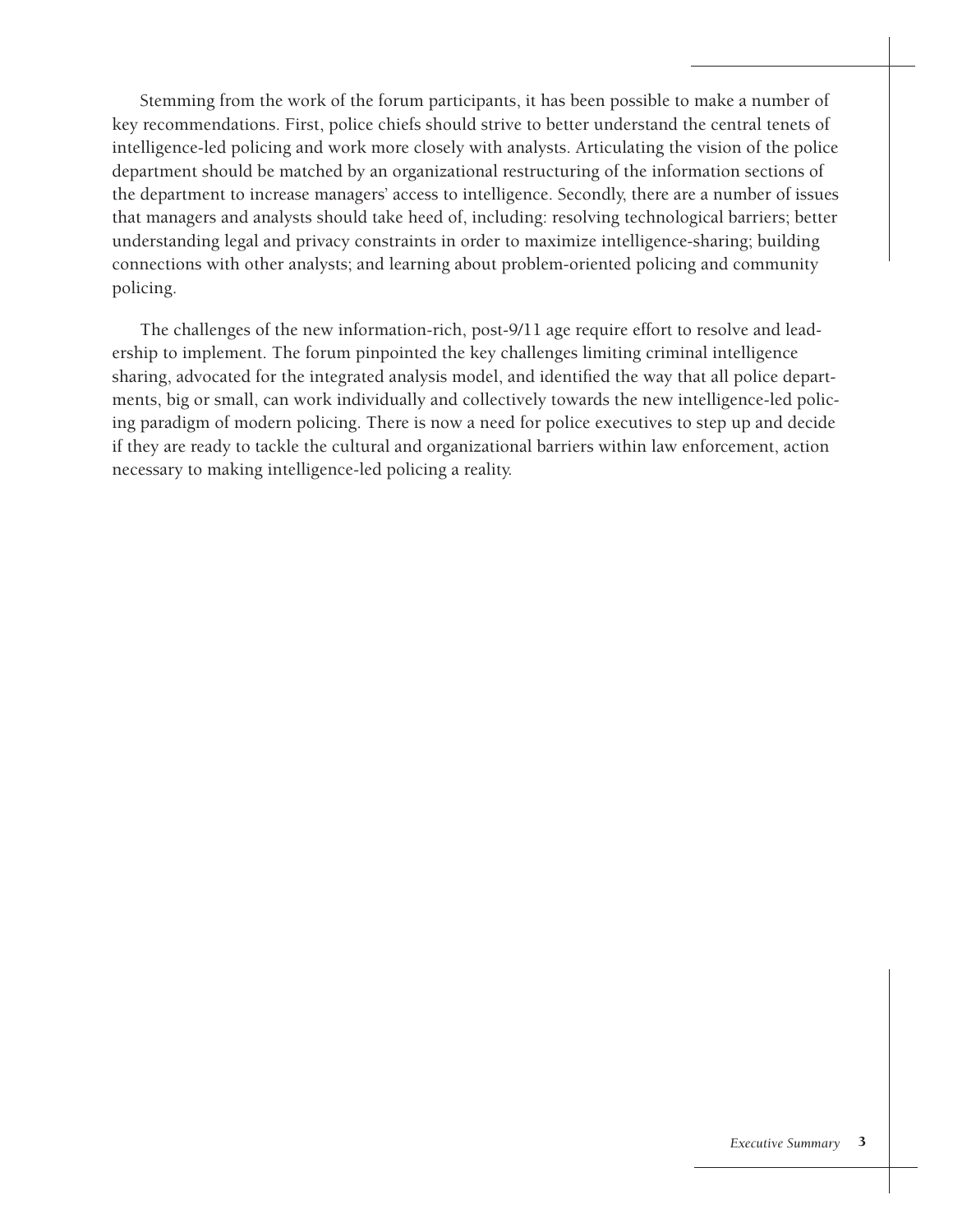## The 2005 Forum on Intelligence and Crime Analysis

Towards the end of 2005, the Office of Community Oriented Policing Services, U.S. Department of Justice, and the Police Foundation's Crime Mapping and Problem Analysis Laboratory brought together a group of eighteen practitioners, policy makers, and researchers for a forum that aimed to identify the current state of criminal intelligence and crime analysis in the United States, and to describe where this relationship might, or should, go in the future (see Biographies of Participants in the Forum on Intelligence and Crime Analysis at the end of this report). The discussions lasted two days and were semi-structured in format. This enabled the forum moderators to allow participants to elaborate and expand on responses, while maintaining a focus on a number of issues that had been raised at an earlier meeting. The earlier meeting occurred at the 2005 annual training conference of the International Association of Law Enforcement Intelligence Analysts, where a group of twelve (predominantly practitioners) had identified some initial focus points that were used to initially direct the main forum. Other than Police Foundation staff, only Jerry Ratcliffe and Marilyn Peterson were present at both sessions. Quotes from forum participants appear throughout this report.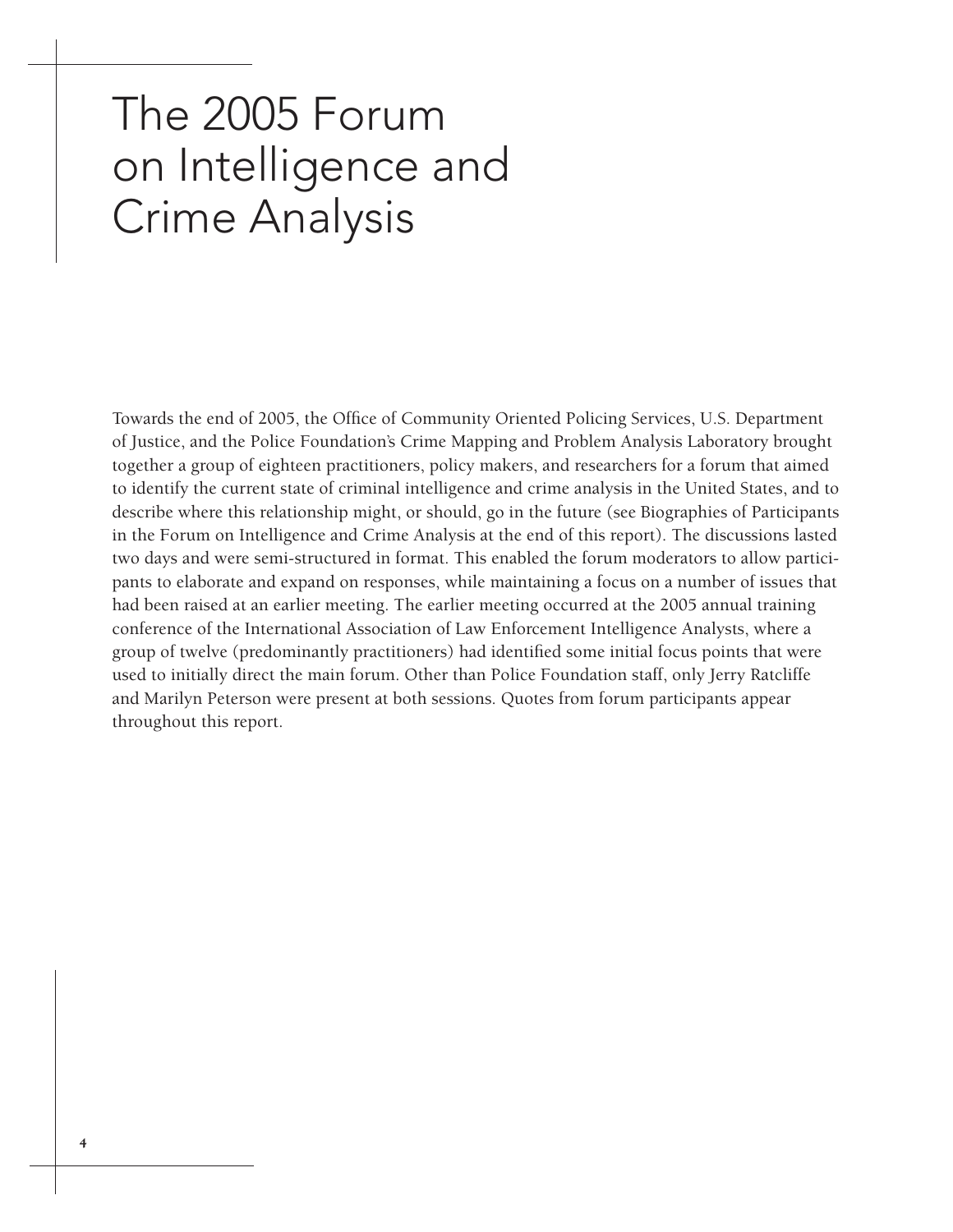### What is the Purpose of This Report?

Police chiefs and law enforcement policymakers who are tasked with crime reduction and prevention responsibilities need quality information in order to make good decisions. How best should they receive this information, and how should they organize their department to make the best use of information? Ideally, information passes through the hands of an analyst so that it can be combined, filtered, synthesized, and placed into context with other information so that the end result, an intelligence product, can give decision makers a succinct picture of the criminal environment. Nearly every modern policing strategy, from problem-oriented policing to Compstat and intelligence-led policing, requires an analysis of the criminal environment as the starting point to choosing a crime reduction strategy. This report addresses the creation of a more holistic analysis of the criminal environment. The goals are better policing, more targeted responses, effective crime prevention, and less crime.

Criminal intelligence, as it is commonly operationalized, can provide decision makers and police chiefs with a snapshot of criminality and criminal behavior. Crime analysis can provide police leaders with an understanding of crime patterns and trends. Without this understanding of both crime patterns and criminal behavior, people who have to make decisions that affect the safety and security of communities will not have access to the vital, synthesized information essential to good planning and strategy. For example, an intelligence unit may have good information about a local group of offenders dealing in methamphetamine. Crime analysis, however, suggests that the key problems in the area are vehicle crime and heroin. With a more complete picture of the local criminal environment, the police executive can make a better decision about the best use of resources for these competing priorities. Alternatively, crime analysis might identify an area of a town where drug arrests have increased. The intelligence officer for the drug unit can fill in the picture with a description of a drug dealer who lives in that area and who has recently been released from prison. Knowledge of individuals and offender behavior can improve understanding of crime patterns and vice versa.

> *I don't know what you can do with intelligence without crime data or what you can do with crime data without turning it into actionable intelligence.* Debra Piehl, Intelligence Analyst, Massachusetts State Police Fusion Center

While some police chiefs espouse the view that they have access to both criminal intelligence and crime analysis, the reality in many police departments is different. In fact, some have only crime analysts, while others have only intelligence officers, and this creates significant challenges for the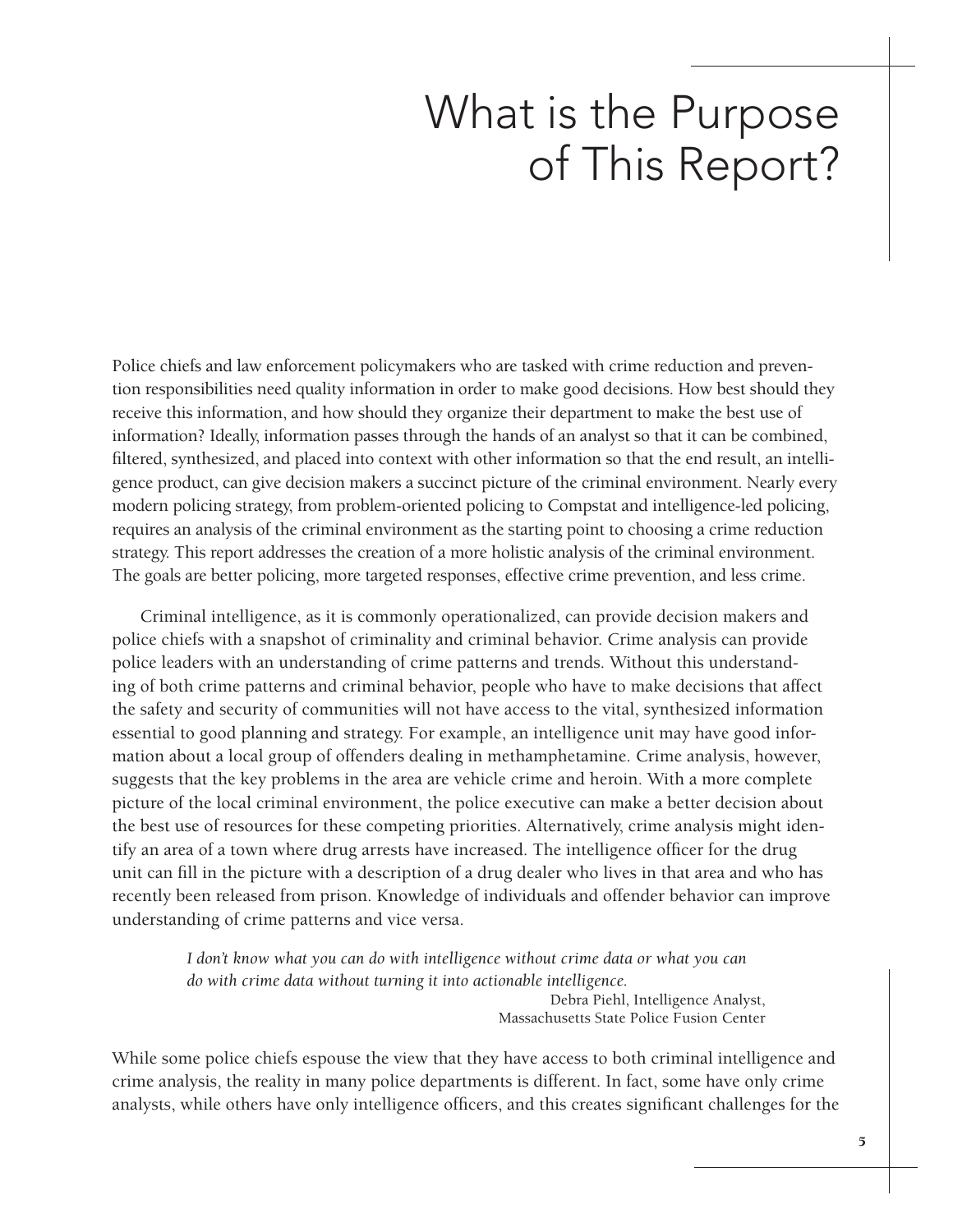individuals responsible for the interpretation of the criminal environment. Moreover, few executives have any information on the criminal world outside their jurisdiction. Intelligence sharing is the key but few know how to make it happen.

> *The vast majority of police agencies in the U.S. do not have the luxury of having both crime analysts and intelligence analysts. Having analysts trained and able to generate all-source and all-methods analysis is the most effective way for them to support the agencies' missions.*

> > Marilyn Peterson, Intelligence Management Specialist, New Jersey Division of Criminal Justice, Department of Law and Public Safety

Some of the problems are endemic to the U.S. More so than in many other countries, in the U.S. it is common for intelligence operatives to be sworn police officers, while crime analysts are most often civilians. The tendency for intelligence officers to refrain from sharing information is therefore compounded when the colleague that needs the information is a civilian. Some of the traditional reticence and mistrust that affects some sworn officers in regard to civilians can manifest itself within the crime intelligence arena to the detriment of good intelligence flow.

Intelligence officers often retain their intelligence within their teams or squads, under the often mistaken belief that this is necessary for operational security and because of government rules. From the smallest police department right up to national security agencies, there is a tendency to restrict access to information rather than to distribute it to others whose perspectives can assist in developing appropriate solutions. Crime analysts work with crime patterns and trends but often stop short of gaining a better understanding of why the patterns unfold as they do and which groups or individuals may be responsible. Crime analysts tend to share widely, while criminal intelligence analysts feel constrained by culture, unit mission, and federal legislation. The inability or unwillingness to integrate criminal intelligence and crime analysis is affecting the ability to make communities safer.

While most people agree that a full integration of criminal intelligence and crime analysis is essential, there are few agencies where this level of integration is a reality. Why might this be? There are a variety of reasons—technical, organizational, and cultural—as this report will explain. The report will also describe some strategies that can be used to better integrate these essential streams of knowledge so that decision makers have access to the best information and most comprehensive analysis possible in order to generate the best responses.

> *I think it's appalling that a crime analyst and intelligence analyst in the same agency wouldn't work together, but this is often the case.*

> > Christopher Bruce, Crime Analyst, Danvers, Massachusetts, Police Department

This report starts by describing the differing roles that criminal intelligence and crime analysis play in the modern law enforcement environment. It then clarifies why the current situation—a separation of key functions, as commonly seen in many police departments—is both a hindrance to good policing in an intelligence-led policing environment, as well as a risk to the communities that police are sworn to protect. Furthermore, the lack of connectivity with crime analysts and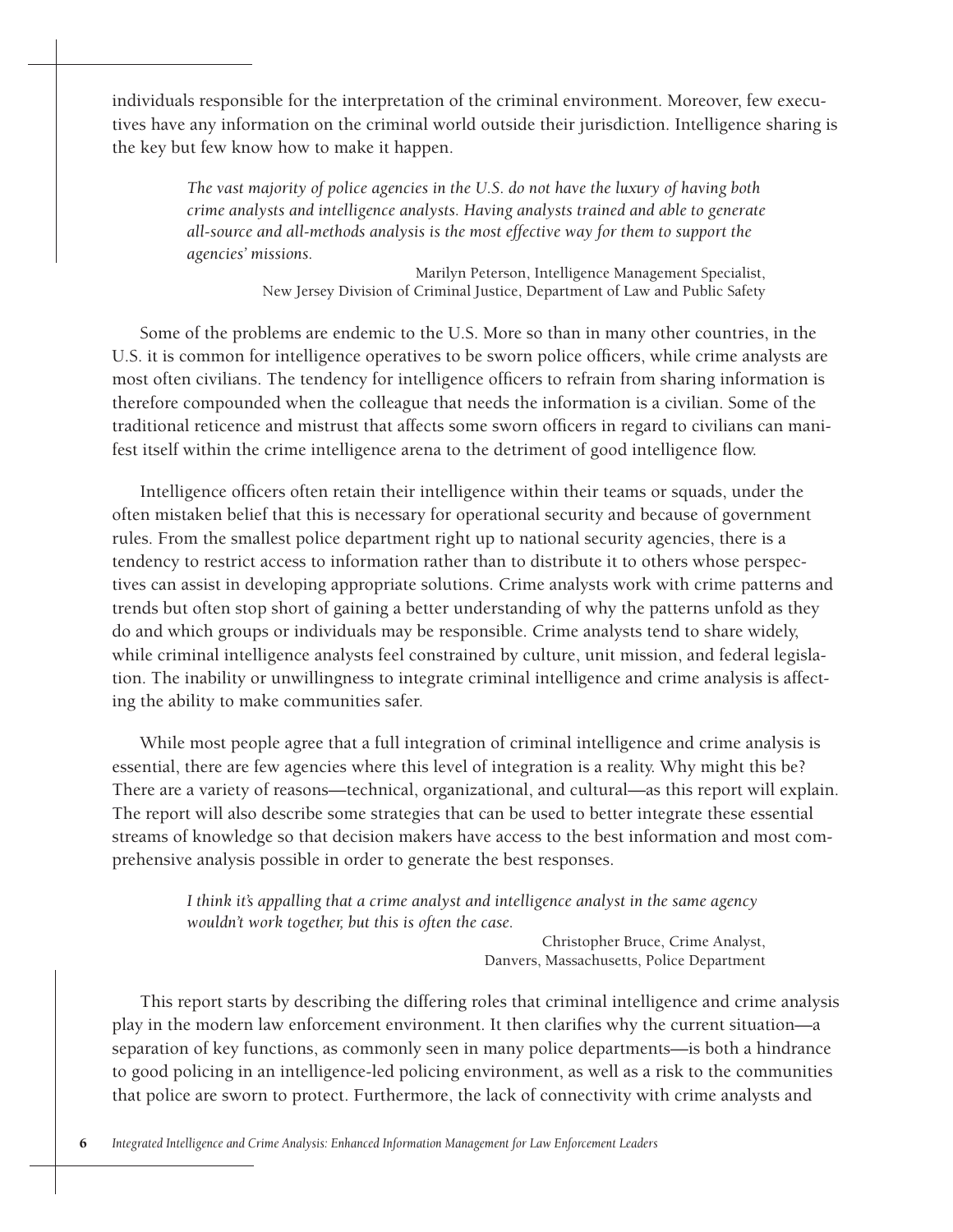the over-emphasis on security and secrecy that limits the amount of useful knowledge that intelligence analysts feel they can share with crime analysts is a fundamental problem that managers are going to have to address in the post-9/11 policing world that demands more efficient and proactive policing. This report argues for an integrated analysis model that combines the functions of crime analysis and criminal intelligence and seeks to avoid analytical processes that separate information on offenders from information on the crimes that they commit. In support of this argument, this report identifies a range of ways that the integrated model can help decision makers and includes a number of examples to demonstrate this approach. Finally, the report contains a number of practical recommendations for police departments wishing to better integrate these necessary functions and become more intelligence-led and problem-focused. The challenge exists, and leadership is the solution. For intelligence-led policing to truly function, police leadership will have to engage with the analysis function, as this report will show.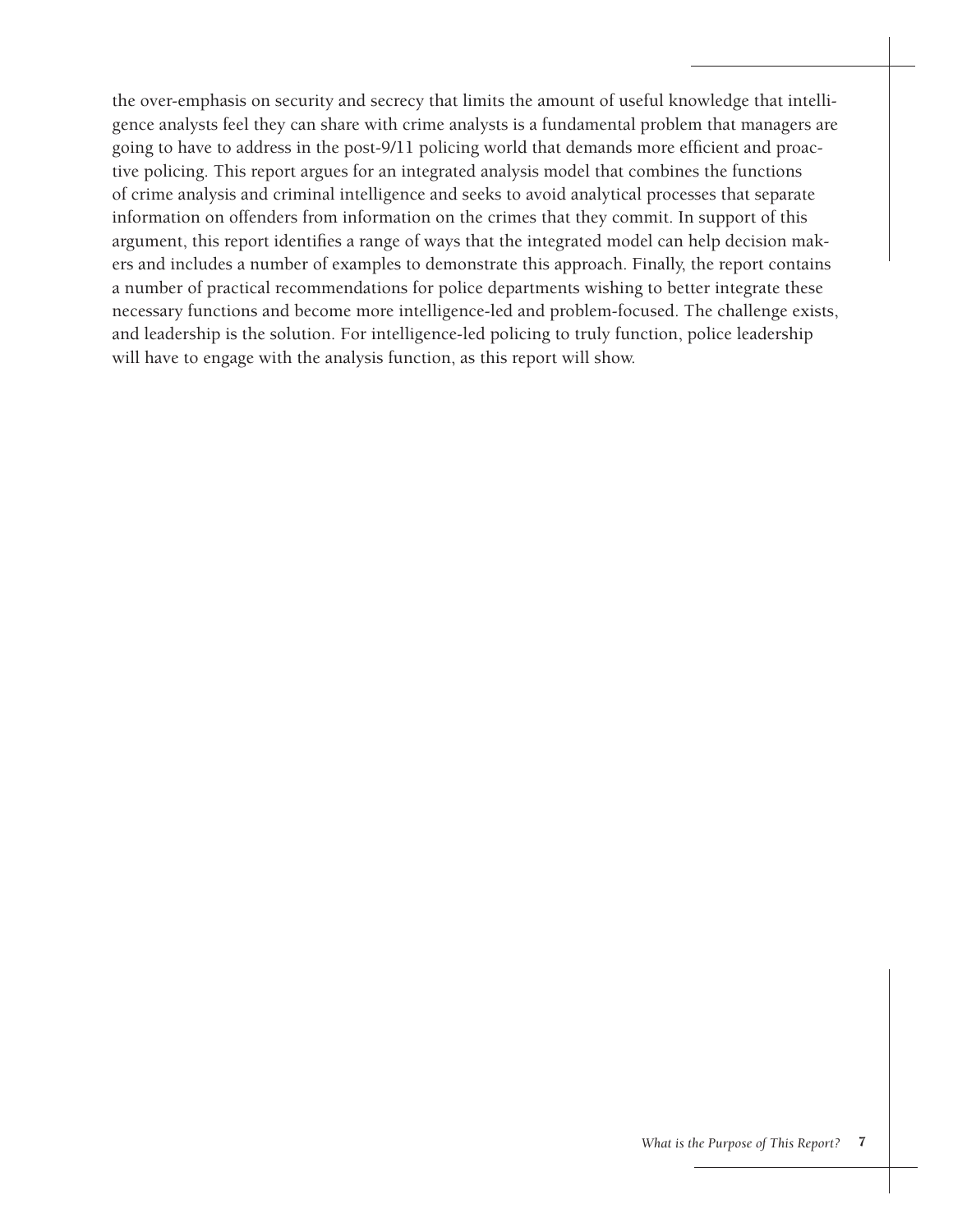### Criminal Intelligence and Crime Analysis

#### What is Intelligence Analysis?

A public misconception about intelligence is that the tactics used to gather covert information constitute intelligence. This view is reinforced by misinformed fictional and media presentations. These often portray the intelligence function as a secretive and sometimes subversive activity that is morally ambiguous or takes police close to legal and ethical boundaries. There is a significant distinction between gathering information and using intelligence to influence the decision making of senior law enforcement personnel. Even within law enforcement, the term intelligence can often mean different things to different people. Add to this the qualifiers of intelligence analysis, criminal intelligence, crime intelligence, and intelligence-led policing, and the picture becomes even more complex. Many organizations have their own definitions of intelligence, from the brief to the painfully verbose. These problems of definition occur for understandable reasons: the intelligence needs of a large federal agency are quite different from the intelligence needs of a small, rural police department. Even metropolitan police departments differ, both in terms of their enthusiasm to be intelligence driven and the types of problems that they have to handle. When different cities have different problems, they often respond in different ways and, as a result, their information needs are different. A common corollary of this is that intelligence definitions differ.

In order to show no favoritism, and because some definitions are too specific, we can basically say that *criminal intelligence is the creation of an intelligence knowledge product that supports decision making in the areas of law enforcement, crime reduction, and crime prevention*. In this context, an intelligence knowledge product is a product that can influence the thinking of a decision maker. It is the result of a criminal intelligence analysis and could be a written bulletin, a presentation, a verbal report, or some combination of these in a briefing. An intelligence knowledge product could even be a brief telephone conversation if the intelligence is timely and has an effect on the decision making of the recipient of the intelligence.

While this definition may seem succinct, a little clarification is necessary. Some definitions limit intelligence as a process that targets individuals or groups of offenders. Indeed, many in policing see criminal intelligence solely as a mechanism to examine the behavior of individual offenders or organized crime groups, separate from the main patrol functions and high-volume crime focus of most police officers. There is a growing realization, however, that at the operational and strategic levels of law enforcement a deeper understanding of general criminality may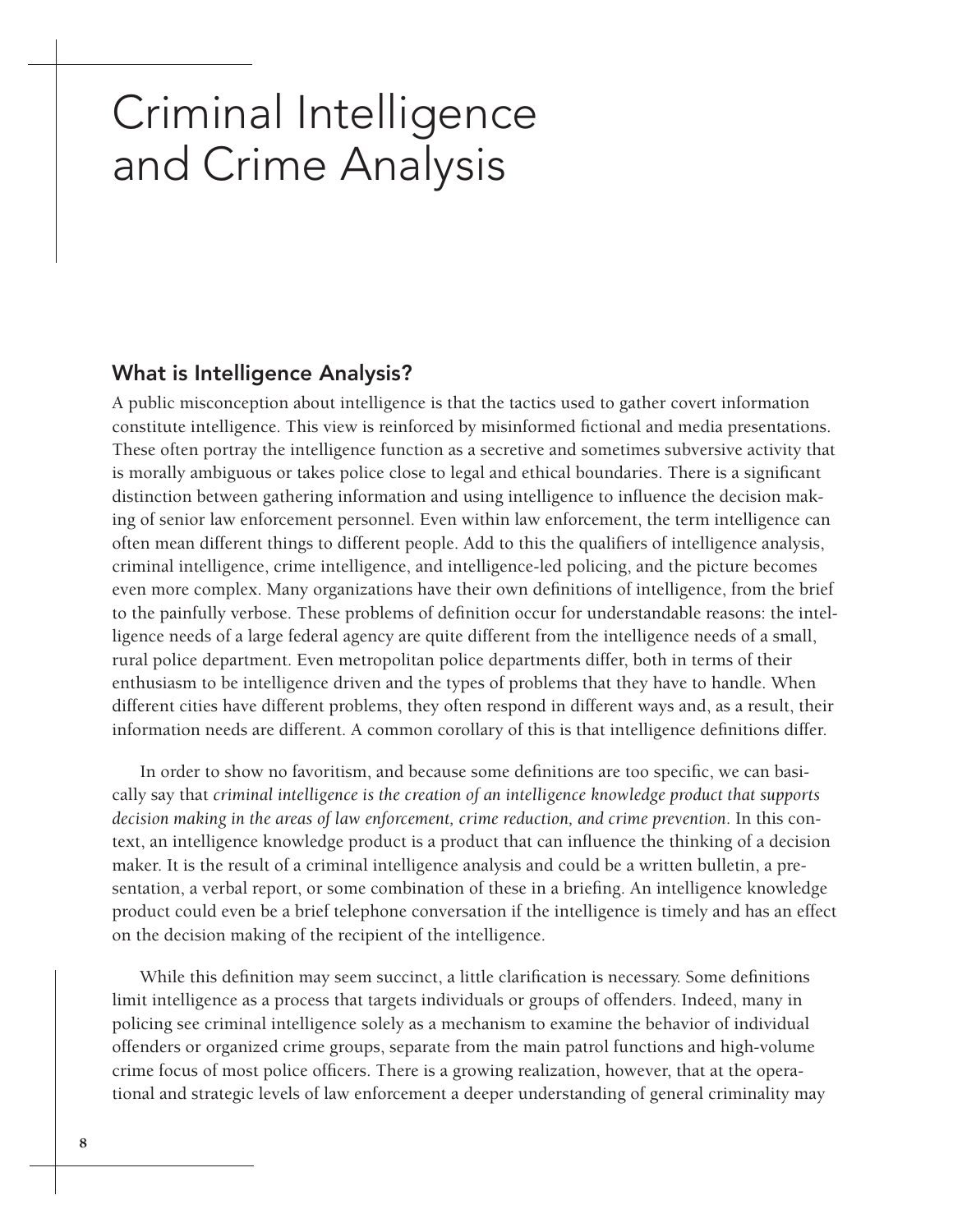be required, beyond simply trying to understand the behavior of individual offenders. The definition provided here places emphasis on intelligence that supports crime reduction and prevention as well as enforcement.

Others feel that criminal intelligence should support just law enforcement decision makers, and they restrict the distribution of useful intelligence beyond sworn officers. But that approach suggests that only police can have an impact on crime, a view that is probably not shared by the majority of proponents of problem-oriented or community policing. The definition therefore simply mentions decision makers. Good analysts with a product that could make their community safer should seek out the most appropriate decision maker. Ideally, of course, the leadership of the police department should be a good starting point when searching for a decision maker.

Finally, some perceive that the only value of criminal intelligence is when it can be used to effect an arrest or provide evidence against an offender. However, while good intelligence can assist with enforcement of criminal law, it can also suggest strategies to reduce the volume of crime or even provide a route to preventing offending altogether through problem-oriented tactics such as situational crime prevention and crime prevention through environmental design.

As stated earlier, the techniques to gather covert information are not criminal intelligence. A common misconception is that criminal intelligence is the process of gathering wiretap records, conducting surveillance, and mapping telephone call records. The unfortunately common view among many in policing is that any information that is obtained covertly is called criminal intelligence. It is more accurate to call this covert information. Covert information becomes criminal intelligence when it is analyzed and assessed in context with any other sources of information that are known about the subject of inquiry. Some of the other sources that can be combined with covert information to become intelligence may be of an open-source nature (i.e., not secret). Investigative devices such as surveillance photography and telephone wiretaps are usually just tools used to build a case against an offender. Work in this area is therefore investigative case support and not intelligence. If the information is used to inform a broader picture of criminality that is used by decision makers to direct enforcement, prevention, or further intelligence resources, then it becomes criminal intelligence.

> *I'm not sure that most U.S. criminal intelligence analysts are trained to do much more than case support. Moreover, I'm not sure they see their own jobs as being more than case support. The problem lies largely with the way the profession has been sold to intelligence analysts in the United States, with its focus on criminal organizations, homeland security, and high-profile arrests and prosecutions. I think that many, if not most, criminal intelligence analysts in the U.S. prefer to think of their duties as providing analytical support to such endeavors. If criminal intelligence analysts thought of themselves more in a crime prevention role, or even a pattern analysis role, then certainly the intelligence analysis and crime analysis professions would have merged in the U.S. some time ago.*

> > Christopher Bruce, Crime Analyst, Danvers, MA, Police Department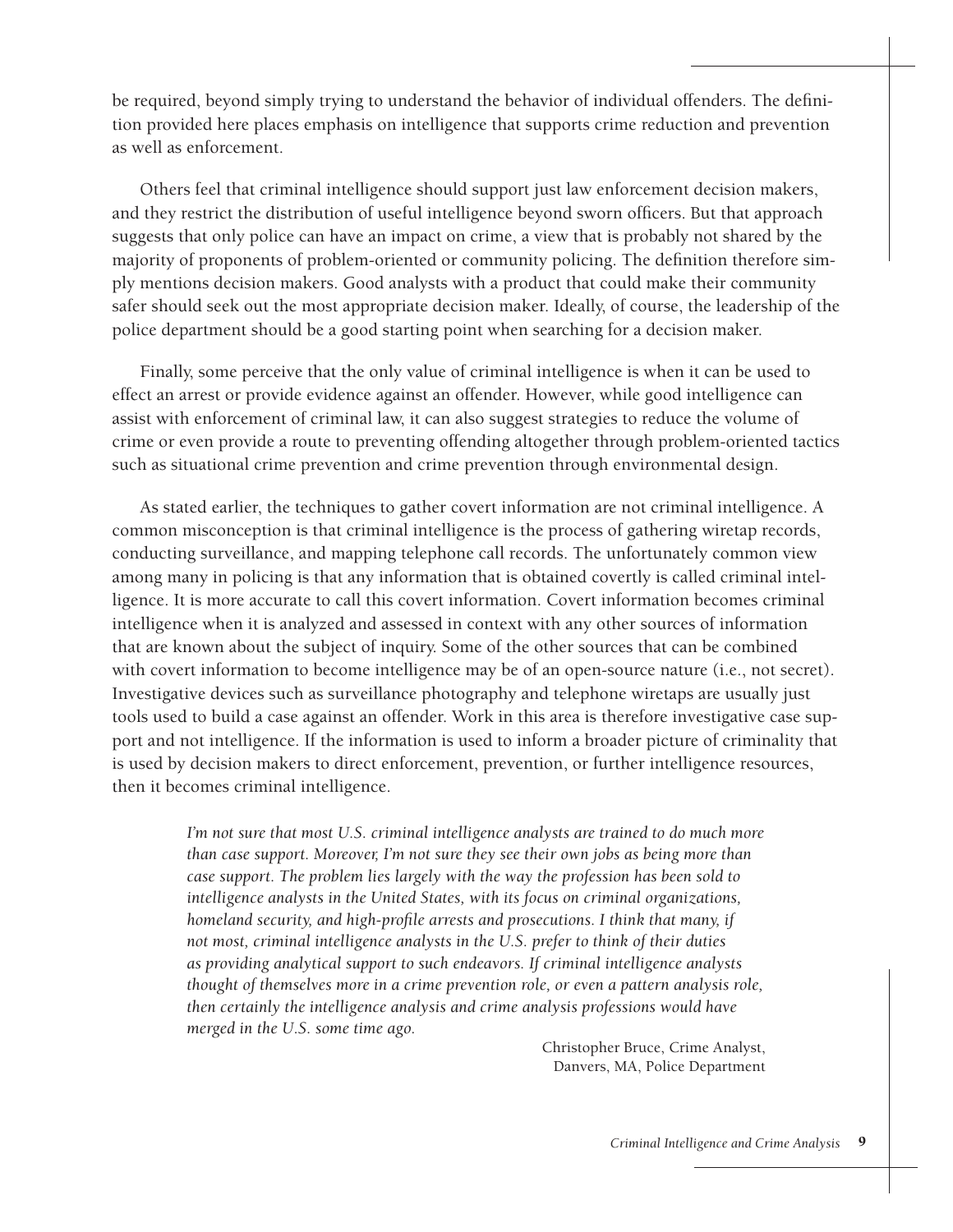#### *Tactical Intelligence*

The most common level of criminal intelligence in operation around the world is tactical intelligence. This level of analysis supports front-line enforcement officers and investigators in taking case-specific action in order to achieve enforcement objectives such as tactical plans.<sup>1</sup> In this case, the criminal environment that is under examination is a micro-level one, where the decision makers are individual investigators or small teams targeting local criminals. This is the most dominant form of intelligence analysis across the world and it is understandable why this is so. Tactical intelligence can often be directly tied into the investigative aim of effecting an arrest and gathering evidence for a conviction. For many police departments, chasing arrests and reactively responding to crime events are the main activities of operational police officers. A criticism of police departments that focus on tactical intelligence alone is that they do not necessarily have access to the broader and more holistic levels of intelligence that can provide a greater understanding of long-term problems, problems that exist at scales greater than that of the behavior of individual offenders. Tactical intelligence can therefore become a self-fulfilling prophecy, driving more short-term, arrest-focused activity, which in turn increases the demand for more tactical intelligence. Tactical intelligence is easier to explain to front-line officers as information that is often directly convertible to arrests. However, with some thought, it can also be used in a more operational or strategic sense, as Deborah Osborne explains:

> *Analysis of investigative data in aggregates rather than case-by-case could help in discovering new patterns that might enhance both investigation and prevention of crime. What are the characteristics of burglary victims in a neighborhood? When are all the robberies occurring in a retail district? What are other factors that contribute to crime in a specific region? Weather? Events? How might the police be better deployed to address some of these issues? How might the community become involved by enhancing capable guardianship? Who are our vulnerable population and how might they be better protected?*

> > Deborah Osborne, Crime Analyst, Buffalo, New York, Police Department

#### *Operational Intelligence*

A second level of criminal intelligence exists at a broader, organizational level. Operational intelligence is the creation of an intelligence product that supports area commanders and regional operational managers in planning crime reduction activity and deploying resources to achieve operational objectives (Ratcliffe 2004). That some professional organizations do not consider this to be a distinct level of intelligence work is a mistake; if anything, this is the fastest growing area of criminal intelligence. This meso-level of operation supports decision makers who are responsible for geographic areas or who command enforcement teams. Operational intelligence helps decision makers decide which organized crime groups are most vulnerable to enforcement or which areas of a city require the most resources. It allows commanders with limited resources to determine the main priorities for the forthcoming few weeks or months, and provides a bigpicture understanding of longer-term problems that cannot be alleviated by making a few arrests. Operational intelligence priorities are often ripe as targets for problem-solving approaches and

<sup>1</sup> Adapted from Ratcliffe, J. H. (2004). "The structure of strategic thinking", in J. H. Ratcliffe (Ed.), *Strategic Thinking in Criminal Intelligence* (pp. 1–10). Sydney: Federation Press.

<sup>10</sup> *Integrated Intelligence and Crime Analysis: Enhanced Information Management for Law Enforcement Leaders*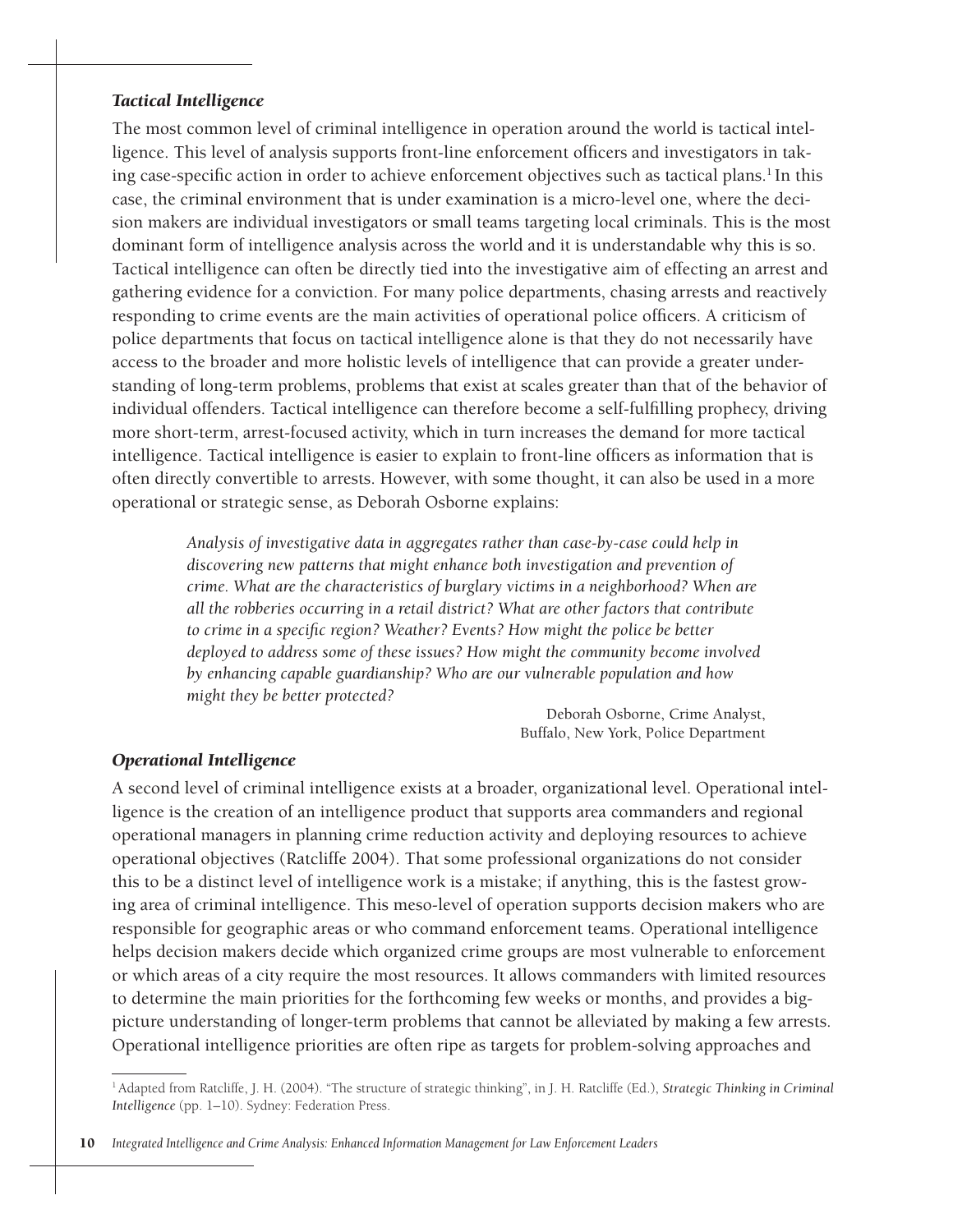for the types of methodologies used in problem-oriented policing. In terms of scale, it sits above tactical intelligence because operational intelligence is more concerned with identifying the most pressing crime-reduction priorities within a geographic area; only after a decision maker determines priorities will tactical intelligence be used to support any enforcement objectives.

> *Traditional policing has been reactive-investigations oriented. The new paradigm, intelligence-led policing, requires police to gather data, have it analyzed, and prioritize investigations and other remedies based on that analysis. This calls on police officers and managers to view analysts as filling a more proactive and substantive role than solely case support.*

> > Marilyn Peterson, Intelligence Management Specialist, New Jersey Division of Criminal Justice, Department of Law and Public Safety

#### *Strategic Intelligence*

The third level of criminal intelligence considered in this report is strategic intelligence. Strategic intelligence aims to provide insight and understanding into patterns of criminal behavior and the functioning of the criminal environment, and aims to be future-oriented and proactive. This intelligence is used by executives and top-level managers who are responsible for organizational planning designed to impact the criminal environment. The strategic intelligence product seeks to influence long-term organizational objectives and to contribute to discussions of policy, resource allocation, and strategy. Good strategic products will influence not just police behavior but also that of other, non-law enforcement organizations that are able to have an impact on crime, such as health services, city planners, and other criminal justice agencies.

Strategic intelligence is an often-misunderstood aspect of criminal intelligence and, yet, if real crime reduction is to be achieved, it has the potential to be of the greatest value to police leaders and executives responsible for crime prevention. Too many crime analysts are focused on the tactical end of the intelligence spectrum and too few concern themselves with longer-term crime problems and challenges. There is usually a good reason for this: few police managers are trained or experienced enough to be able to put a strategic intelligence product to good use, and most cops demand tactical products that can help alleviate an existing crime issue. This lack of demand from the client base does not mean that strategic intelligence products are of little value to crime prevention.

> *The analyst's role in helping apprehend and prosecute criminals is of real value and personally rewarding. Yet, the greater value in using analysis exists at the strategic level of analysis, where leverage points to disrupt and prevent crime can be identified. Too few analysts are engaged in such work.*

> > Deborah Osborne, Crime Analyst, Buffalo, New York, Police Department

The boundaries between operational and strategic intelligence tend to blur to a considerable degree. To some extent, these boundaries are, and should be, fluid. Criminal behavior does not fit neatly into nice categories so that we are able to compartmentalize the analysis function and have an impact on offender activity. With the exception of lone offenders who shun accomplices, much offending is a combination of individual activity and cooperative action. For example, an individual crook might steal credit cards and thus be a potential target for a tactical intelligence profile; however, the offender may sell the credit cards to a network of accomplices or may use the credit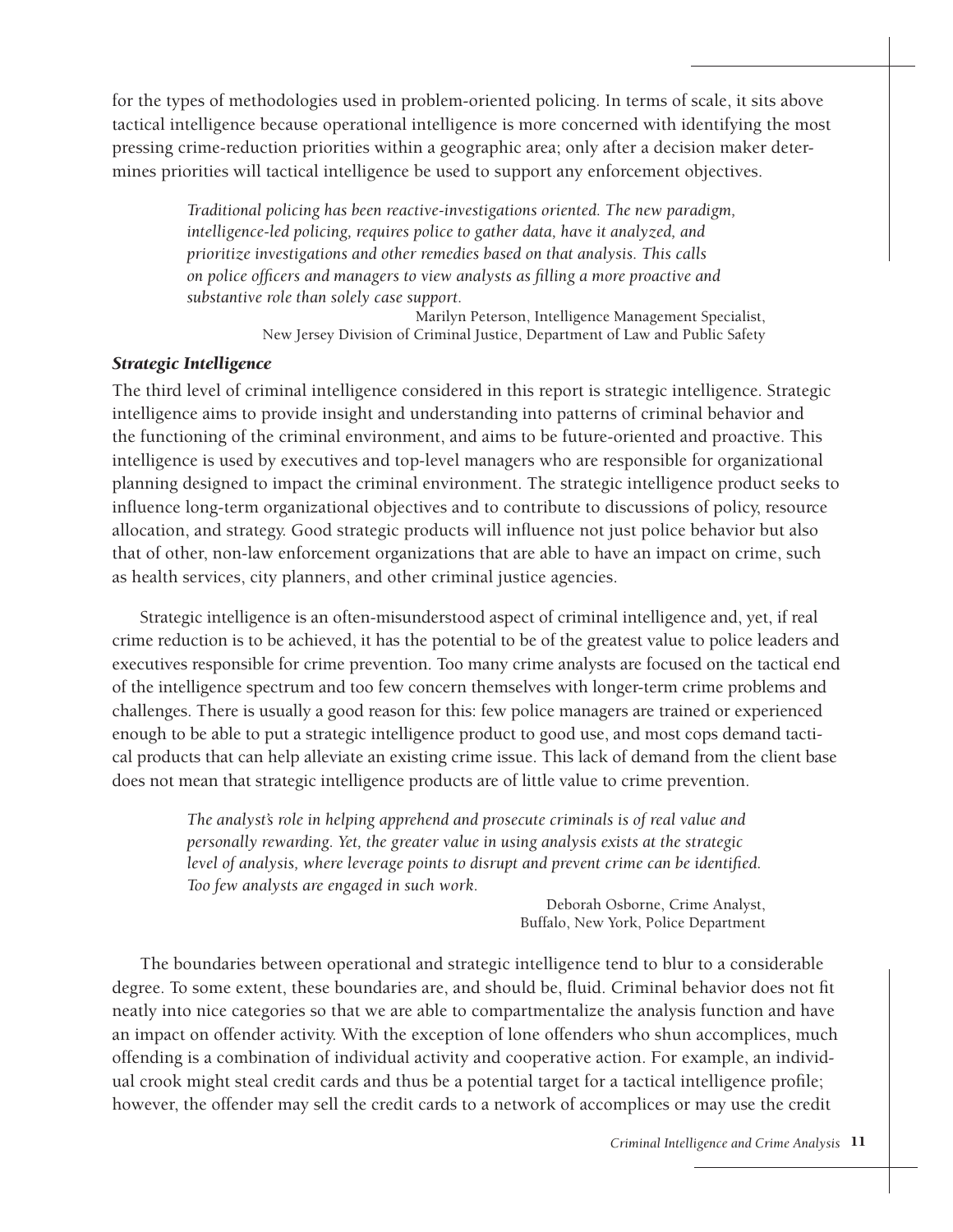cards at a number of local stores that knowingly accept fraudulent transactions. An operational intelligence product might be able to estimate the scale of the problem and place the credit card scam within the context of other activity, allowing an operational commander to decide what the important priorities are for his or her officers. A strategic intelligence product might use the activities of the individual offender as an illustrative case study, and a senior police officer might employ a strategic product to convince credit card companies to change their security protocols. This strategic intelligence product has the capacity to influence criminal opportunity at a large level, but much of it can be derived from a number of tactical and operational intelligence reports.

Furthermore, the notions of operational and strategic intelligence change with agency size and operational scope. While tactical intelligence generally refers to case-specific activity at all levels of law enforcement, operational and strategic intelligence can be applied and interpreted quite differently. This is demonstrated in Figure 1, showing a simplified model of agency scope for different agencies. While it is recognized that agencies within each category can differ, the range of activities conducted as strategic activities in a rural police department will differ considerably from activities deemed strategic by a federal agency. For example, few municipal police departments will compete with the New York City Police Department in terms of their mandate and scope, yet all police agencies, regardless of size, will have issues that are tactical priorities and long-term problems that are strategic issues for them to solve. The only difference is the scale of the issue and not the nature of the tactical-operational-strategic continuum.

Figure 1 shows that federal agencies are likely to have the widest scope of activities and concerns and, as a result, will have the widest extent of intelligence activities, with strategic intelligence concerning itself with international criminal intelligence patterns and their likely impact on the country on a broad scale. Operational intelligence will conduct activity at scales that may cross state lines, and tactical operations will be supported by tactical intelligence that is case-specific. State police are likely to have similar considerations in terms of the scale and range of activities that the intelligence arm may address, though the international dimension may not be so prevalent. At this point, we can see from Figure 1 that the strategic activities of a state police unit may fall between operational and strategic for a federal agency. The scope of activities reduces again when considering a municipal police department that has responsibility for a single city or municipality. What is considered strategic for a municipal police agency at this point may fall within the mandate of an operational intelligence unit with a state or federal agency, yet it is clearly a long-term, strategic priority for a municipal police department and should be treated as such.

Finally, the scope of activities within a small rural agency is likely to be fairly constrained, with considerable overlap between tactical, operational, and strategic activities. Strategic planning and the intelligence requirements to support it may be considered as operational activities for a municipal police department at this level and may not even be considered operational in level by a federal agency. Yet, there are clearly strategic issues for a rural agency as much as there are strategic priorities for a large federal agency: the tactical-operational-strategic continuum is equally valid for all agencies, regardless of size.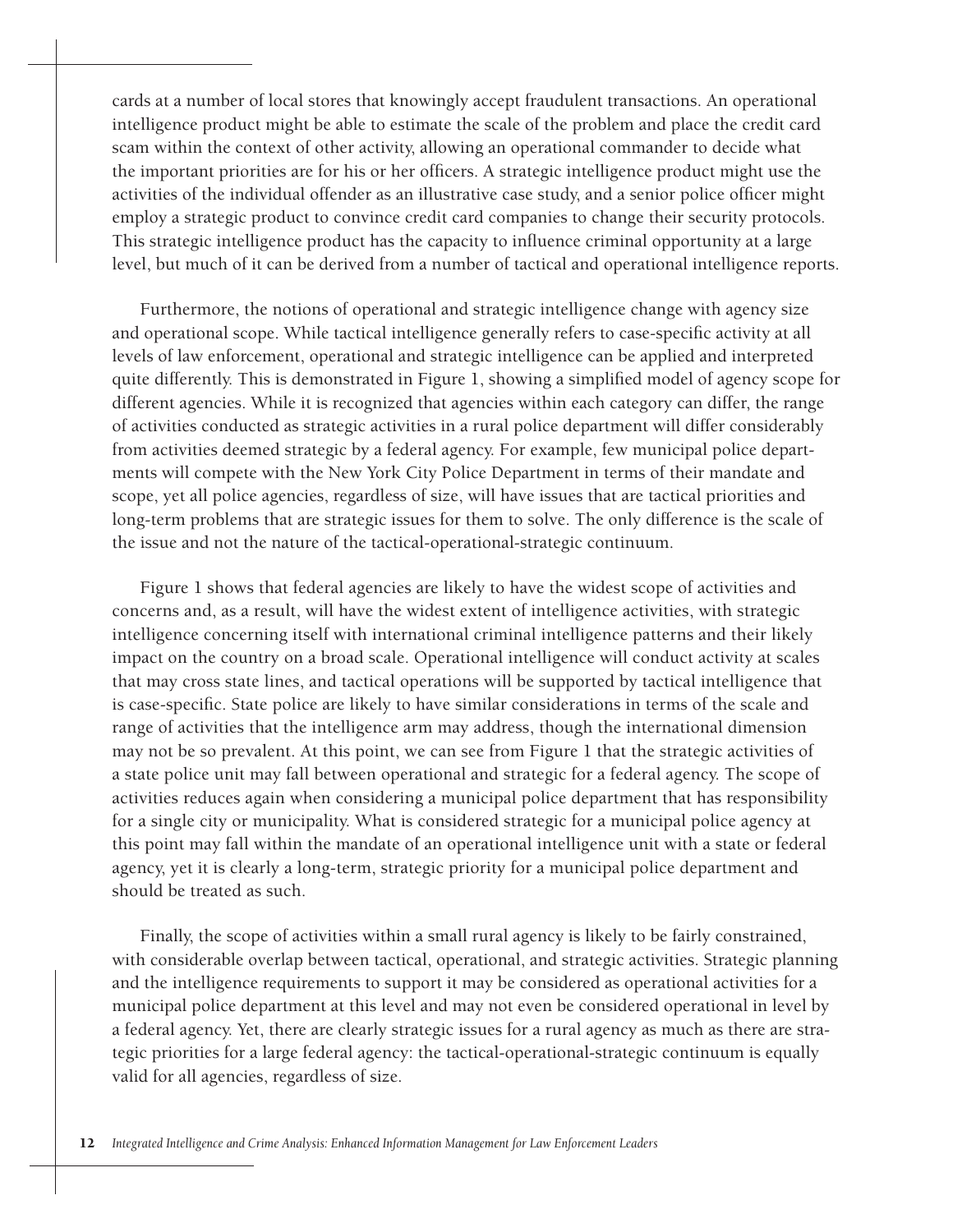

Figure 1. Simplified scope of intelligence activities for different types of agencies

Added to these issues of agency size and scope, criminal intelligence is often organized differently from place to place across the U.S. and the world. It is probably reasonable to say, however, that the majority of police departments tend to be driven by the tactical level and rarely have a unit within the department that has a purely strategic role. State and federal bodies are more likely to have a strategic capability because they have greater influence over state and federal budgets and the associated resources. In the U.S., local police departments that have intelligence officers are more likely to employ sworn officers in a tactical role. This is often because intelligence officers began in a sworn function within organized crime or drug units where the main focus has traditionally been on maintaining a substantial arrest rate. This is unfortunate, as many of the key crime prevention tools that exist to combat criminal activity are effectively long-term remedies that are identified through a strategic analysis.

#### What is Crime Analysis?

As with criminal intelligence, there are a myriad of definitions for crime analysis. Crime analysis is essentially the "systematic study of crime and disorder problems as well as other police-related issues—including sociodemographic, spatial, and temporal factors—to assist the police in criminal apprehension, crime and disorder reduction, crime prevention, and evaluation" (Boba 2005, 6).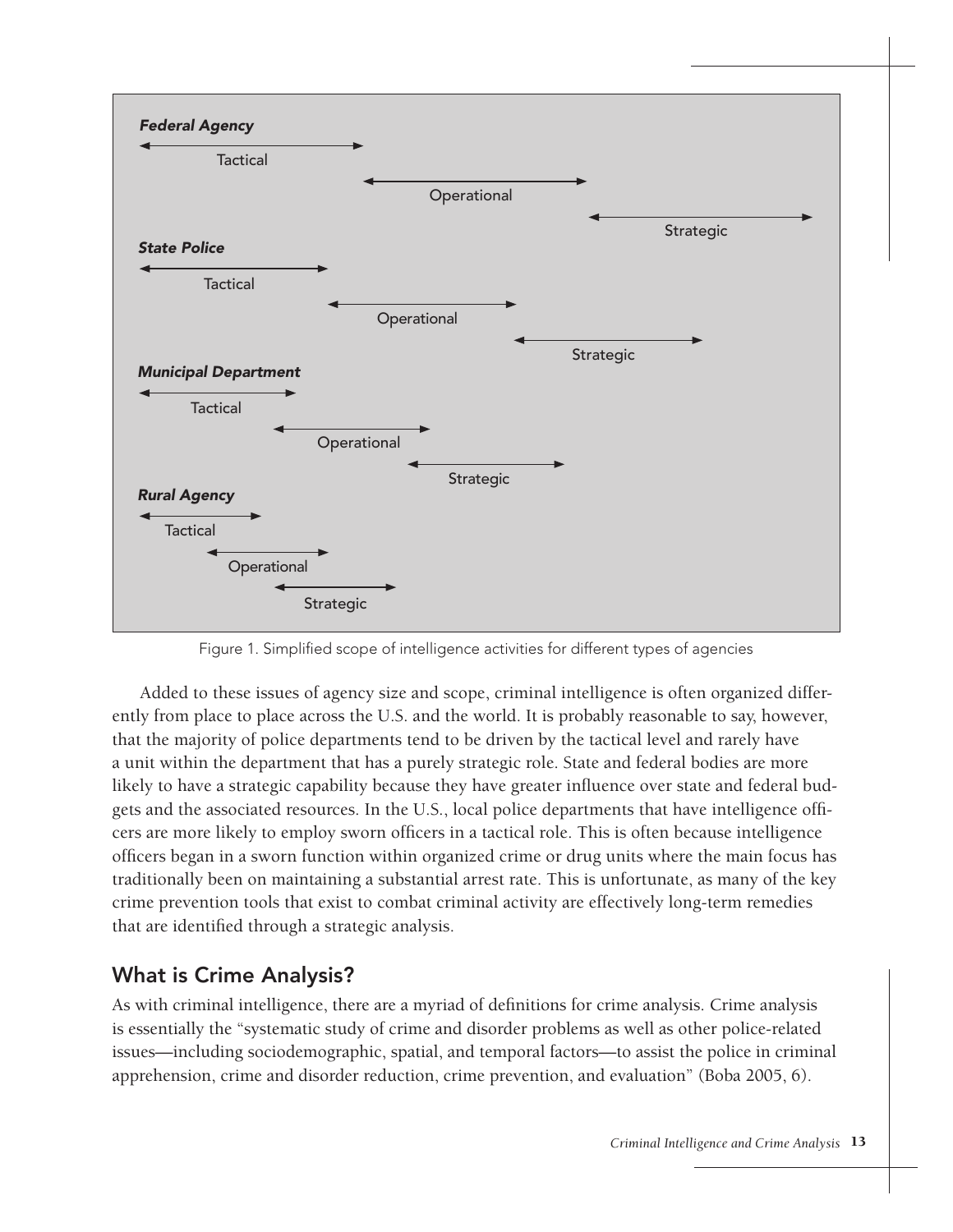Like criminal intelligence work, crime analysis has a tactical, operational, and a strategic component. The tactical aspect focuses on immediate issues that are of significance to a police department; operational issues identify priority areas and potential problems; and the strategic component looks at longer-term problems that might be solved by either a police department or by agencies such as a city council or planning department. If these external groups are to be provided with crime-related information, the analytical task is termed administrative crime analysis (Boba 2005; Lersch 2004). This is an area of crime analysis that is not directly involved with crime reduction activities but provides support to grant applications, community relations, and feasibility studies. A further component of crime analysis is criminal investigative analysis, a lesser-employed aspect of crime analysis that includes activities such as geographic profiling (Canter, Coffey, Huntley, and Missen 2000; Rossmo 2000; Santtila, Zappala, Laukkanen, and Picozzi 2003), and specific case support for investigations.

Crime analysis is a term used to describe a broad range of activities and ideas. Of potentially greater value is the term problem analysis. Problem analysis stems from Herman Goldstein's concept of problem-oriented policing (1990) and has come to signify a form of crime analysis that is "conducted within the police agency [and] in which formal criminal justice theory, research methods, and comprehensive data collection and analysis procedures are used in a systematic way to conduct in-depth examination of, develop informed responses to, and evaluate crime and disorder problems" (Boba 2003, 2). It is closely allied with the framework of problem-oriented policing, a process that not only concentrates on the identification and remedy of crime problems but also is a more comprehensive framework for the improvement of the police response to all aspects of their work (Scott 2000). Problem solving is the thought process by which officers and analysts achieve their goals, and is often articulated through the SARA (Scanning, Analysis, Response, and Assessment) process (Eck and Spelman 1987).<sup>2</sup> For our purposes here, we can consider crime analysis to be the overarching generic term that can collectively represent these more specific activities.

Unlike criminal intelligence, crime analysis is a relatively new discipline within law enforcement. While criminal intelligence may have remained in the "murky backwaters of policing" for over one hundred years (Christopher 2004, 179), it does at least have name recognition both internally and externally to law enforcement. By comparison, crime analysis is a young upstart whose growth has occurred largely as a result of the digitalization of the policing world. Only since the 1980s have significant numbers of police departments discovered that they were able to use data originally recorded for statistical purposes for more than just annual summaries of crime frequencies.<sup>3</sup> Even with this discovery, the lack of suitable computer hardware and software applications inevitably hampered the growth of the crime analysis field. Only in the last decade or so have we seen the creation of off-the-shelf, commercial crime analysis products to replace programs that were previously created by programmers hired by police departments or on contract from universities. This growth has generated the professional field of crime analysis.

<sup>2</sup> Details of the SARA model can be found at http://www.popcenter.org/about-SARA.htm.

<sup>&</sup>lt;sup>3</sup> For example, police departments in the U.S. provide an annual summary of crime statistics through the Uniform Crime Reports process to the FBI, and in the U.K. police services provide regular data reports to the Home Office.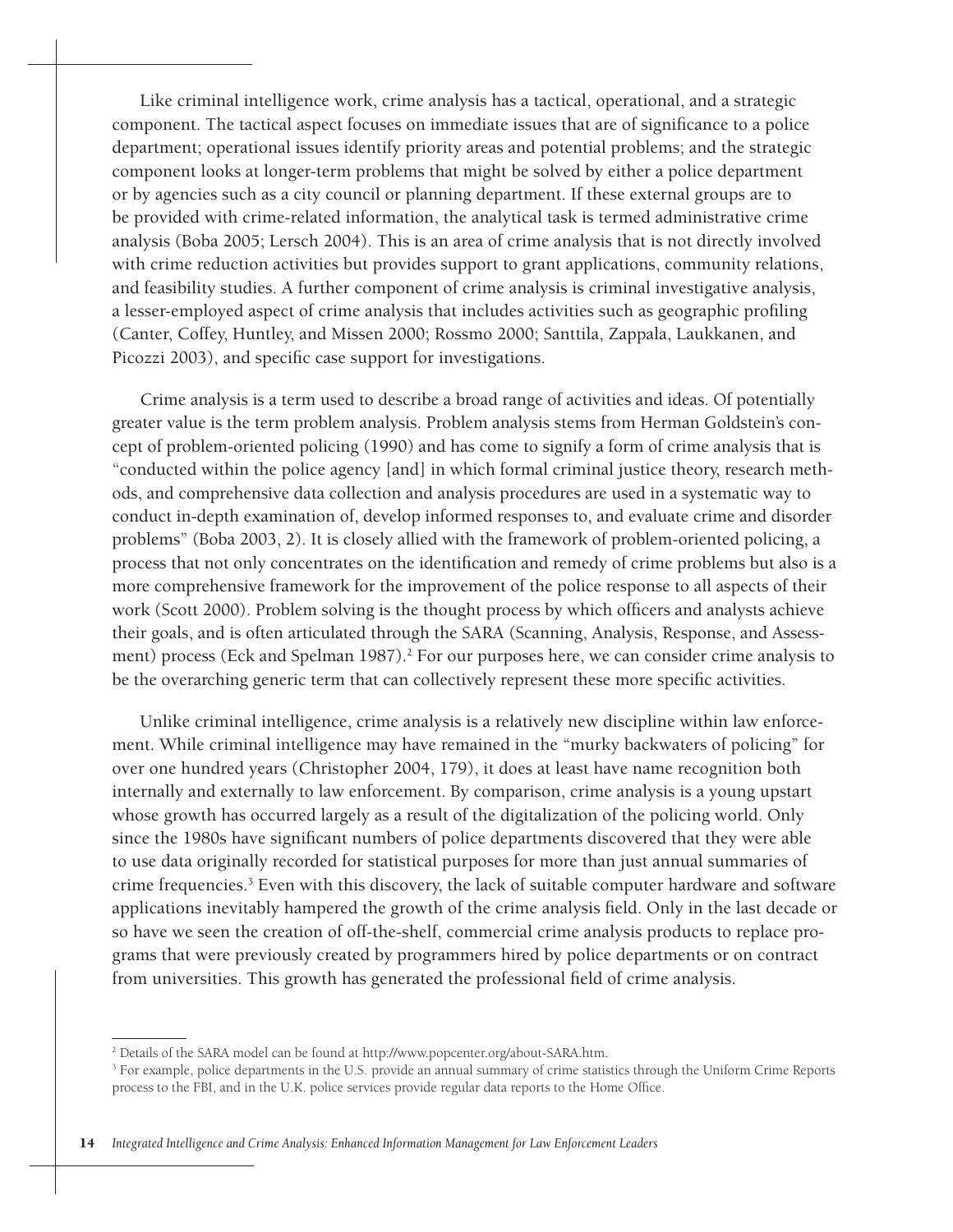Goldstein argues that "in a police agency in which individual officers may not know what has occurred outside the areas in which they work or during periods when they are not on duty, crime analysis has been the primary means for pooling information that may help solve crimes" (1990, 37).

#### What Crime Analysis is Not

As there are misconceptions with criminal intelligence, so there are misconceptions with crime analysis. Given the aim of exploring both crime events and broader trends in crime patterns, good crime analysts have to understand a wide range of technical and theoretical areas. For example, an experienced crime analyst might have an understanding of quantitative research skills using a variety of software packages, probably uses a geographical information system to analyze spatiotemporal crime activity, creates analysis products and conducts officer briefings, and has a knowledge of the basics of environmental criminology. However, the perception sometimes is that crime analysts just provide management with charts and breakdowns of overtime and sick leave or simple counts of the numbers of different crime types that have happened in the last week. These tasks are not crime analysis but are simply the provision of management statistics. Such requests for help in areas unrelated to crime can often be a considerable drain on the enthusiasm of some analysts, and police executives should be wary of allowing their analysts to engage in work that is far removed from the central aims of crime reduction and prevention.

Like good criminal intelligence analysis, good crime analysis requires an investment in training, hardware, software, and personnel in order to function at the higher levels beyond basic management statistics. Good crime analysis is also a function of good leadership from police management. A skim through the excellent *Crime Analysis for Problem Solvers in 60 Small Steps* (see the resources section near the end of this report) gives a great indication of the wide skill range necessary to be a good crime analyst and should be required reading for all crime analysts and their managers.

> *Analysts may employ nonlinear approaches to analysis by synthesizing information obtained in a number of methods to see a more complete "whole" of a crime problem. These methods may include crime mapping, statistical analyses, field observations of high-crime and low-crime areas, reading crime and intelligence reports, talking to officers, suspects, and victims, looking for evidence links, as well as gathering information on known offenders residing in or near the jurisdiction. Merging crime and intelligence analysis will provide a more accurate "whole picture" and improve the meaningfulness and utility of information generated by law enforcement analysts.* Deborah Osborne, Crime Analyst, Buffalo, New York, Police Department

#### The Need for an Integrated Analysis Model

The previous section might suggest that crime analysis shares many goals with criminal intelligence. Both fields look to influence police decisions as a result of an objective understanding of the criminal environment, and they both seek to employ information as the raw product to which analysts add value through their analytical techniques. However, there are significant and important differences that directly impact on the ability of law enforcement to protect communities and reduce crime.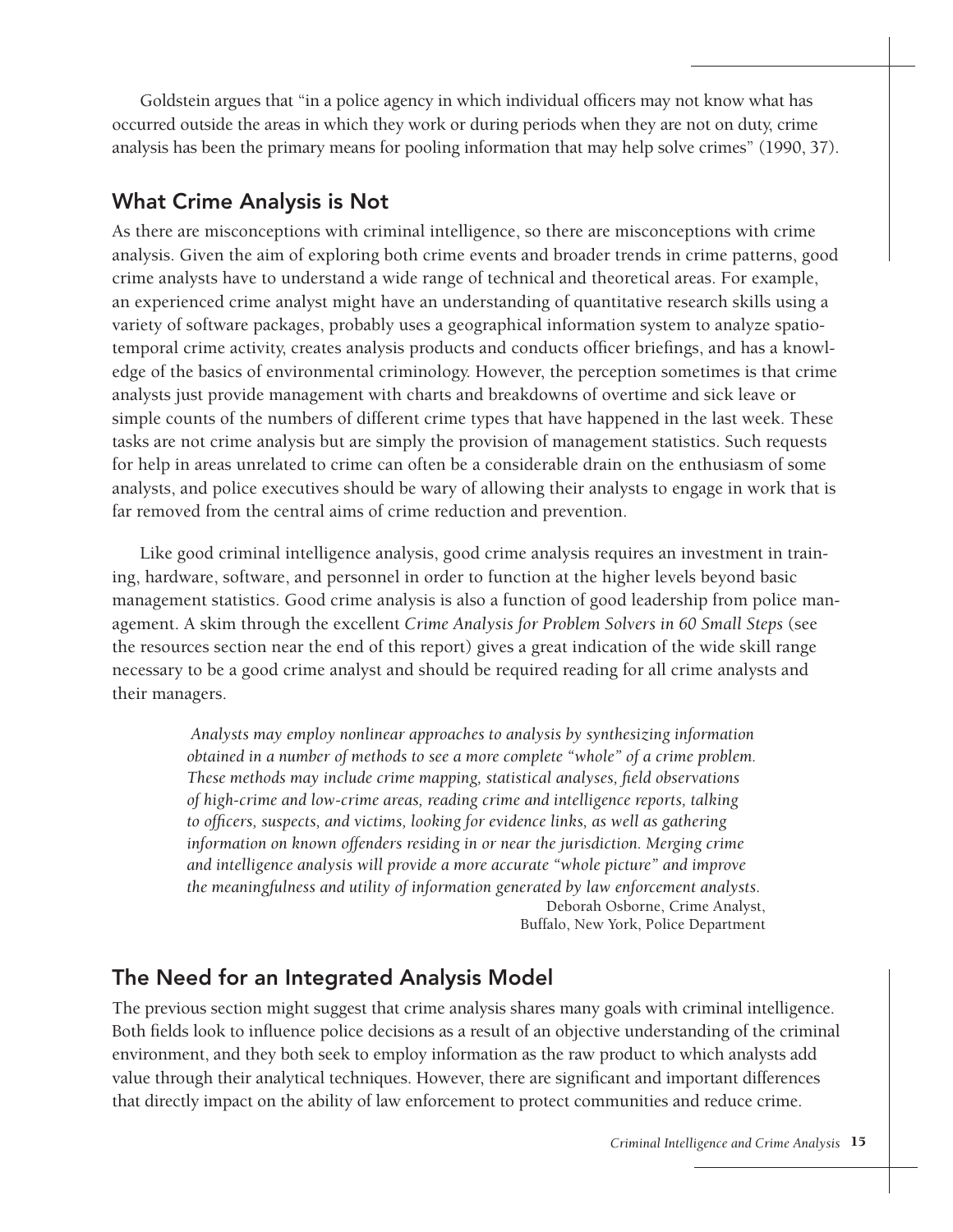To explain these differences, it is necessary to generalize quite considerably here. Across the globe there exists nearly every conceivable configuration of police department, from small departments with only a couple of officers, to large national agencies employing tens of thousands of officers and agents; from agencies with no analytical support, to departments with dozens of intelligence and crime analysts; from departments with pin maps on a wall, to police services with advanced real-time mapping systems accessible through intranet portals; and police agencies that have only crime analysts or have only intelligence analysts. The following description is therefore not designed to be recognizable to every department but it does aim to describe a common scenario.

In general, most criminal intelligence analysts (also known as intelligence officers) are sworn officers, often working within specialized units such as narcotics, organized crime, or counterterrorism. These analytical staff concentrate their energies on identifying members of organized crime groups and helping investigators gather evidence to support a prosecution. Under the mantra of security, the intelligence produced by these units is usually retained in-house and is not shared with the rest of the police department. The officers—usually sworn and predominantly male—have often come to the intelligence role through a number of years as patrol officers and often as detectives or investigators. The main focus of intelligence units is on the criminality of individuals and groups.

By comparison, crime analysts are more likely to be civilian—and more likely to have a higher female ratio than in the ranks of the criminal intelligence officer— and report directly to the command staff of the police department. They tend to concentrate on reported crime rather than on the activities of individuals, and their information is disseminated more widely throughout the police department, as it is usually deemed to be less sensitive and case specific. One increasingly popular mechanism by which their intelligence is disseminated is through Compstat meetings. As a result of the more recent introduction of the crime analysis field to policing, crime analysis products sometimes receive less recognition in a policing field that places greater significance in information that is secret or covertly gathered. The main focus of crime analysis units is on crime patterns and disorder problems.

> *Many agencies currently have crime analysts and criminal intelligence analysts but keep them separate. In such agencies, I suspect that the crime analysts have their fingers on the pulse of the crime and safety dynamic in the jurisdictions—what's up, what's down, where the hot spots are, what type of property is being stolen, and so on. In other words, they know about the patterns and trends and problems. The intelligence analysts, on the other hand, are likely to be more aware of the specific people responsible for crime in the jurisdiction—who they are, where they live, what they do, who they associate with, who gives their orders, and what they're planning.*  Christopher Bruce, Crime Analyst, Danvers, Massachusetts, Police Department

Most importantly, there is often little cooperation or even communication between intelligence officers and crime analysts. Some police departments do not have crime analysts, while others do not have intelligence analysts. Some agencies employ an analyst who attempts to do both jobs. Few agencies have a network of interconnected crime and intelligence analysts and, as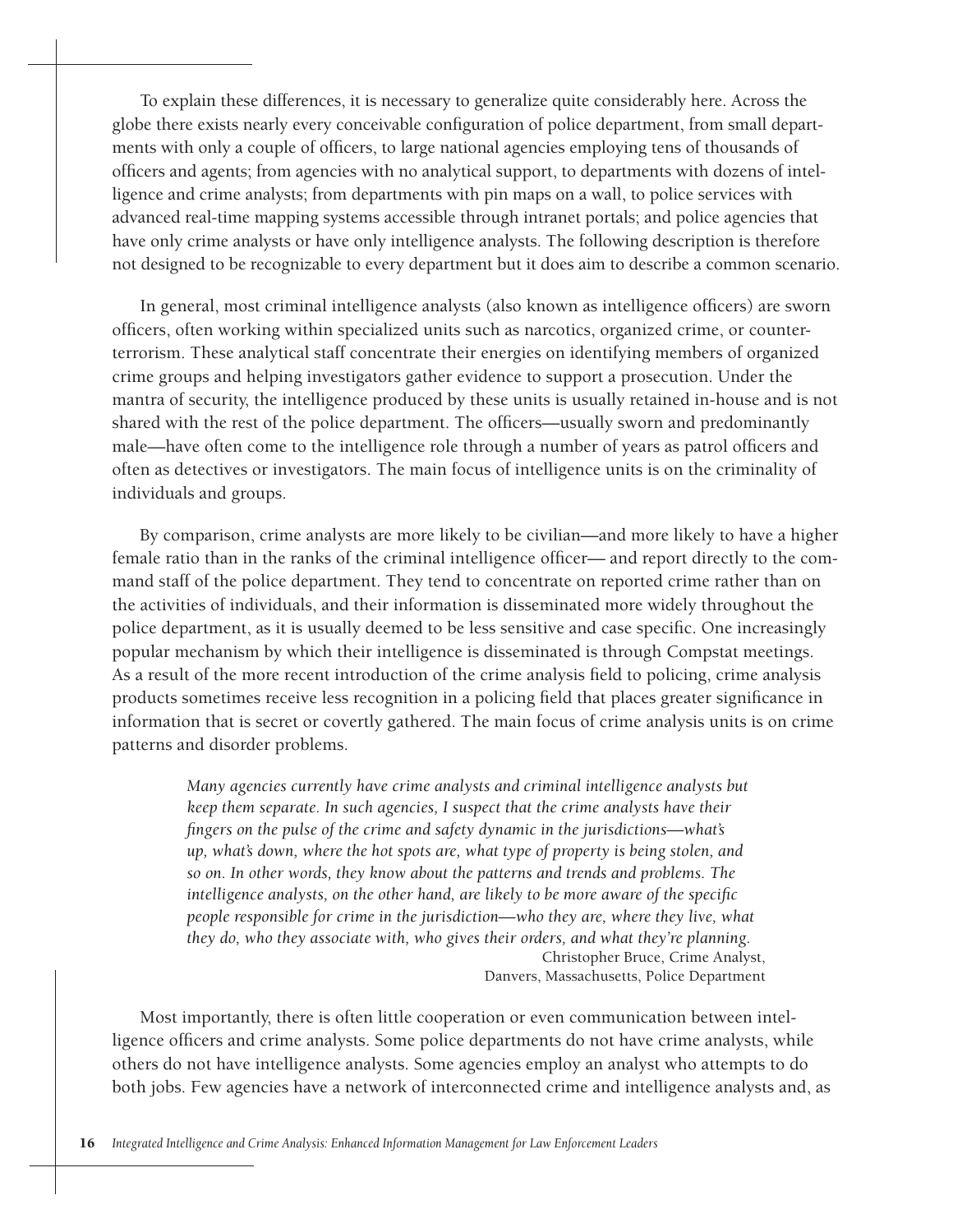a result, few police departments have a senior management team that gets crime and intelligence briefings based on information that has been sufficiently analyzed and synthesized to understand the big picture.

> *I think it's a belief that they don't need each other to function. The thought is, Why do I need intelligence analysts to do crime analysis?*

> > Jason Elder, Crime Analyst, Baltimore/Washington High Intensity Drug Trafficking Area (HIDTA)

The real danger is that most police departments have chiefs and senior officials that get some of the intelligence on the criminal environment but not all of it. Even with the introduction of fusion centers in the U.S., few managers have analysts that are tied into local networks that enable police leadership to access intelligence on the crime picture in neighboring jurisdictions. Internally, agencies that have only crime analysts often lack a detailed understanding of recidivist individuals and gangs and their motivations, while agencies that have only intelligence analysis get detailed information on individuals and networks but little indication of the crime context in which these people operate.

> *The integration of the intelligence and crime analysis functions is essential to uncovering crimes linked to organized groups of criminals (groups of juveniles in a neighborhood, gang-related activity, and so on). By looking only at crime data without the integration of intelligence on people, locations, and groups, crime analysis will always fall short of the overall picture of crime.*

Mary Garrand, Crime Analyst Supervisor, Alexandria, Virginia, Police Department

In summary, criminal intelligence analysis provides information on prolific offenders and organized criminal groups, while crime analysis provides the crime context of the environment in which they offend. Both are essential to a full understanding of crime problems and recidivist criminality, and are prerequisites of good decision making and effective crime reduction.

> *I think when we talk about crime analysis we are talking about incidents and patterns of incidents. When we talk about intelligence analysis, we are talking about*  individuals and criminal enterprises. I think that's where the dividing line is, though I *see this huge overlap of skills.*

> > Tom Casady, Chief of Police, Lincoln, Nebraska

#### What Does this Mean for Police Chiefs?

At this point, you might be thinking that this description does not exactly match your police department and decide there is no point in reading further. With a little reflection, however, this scenario may be more common than you think. I've been fortunate enough to see Compstat meetings on three continents, and the common situation is one where a crime analyst shows maps of crime on a screen and senior officers discuss crime problems and possible solutions. Rarely do they refer to an intelligence officer because intelligence analysts are generally not present, even though accurate and timely information is a central tenet of the Compstat process. On the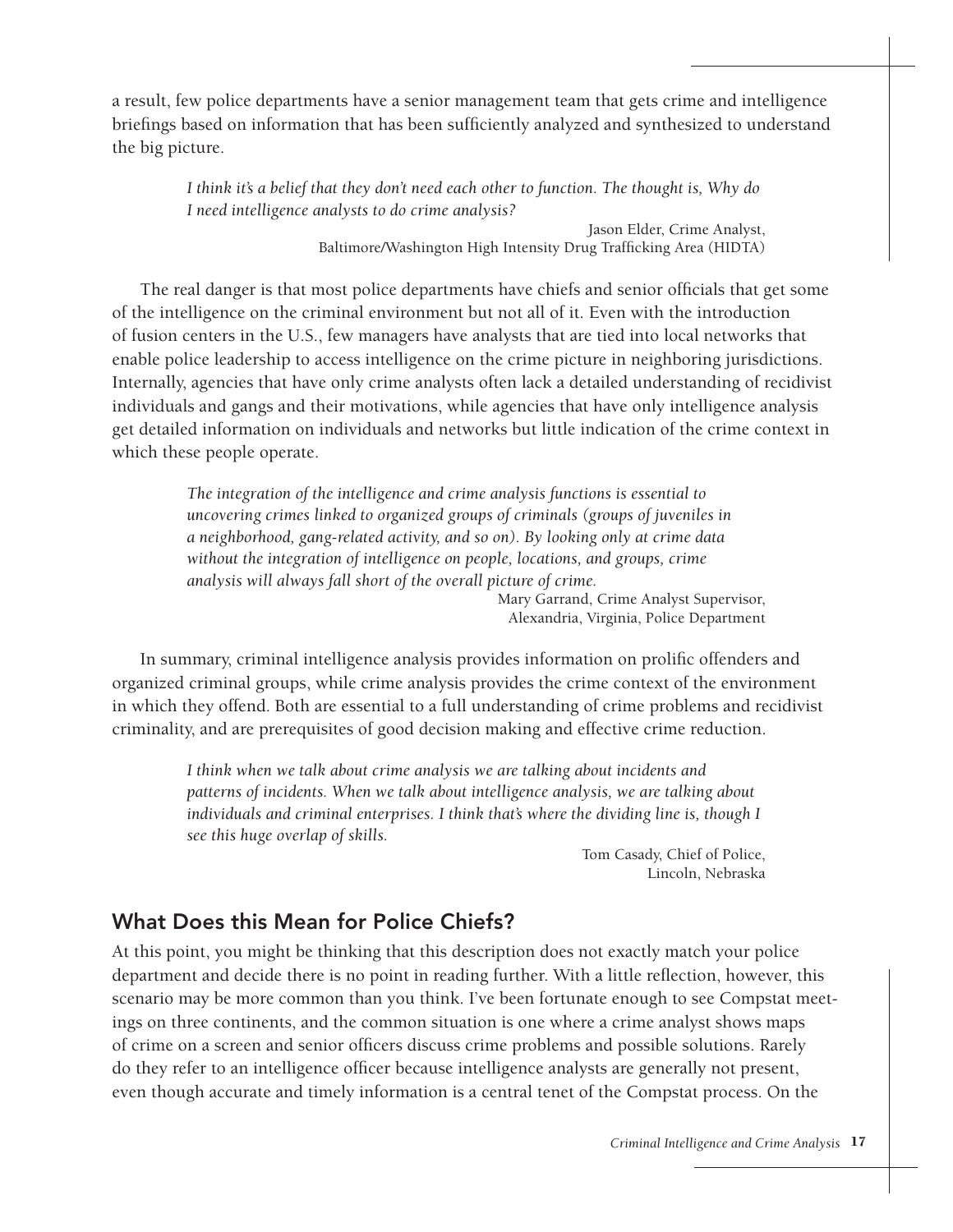other hand, I have also had numerous conversations with intelligence officers who have extensive knowledge of the activities of individuals and gang members in their jurisdiction but who are unable to identify the high-crime areas or significant crime problems in the same area; their knowledge is specific to the offenders with which they are familiar. In the end, the losers are the police executives who have to make decisions based on an incomplete picture of the criminal environment, and, ultimately, the public.

> Intelligence and crime analysts are not in the same arena as far as chain of *command. The directives do not say otherwise and, while crime analysts may provide information to the whole department, intelligence analysts do not because there is no mandate to do so, outside of their section.*

> > Mary Garrand, Crime Analyst Supervisor, Alexandria, Virginia, Police Department

The problem is a lack of integration of intelligence analysis and crime, or problem, analysis. An integrated model of criminal intelligence information and problem analysis was first proposed by the U.K. Home Office in the 2000 report, *Calling Time on Crime*. It noted that while "initial investigation into a crime is always undertaken, effective problem solving also requires the routine consideration of related intelligence" (HMIC 2000, 86). While not explicitly linking crime analysis with intelligence, the report effectively proposes this by linking intelligence analysis with problem solving. As Boba (2003, 33) points out, for problem analysis to function effectively, analysts should have access to intelligence information. Problem solving therefore requires access to both crime analysis and criminal intelligence. An integrated model is necessary to fulfill this vital crime reduction role, yet it is rare to find a police agency that employs this integrated model.

The problem, as it currently exists in a number of jurisdictions, can be demonstrated diagrammatically, as shown in Figure 2, which shows a generalization of much of the fields of criminal intelligence and crime analysis. At the tactical level, crime analysts concern themselves with mapping and analyzing crime incidents and events that are usually the concern of uniformed police officers. At the same tactical level, criminal intelligence analysts are interested in case support and getting a better picture of the activity of known offenders, often with the short-term aim of securing a conviction. At the operational level of analysis, crime analysts are concerned with crime patterns—the clustered activities that suggest the necessity for resourcing issues for police departments. On the criminal intelligence side, the issue is on understanding and charting the activities of organized crime groups and gang activity. Even at the strategic level, it can be argued that there are two different foci. The crime analysis field is interested in understanding the causes and effects of significant crime and disorder problems, while the criminal intelligence analyst is interested in identifying systemic weaknesses and vulnerabilities in the structure of society and how organized crime groups are exploiting these opportunities. While Figure 2 is a generalization, it is drawn from extensive research and communication with analysts from both sides of the equation and from discussion with forum participants. It demonstrates that many police agencies are operating an isolated analysis model.

In this picture, the two analytical fields operate independently at tactical, operational, and strategic levels without interacting with each other. Information that is gleaned from the crime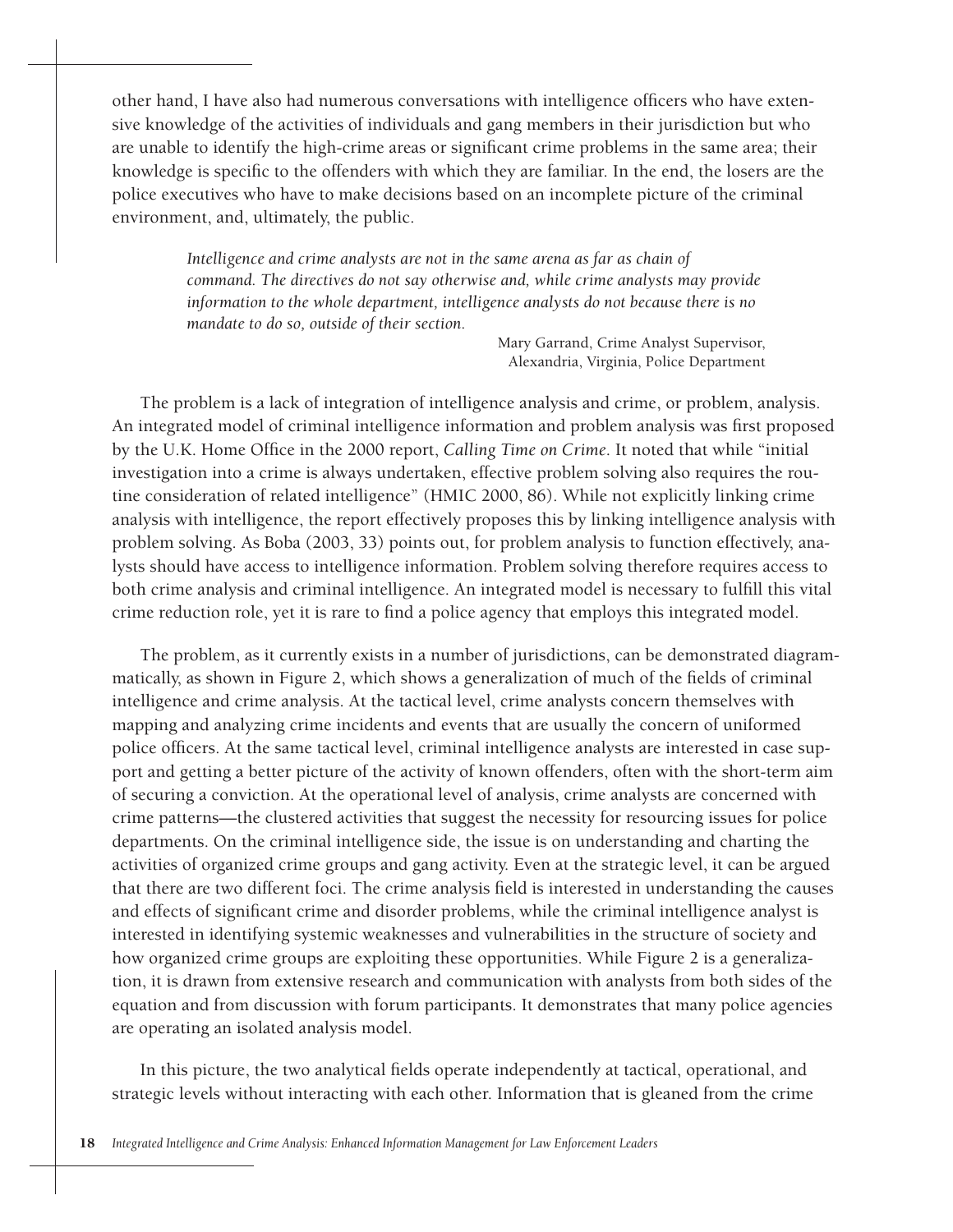

Figure 2. Isolated crime and intelligence analysis model

analysis field is often disseminated to chiefs, executives, and even patrol officers, yet it sometimes lacks the contextual information that would allow for more focused operations. Conversely, criminal intelligence is often disseminated only within a single unit, resulting in an information silo. This aids short-term operational security and can assist an investigation, but the value of the rich texture that often comprises criminal intelligence is lost to the rest of the department, ultimately hindering attempts to take a more holistic approach to crime reduction. Many agencies have access to both but keep crime analysis and criminal intelligence compartmentalized so that criminal intelligence remains locked up in the heads of analysts and investigators and is never employed to make more sense of the broader patterns of criminality in the jurisdiction.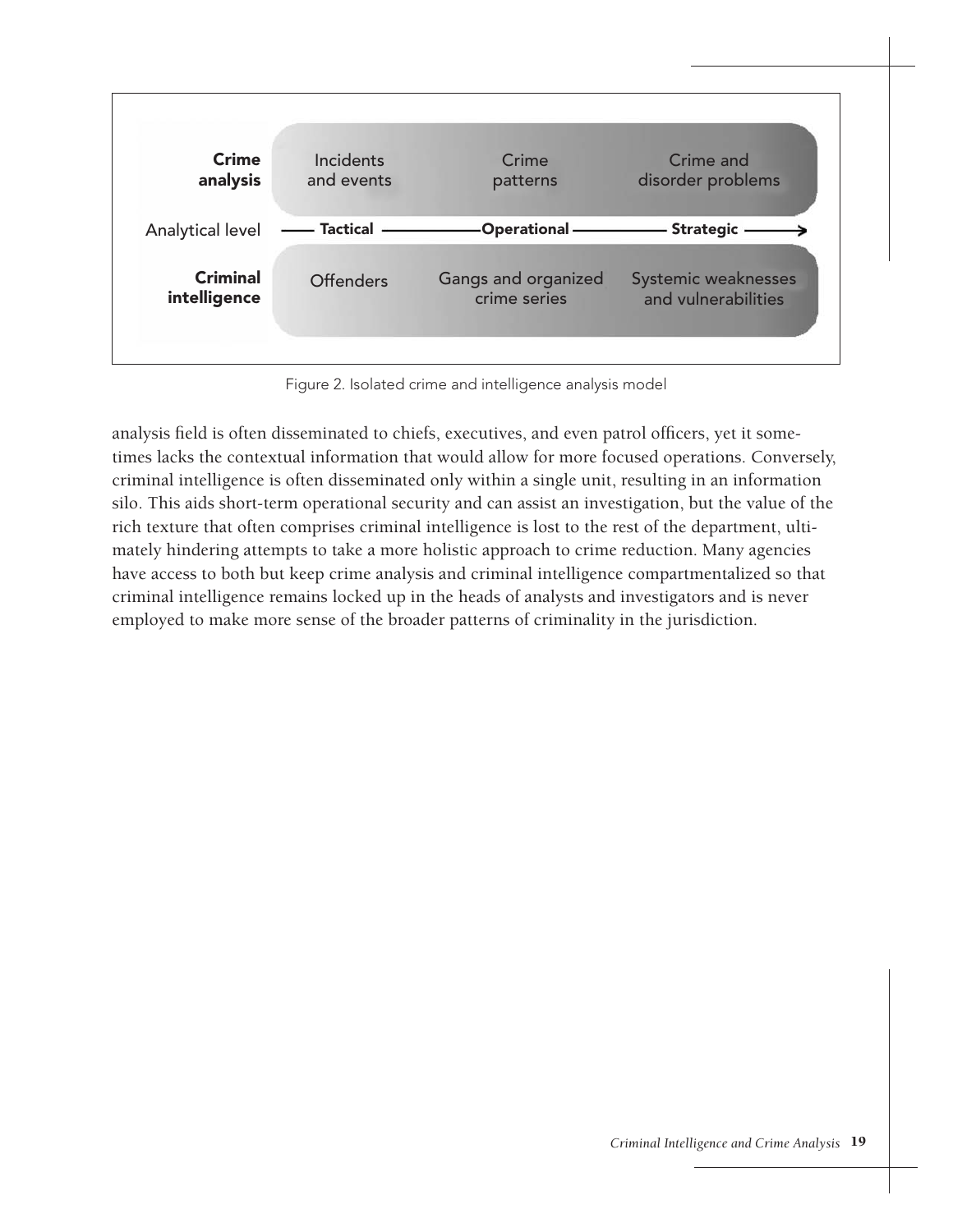### What is an Integrated Analysis Model?

An integrated analysis model aims to integrate crime information with criminal intelligence so that police agencies are able to see the complete picture of the criminal environment. This blend of information about criminal activity and the offenders who are committing crimes creates the possibility for a holistic approach that allows for the most appropriate community- and problemoriented solutions to crime problems. By having access to both offender and offense intelligence, police agencies are more likely to design an effective response that addresses the problem or tackles the organizations responsible for the crime problem.

It is often the case that the outcome of criminal intelligence is a target for arrest, while the outcome of crime analysis is a geographic area for targeted patrol; however, these end results are more a response to the limitations of the available analysis. If crime analysis is only able to suggest places and times of criminal activity, then a place/time-based response is often all that is available. Criminal intelligence lacks a crime focus and concentrates on offenders, so the result is therefore usually a target package. Without an integrated model, the outcome is a self-fulfilling prophecy depending on the analysis model chosen.

A holistic approach to crime and criminal analysis will identify offenders for targeting, as well as places and times for a problem-oriented response. An integrated analysis model could provide police chiefs and operational commanders with a better picture of the criminal environment and, as a result, more options for reducing crime.

> *I think there has been a failure to explain in plain, simple terms the benefits of merging these two functions. We just haven't clearly explained why it makes sense for those units to function as though they were one.*

Tom Casady, Chief of Police, Lincoln, Nebraska

Figure 3 shows the types of output police executives and crime prevention decision makers could expect from an integrated crime and intelligence analysis model. Instead of the crime analysis and criminal intelligence functions acting independently and supporting decision makers in an unintegrated fashion, decision makers could expect and demand crime information that is placed in a context of offenders in the area, and offender-related intelligence that can use recorded crime to estimate the impact of offender activity.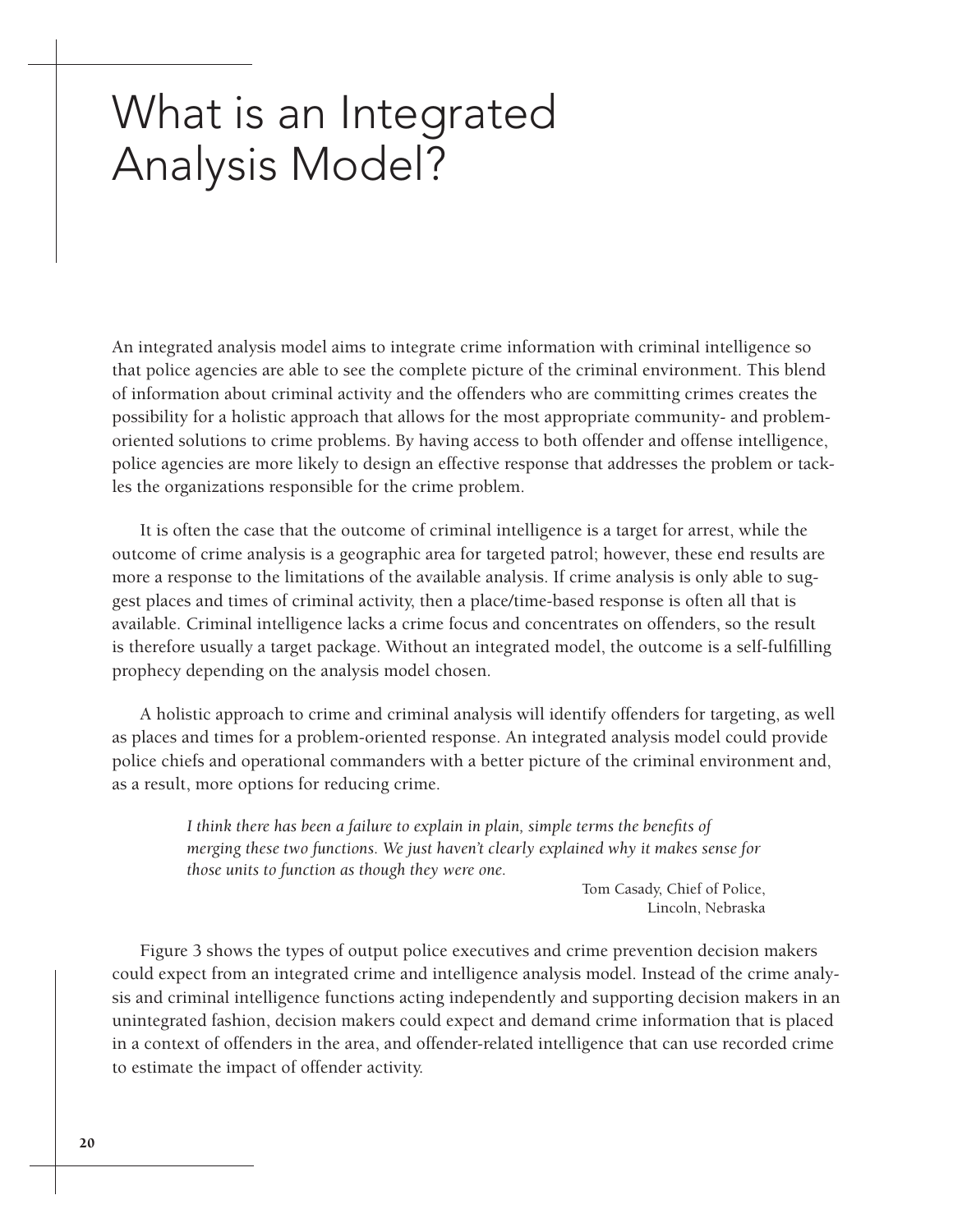

Figure 3. Integrated crime and intelligence analysis model

In Figure 3, both crime analysis and criminal intelligence feed into a central pool that provides the most complete picture of the criminal environment. At the tactical level, the actionable intelligence is likely to provide viable targets for law enforcement attention. These targets could be individuals or particular locations that are vulnerable to criminality; however, the point is that with a complete picture of criminal activity, decision makers are able to determine if they have the capability to focus on offenders or on their activities. At the operational level, decision makers are able to determine the most appropriate use of resources and which priorities are the most pressing. Drug and organized crime activity can be assessed alongside traffic enforcement and public order issues in an environment where resources are distributed based on the broader needs of the community and with the full knowledge of the capabilities of the department, rather than isolating criminal intelligence decisions and crime problem priorities. At the strategic level, longterm problems associated with systemic weaknesses (often the target of strategic criminal intelligence) are indistinguishable from the impact of long-term crime problems (the target of strategic crime analysis). In other words, strategic crime analysis and strategic intelligence analysis end up approaching the same problem from different directions. Indeed, it is with strategic intelligence analysis that the blending of criminal intelligence and crime analysis has often been the most successful, albeit also the most underutilized by decision makers.

#### How Might an Integrated Model Work?

First, it should be said that an integrated model will only become effective with strong leadership. Police executives have to be clear about *why* they wish to coordinate information resources from the crime analysis and criminal intelligence sides and, furthermore, they have to be clear about *how* they want to do it. This is a task that is unlikely to succeed if delegated far from the top of the hierarchy because police culture still perceives benefits in withholding criminal intelligence from the rest of the police department and sees delegation downward as an indication of lack of commitment. For police executives to commit to this new model requires understanding its benefits. The following examples demonstrate the benefits of bridging the gap between these two fields.

Consider the police chief who has received an injection of funds from the city budget for police overtime. In an isolated information environment, crime priorities become clear during a Compstat meeting where crime analysts identify crime problems around the city. At the same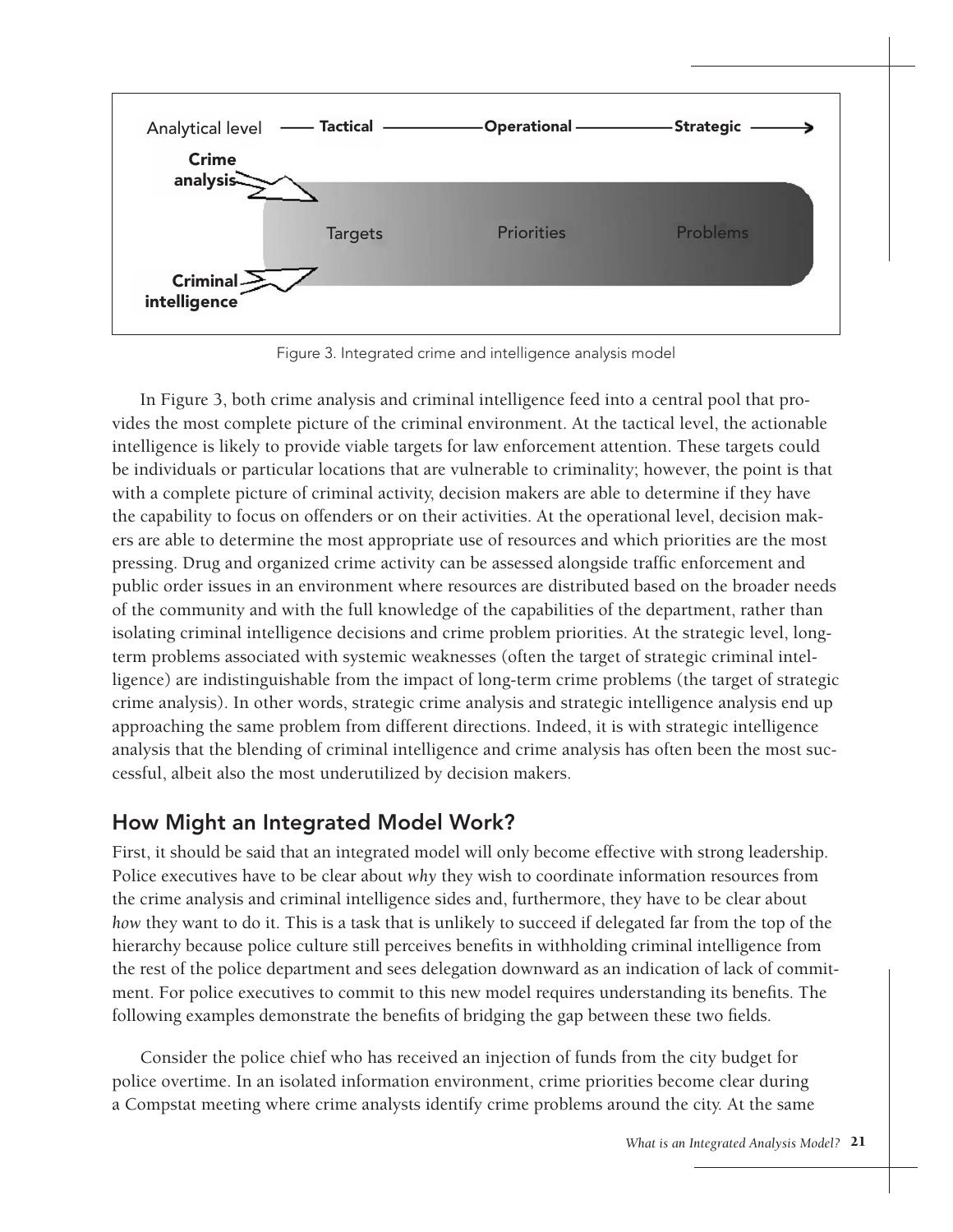time, the chief receives a briefing from the intelligence unit about the growth of gang activity and organized crime groups that are moving into the city. How are these competing priorities to be reconciled? In separate briefings with separate analytical units conducting the analyses, resolving this dilemma is not possible. In an integrated analytical model, the chief would receive a briefing that identified the high-crime priorities for the city along with the organized crime groups and gangs most likely to be responsible. Instead of having to split resources and possibly try and fund two separate activities, the police chief now has the option to target uniform and detective activity to an area of the city where crime is increasing *and* where there is significant gang activity.

Another example further demonstrates the value of an integrated model. Consider a police district that is being plagued with domestic burglaries. The crime analyst is able to map the crime patterns and extract descriptions of the goods stolen and the times of the offenses. The map shows some clustering of offenses but nothing that would suggest any one particular offender. Mapping of all known offenders with previous convictions for burglary creates too many possible matches to enable police to mount a significant, offender-targeted, proactive operation, so the command makes a decision to conduct directed patrols in the area of the burglaries. At the same time, the intelligence unit, which has no communication with the crime analysts, is keeping up regular contact with drug users in the area. However, unaware of the burglary problem that is affecting one area in the city, they are unable to help solve the problem.

In another district, a similar problem exists, but in this second district the intelligence unit is co-located with the crime analysts and both intelligence and crime analysts share the same briefing meeting with the chief. As the intelligence unit becomes aware of the problem, they interview confidential informants in the drug-user community and discover that a local pawnshop has started accepting stolen goods. A quick investigation of the pawnshop reveals that a significant quantity of the stolen property from the burglaries is being pawned at the shop, and this realization leads to an operational plan to arrest key offenders and fences.

In the latter case, the integrated model succeeds because there is greater intelligence flow in an organizational environment that encourages cooperation and intelligence transfer between the problem identification component from the crime analyst and the contextual information that the intelligence unit can provide. While this may seem obvious, the vast majority of forum attendees agreed that this ideal scenario was one that they had rarely, if ever, seen.

> *When we talk about case support on the intelligence side, it is somewhat equivalent to the more tactical aspects of crime analysis, whereas the strategic analysis portion looks at patterns and overviews and problems and is more like the problem-oriented policing model. I think that one could bring them closer together and I think that we can't ignore any part of our information, whether that information is crime statistics or confidential informant data.*

> > Marilyn Peterson, Intelligence Management Specialist, New Jersey Division of Criminal Justice, Department of Law and Public Safety

The integrated analysis model is beneficial because now, more than ever, senior law enforcement executives require a complete picture of the criminal environment. This is equally as impor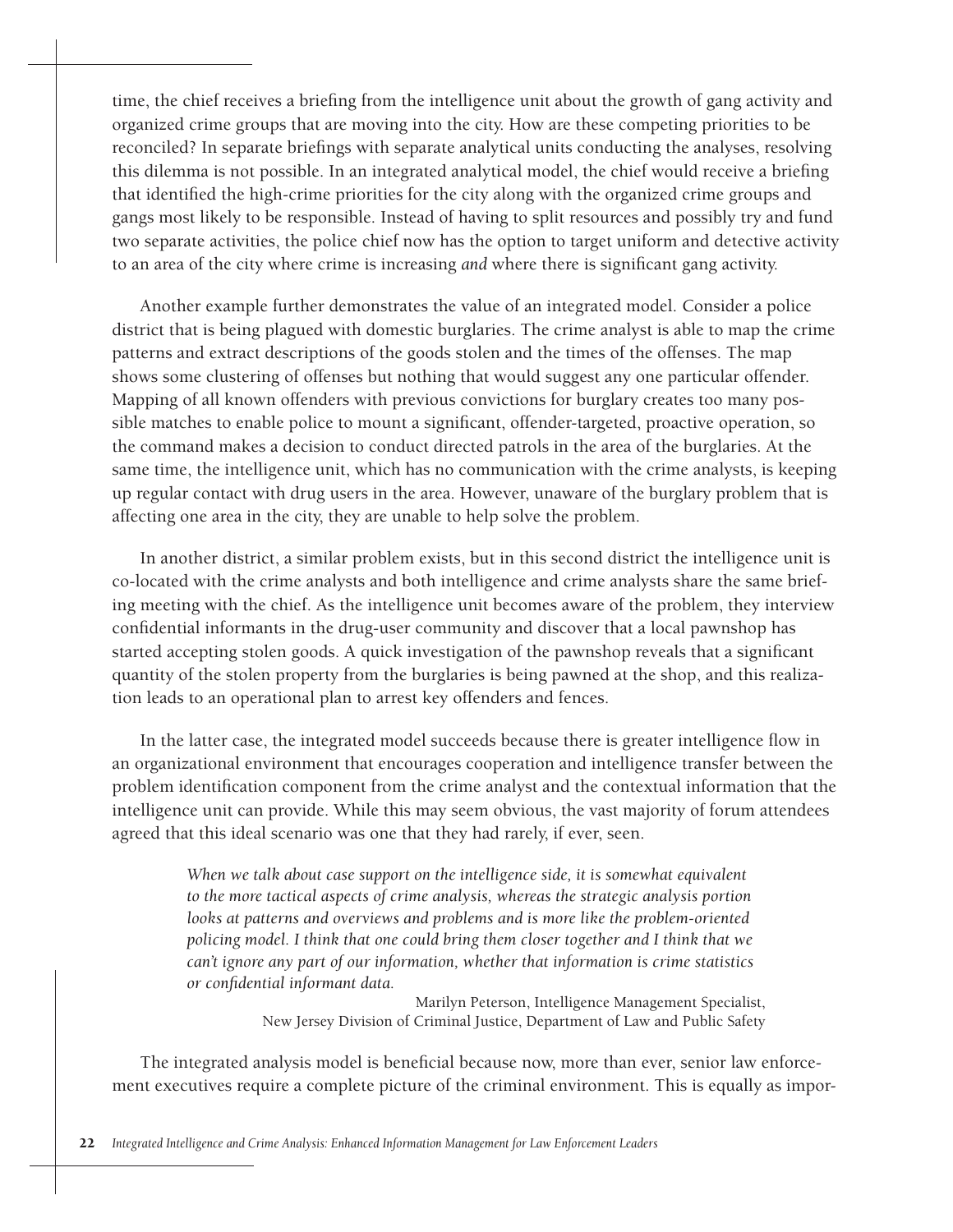tant at the local level as in the national arena. Although crime has been falling in the United States for the better part of twenty years, it is still a significant factor in the daily lives of many citizens, and many areas are seeing increases in violent crime and increased stability and confidence in drug trafficking and drug markets. There is also the increased threat from terrorism, both international and domestic.

#### The Benefits of an Integrated Analysis Model

*By linking these two equally important analytical functions, serial crimes and organized crime groups can be detected more quickly and more cases can be solved. The days of "this is my information and you can't see it" have to end. Separating crime and intelligence analysts within law enforcement agencies is a no-win situation.*  Mary Garrand, Crime Analyst Supervisor, Alexandria, Virginia, Police Department

The merging of the crime analysis and criminal intelligence functions in a police department would have a number of benefits to the overall operation of the department.

• The big picture

Few law enforcement decision makers receive regular briefings from both intelligence officers and crime analysts. Generally their information flow tends to be dominated by one or the other. This is to the detriment of any attempt to gain a holistic picture of the criminal environment.

• Increased enforcement options

If crime analysts generally produce areas for targeted patrol, and intelligence analysts usually produce offender target packages, an integrated analysis can suggest a broader range of tactics and can give an operational commander the opportunity to weigh a greater number of options.

• Cheaper in the long run

While there may be some initial costs involved in merging functions, there will be long-term benefits from merging databases, software, and computing resources, as well as training. The impact on crime reduction activity will also extend a benefit to the community.

• A fluid response to crime

Offenders do not compartmentalize their criminal activity. This should be obvious to anyone who has examined the criminal records of most offenders. They often have previous convictions for drugs, vehicle-related crime, property crime, and violent offending. Why then should the analytical arm of the police department respond by compartmentalizing the analysis function?

• A realistic analysis model

Members of gangs and organized criminal enterprises are of interest to law enforcement because they commit crime, but much of that recorded crime is analyzed by crime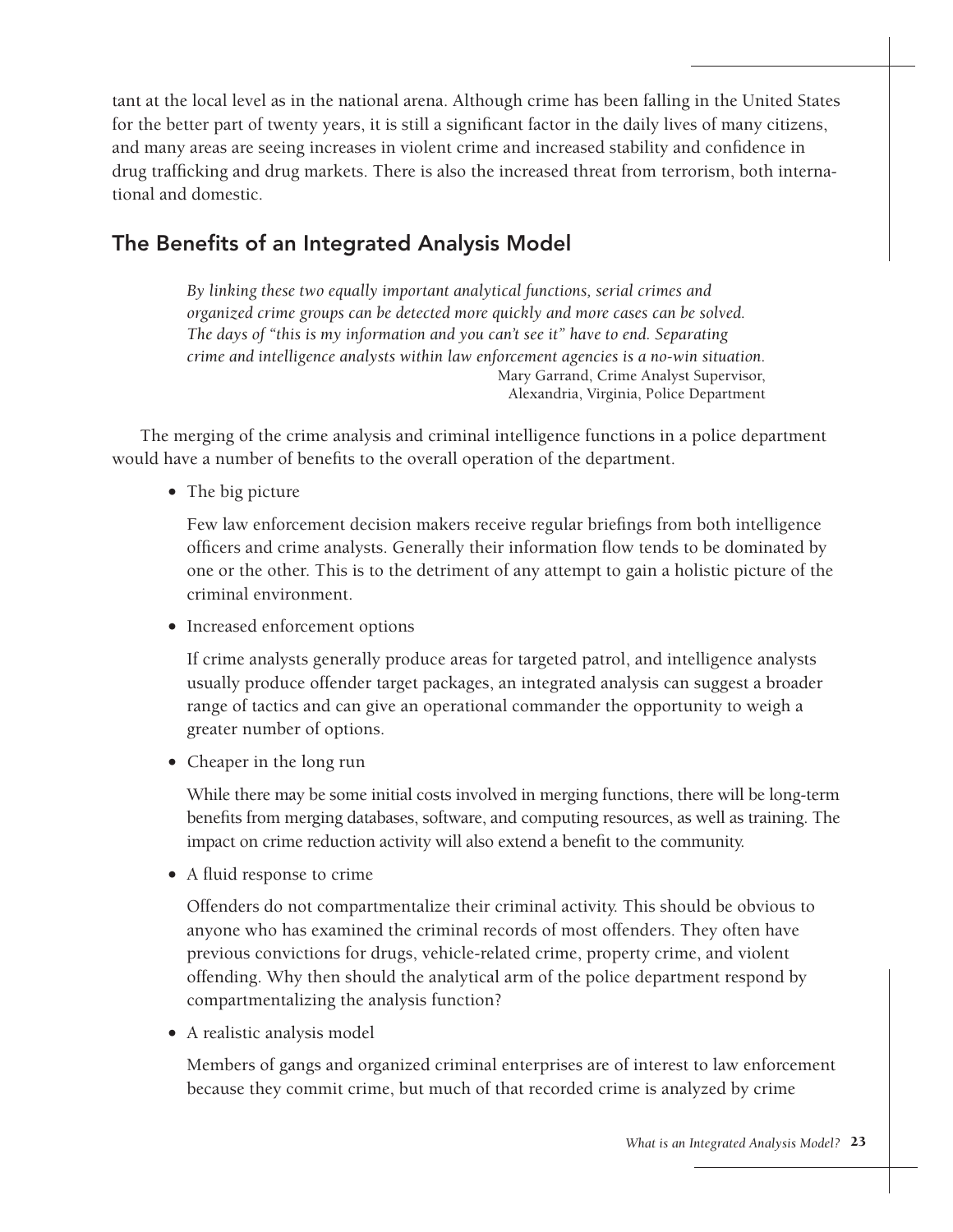analysts. It is more realistic to examine both crime patterns and individual behaviors together.

• A single point of contact for interagency communication

Communicating between agencies within law enforcement is often hampered by the bewildering array of individual analytical units that larger agencies often have. For example, agencies might have narcotics, street gang, and robbery intelligence units, as well as a Compstat unit. The integrated model removes their barriers and increases the opportunities for better coordination with outside agencies.

These benefits may not be easy to achieve, however beneficial they may seem. The following section lists a number of the potential hindrances raised by participants at the forum.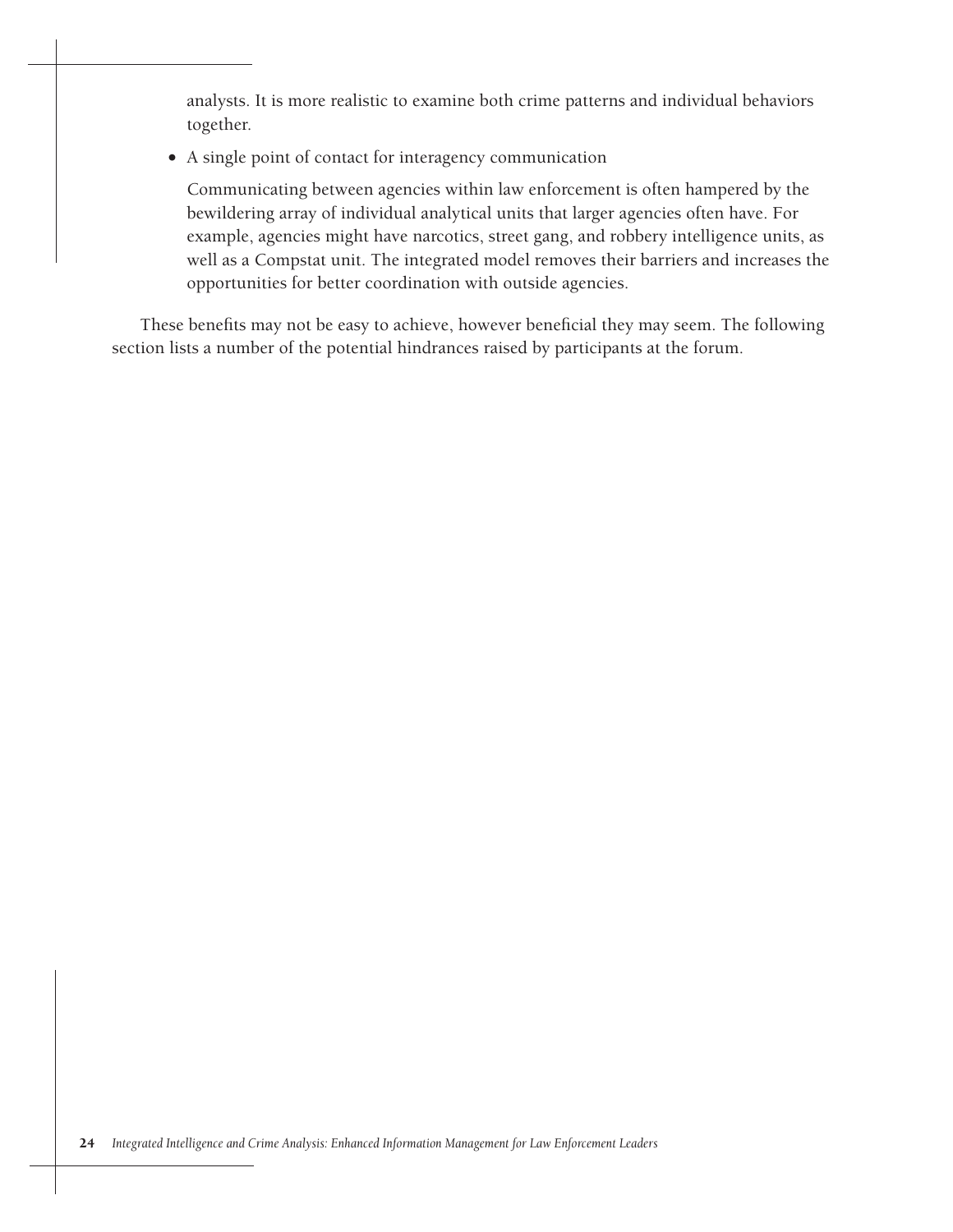# Hindrances to Integrated Analysis

*A novice could see that the merger of these two information sets [crime analysis and criminal intelligence] is natural, practical, and beneficial. The agency or the analysts themselves may have erected walls between them but these walls are artificial and should be dismantled.*

> Christopher Bruce, Crime Analyst, Danvers, Massachusetts, Police Department

#### Potential Barriers

The following is a list of items identified by forum participants as potential barriers to integrated crime and intelligence analysis.4

• Civilians within the law enforcement environment

Group members felt that civilians were often treated as second-class citizens and were often deemed not worthy enough to have access to intelligence, a commodity associated with a degree of prestige. This has a significant impact on the information deemed by intelligence analysts (often sworn personnel) as sharable with their (often civilian) colleagues in crime and problem analysis.

• Different missions

In many agencies, intelligence units and crime analysis units have significantly different mission statements, such that interaction is difficult and not complementary to the activities of either unit. They are often assessed in vastly different ways and have different definitions of what constitutes success. Cooperation is therefore a low priority.

• Terminology

Within both the intelligence and crime analysis fields, conflicts regarding terminology hinder better cooperation. In reality, terminology confusion is also a factor within individual branches of analysis as much as between the different fields. For example, the International Association of Law Enforcement Intelligence Analysts has a separate definition for crime-pattern analysis, criminal analysis, and criminal intelligence.

<sup>4</sup> The list is presented in no particular order and with the caveat that not everyone subscribed to each item or felt that particular items related to their specific agency.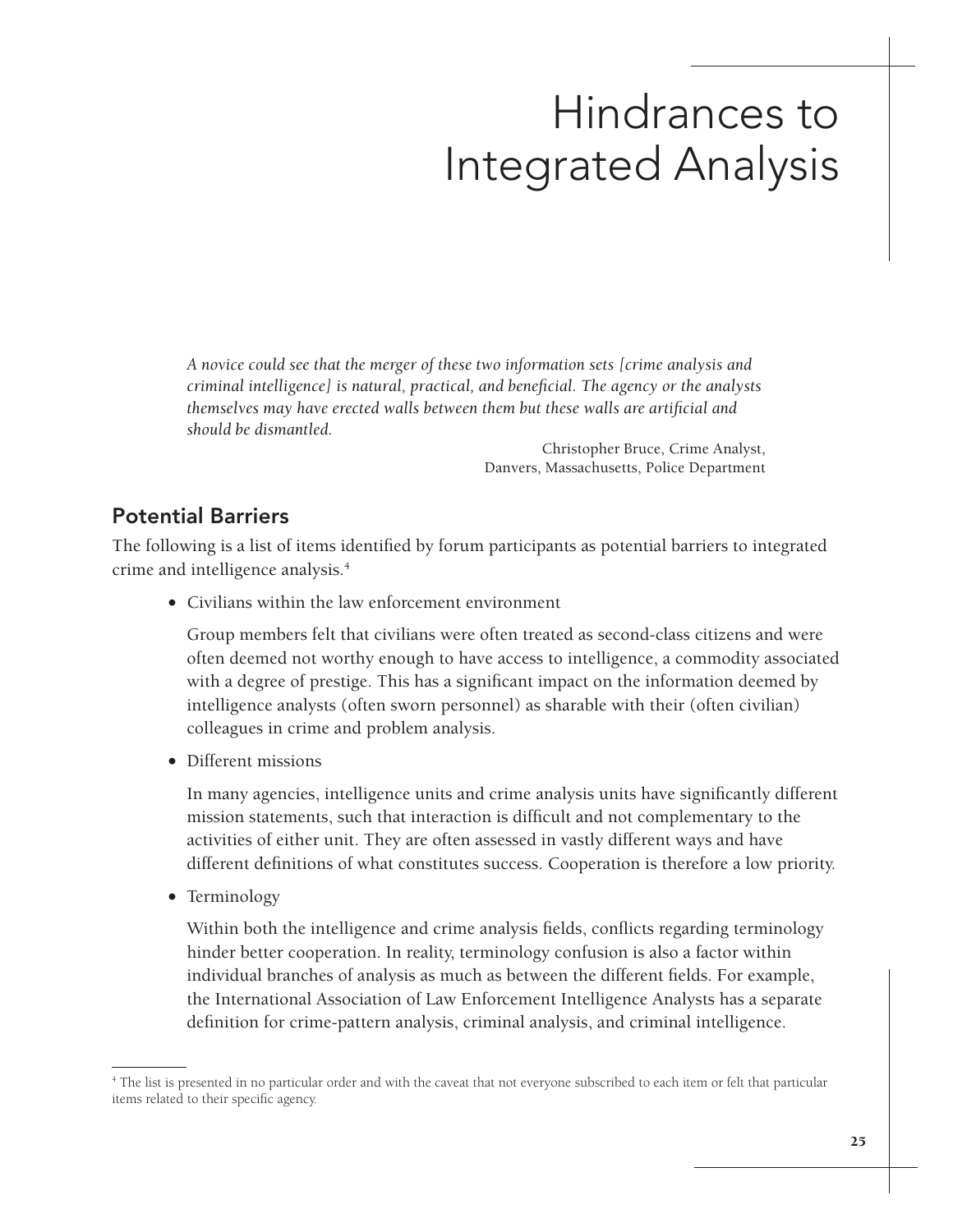#### • Invulnerability

There is a belief in both quarters that they do not need each other. Intelligence units support their own areas and crime analysts do likewise. Without a wider accountability mechanism, both sides of the analytical framework can survive without having to cooperate or share information.

• Case-by-case thinking

There is a tendency for both intelligence and crime analysts to defer to a tactical frame of mind. For crime analysts, this can be minimized down to a number of potentially linked cases, while for intelligence analysts this subverts to investigative support. On both sides, the case focus loses sight of the big picture, though this is clearly an issue predominantly for intelligence officers.

• Isolated thinking

A number of participants noted that in the post-9/11 environment there is a fixation with secrecy, such that agencies that have struggled to gain access to classified data subsequently classified all of their information both internally and externally to the same level. This was perceived to be an example of excessive transfer of secrecy. Again, this is largely an issue for criminal intelligence officers.

• Perceived legal constraints

A lack of familiarity with 28 Code of Federal Regulations (CFR) Part 23<sup>5</sup> leads many intelligence analysts to be overly cautious in their handling of potentially sensitive information. This results in both compartmentalization and silo thinking, though this was seen as less of a problem for crime analysts, who are used to sharing and are expected to share their intelligence products around the police department.

• Compartmentalization

The sudden growth in the numbers of analysts across the police information field has sparked sufficient numbers to generate specialization. General analysts, both intelligence and crime, are sometimes subdivided into specializations in vehicle theft or organized crime. This compartmentalization has reinforced the isolated thinking of individual analysts.

• Lack of leadership

While the fields of intelligence and crime analysis have done a moderately successful job of creating training opportunities and educational possibilities in crime and intelligence analysis, the broader field of police leadership has failed to train police managers in how to understand and use intelligence. As a result, many police

<sup>&</sup>lt;sup>5</sup> Commonly known as 28CFR23, this is a set of guidelines and standards for law enforcement agencies that operate federally grant-funded, multijurisdictional criminal intelligence systems. As such, the guidelines do not relate to individual agencies that are not multijurisdictional in nature (even if they occasionally collaborate with other agencies), or agencies that do not receive federal grant funding. The guidelines do not create mandatory rules on how the standards should be implemented. The guidelines cover areas such as the entry, maintenance, and purging of criminal intelligence files.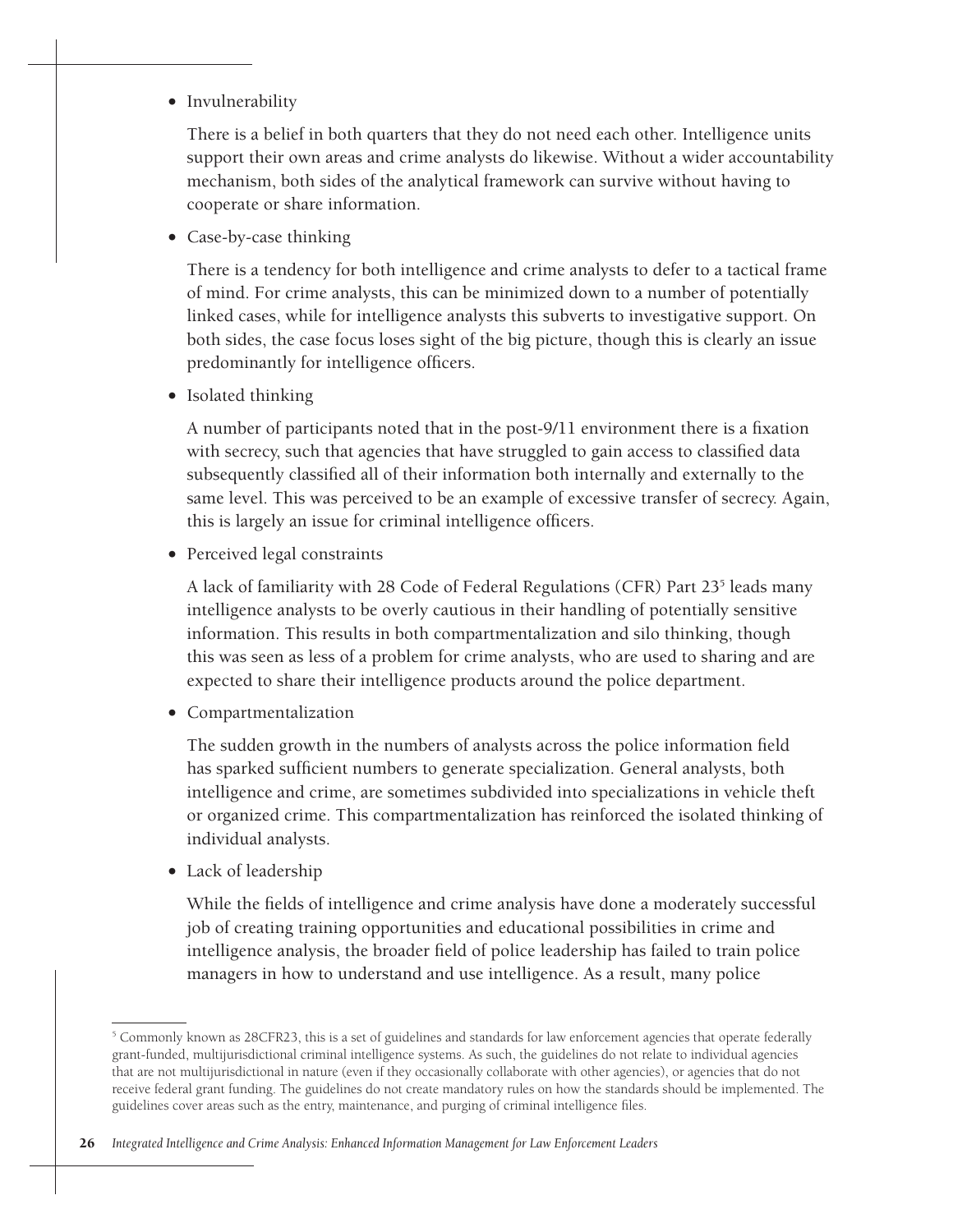executives are often unaware that they are seeing only part of the picture if they receive crime analysis that lacks an intelligence context, or an intelligence briefing that lacks the crime activity context.

• Lack of training

Training—or more specifically the lack of training—is a perennial issue for law enforcement agencies in many countries. In the U.S. the situation for crime analysts is particularly troubling with little training being offered beyond the basic, introductorylevel data manipulation skills necessary for entry-level analysts (O'Shea and Nicholls 2003).

• Technology constraints

Intelligence and crime databases are often structured differently and this results in incompatibility. Intelligence databases emphasize the linking of individual offenders into organized groups, while crime databases are most informative when analyzing aggregate crime patterns. In the absence of industry standards for data collection and storage, individual agencies are often hampered if they wish to share information with neighboring agencies, and indeed are often unable to pass information internally either.

• Education

Police executives are often unaware of how to use and implement operation plans from intelligence and crime analysis products because they are unaware of the role of analysts. They are also unaware of what tactics do and do not work for effective, longterm crime reduction. It is also true that intelligence officers are often unfamiliar with the role and purpose of the crime analyst and vice versa.

• Organizational structure

The rapid introduction of crime analysts into the organizational structure of police departments has not been matched by an equally rapid restructuring of the thinking of police departments to assimilate this new information source. While intelligence analysis has been around policing for a long time, albeit compartmentalized and shoehorned into operational units, crime analysis has still to find its niche. It is seen as both a valuable tool and a threat, often within the same police department.

*At one [police department], I saw the crime analysis unit and the intelligence unit work as two separate functions. They never interacted, not even at the Compstat meetings.*

> Jason Elder, Crime Analyst, Baltimore/Washington High Intensity Drug Trafficking Area (HIDTA)

A number of themes underpin these issues, including organizational dynamics, technical problems, and culture. For the crime information arm of a law enforcement agency to function at an optimal level, and for the agency's executives to have access to the best intelligence available, each of these three themes must be addressed.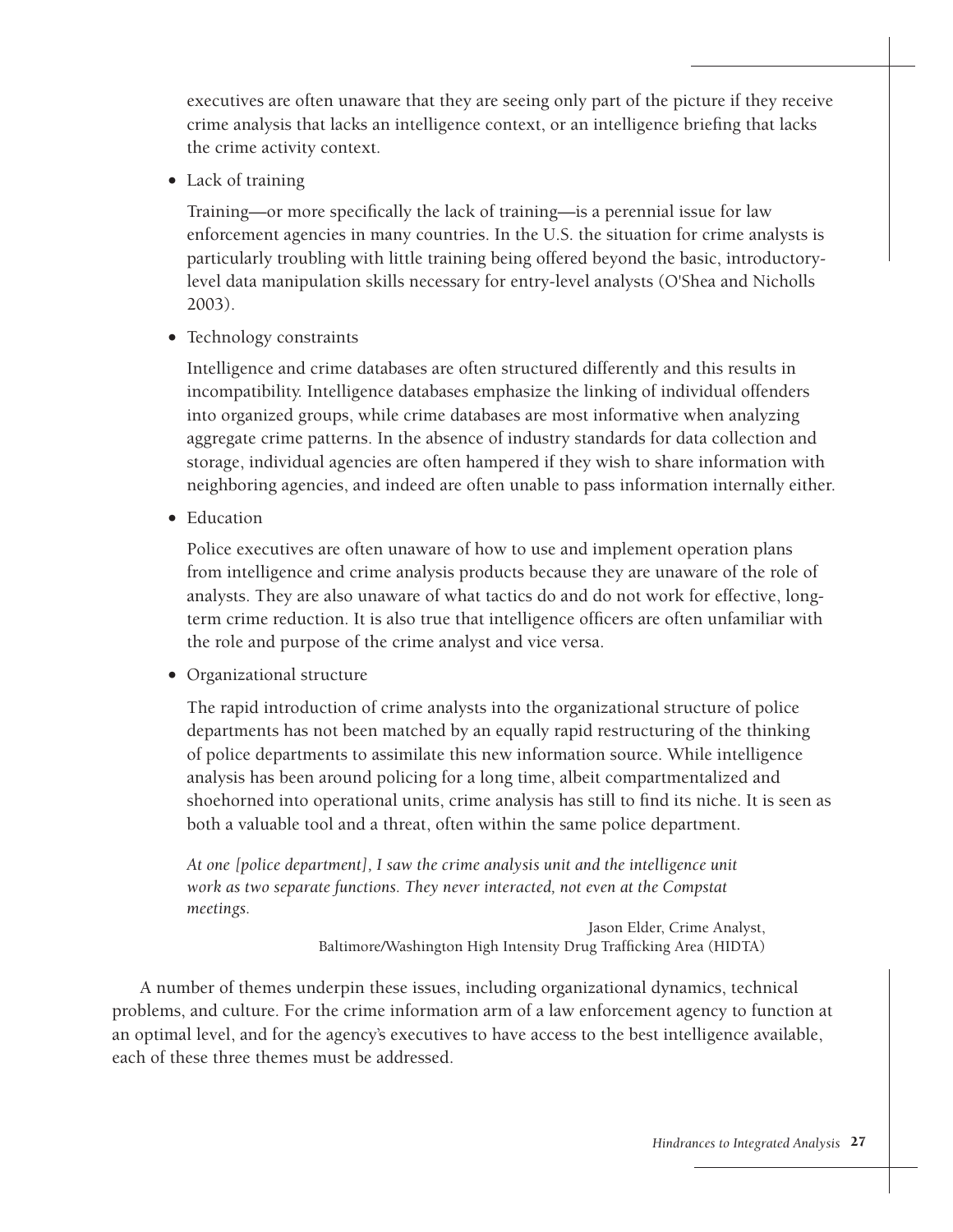We have our analysts working together in a coordinated sense but it has taken a lot of *work to get to that stage.* 

> Kent Mawyer, Chief, Criminal Law Enforcement Division, Texas Department of Public Safety

Law enforcement organizations are not isolated structures that are allowed to dictate their own working environment and conditions immune from outside influence. Newcomers to policing often find that the organizational dynamics of police agencies can be cumbersome to understand and difficult to navigate. The range of external stakeholders that can have an impact on operational decision making is significant and includes other law enforcement agencies, political figures, and community groups. It has been argued that these outside influences have resulted in police organizations that do not necessarily structure themselves for the demands of the primary mission of crime control but organize their structure more to reflect the demands of external and internal influences (Crank 2003; Crank and Langworthy 1992). If this is the case, then articulate, evidence-based calls for greater crime analysis or intelligence resources, or a reorganization of an existing structure to improve efficiency, may not necessarily succeed in attaining departmental approval. Internal opposition to the blending of crime analysis and intelligence may be strong enough to convince executives to keep these complementary functions isolated, even in the face of a strong argument to the contrary. Opposition may be encountered due to perceived loss of status or influence by some parties, or because of any one of the many hindrances to the merging of crime analysis and intelligence outlined earlier in this section.

Technical problems seem to plague every police department. The rapidity with which technology advances always appears to leave many aspects of policing operating in a proverbial dark age. Nowhere is this more apparent than in crime analysis and intelligence, both areas that make significant technological demands. For agencies that have dedicated intelligence staff or who have dedicated investigators of organized crime, electronic access to one of the Regional Information Sharing Systems (RISS) can be beneficial but comes with additional technological demands. For agencies wishing to mimic the New York City Police Department's Compstat approach, investment in geographic information systems (GIS) software, data, and training is a requirement. This results in two, related problems. First, agencies may purchase different software solutions for intelligence analysis and crime analysis, and, secondly, agencies may decide to limit access to the different systems. Once agencies start to differentiate clearances between staff based on their being crime or intelligence analysts, or on their being sworn or civilian, the technical issues increase. This is sometimes used as a backdoor way to keep intelligence and crime analysis units separate.

Of all of these hindrances to an integrated analysis model, none is more powerful than the inhibiting effect of police culture.

#### Police Culture

Culture plays a substantial part in how police departments function. As Goldstein (1990, 29) noted, "Police departments have a life of their own. Powerful forces within the police establishment have a much stronger influence over the way in which a police agency operates than do the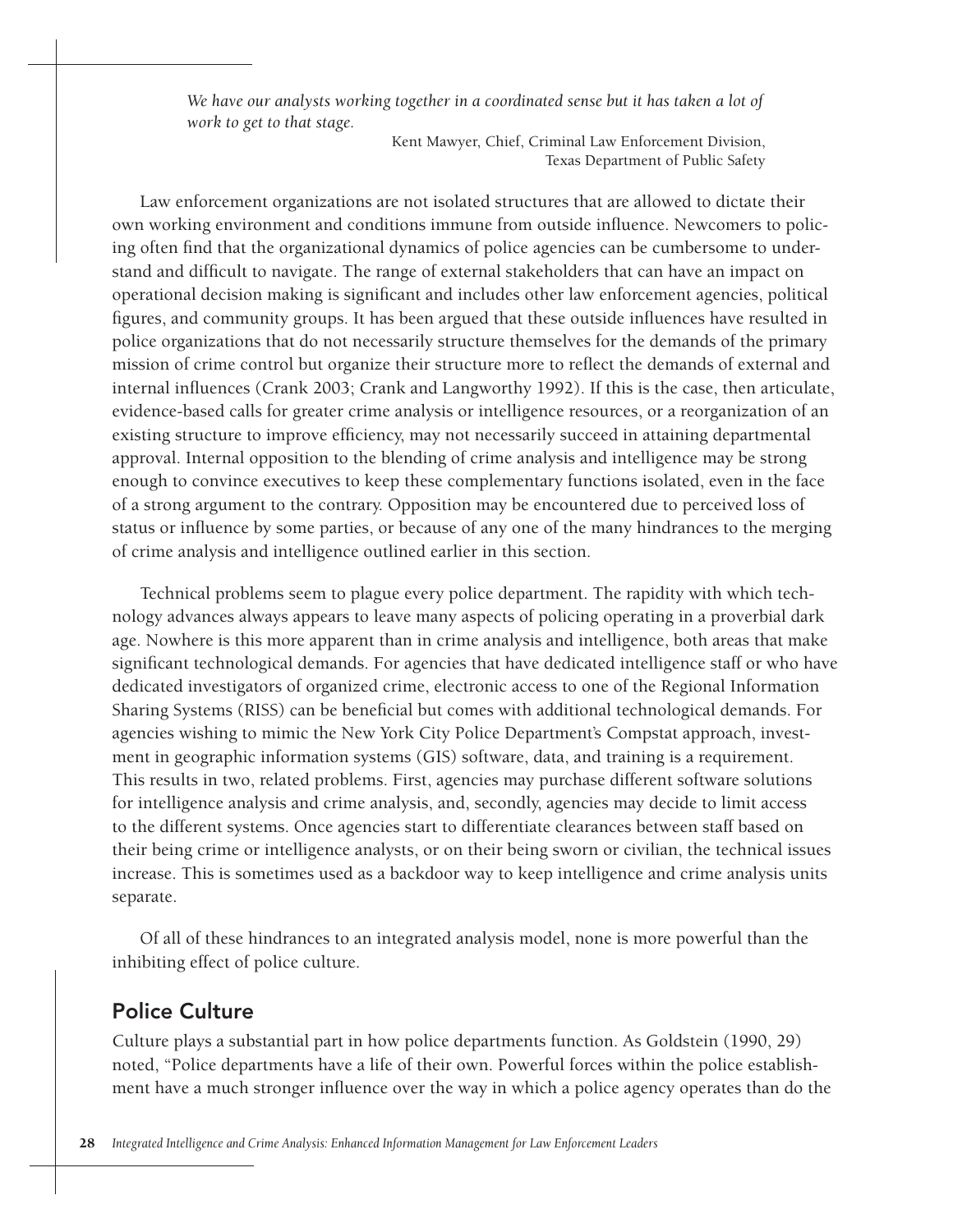managers of the department, legislatures and courts, the mayor, and the members of the community." According to Ritchie Martinez, a former president of the International Association of Law Enforcement Intelligence Analysts, as intelligence analysts began to emerge in law enforcement agencies in the 1970s, sworn officers were usually employed for these "trusted" positions (Loyka, Faggiani, and Karchmer 2005, 25). The notion that the intelligence analyst is a trusted position, one that is unavailable to civilian personnel, still pervades law enforcement to a considerable degree. Unfortunately for many police chiefs, this attitude seems to also extend to the data that they analyze and the intelligence that they produce. Given the range of sensitive information that crime analysts are now routinely exposed to, this silo mentality about criminal information and intelligence as a precious commodity to which few should have access, even within law enforcement, appears to have little justification and is a significant hindrance to effective decision making.

The outcome of this historical legacy is an artificial distinction between information that relates to incidents (crime information) and information that relates to suspected individuals (criminal information). The unnecessary but common segregation of crime analysis and criminal intelligence analysis results in products that are not complementary and holistic because they are often lacking the contribution that the other half of the equation could provide. Decision makers, patrol officers, and the public are the ultimate losers.

> We have very few incidents where somebody has compromised our information. I *think departments do a lot more damage by compartmentalizing their information and protecting the information from the people who really need it—the officers.* Tom Casady, Chief of Police, Lincoln, Nebraska

In the next section, forum participants provide mechanisms that may enable an organization to overcome the hindrances to an integrated analysis model.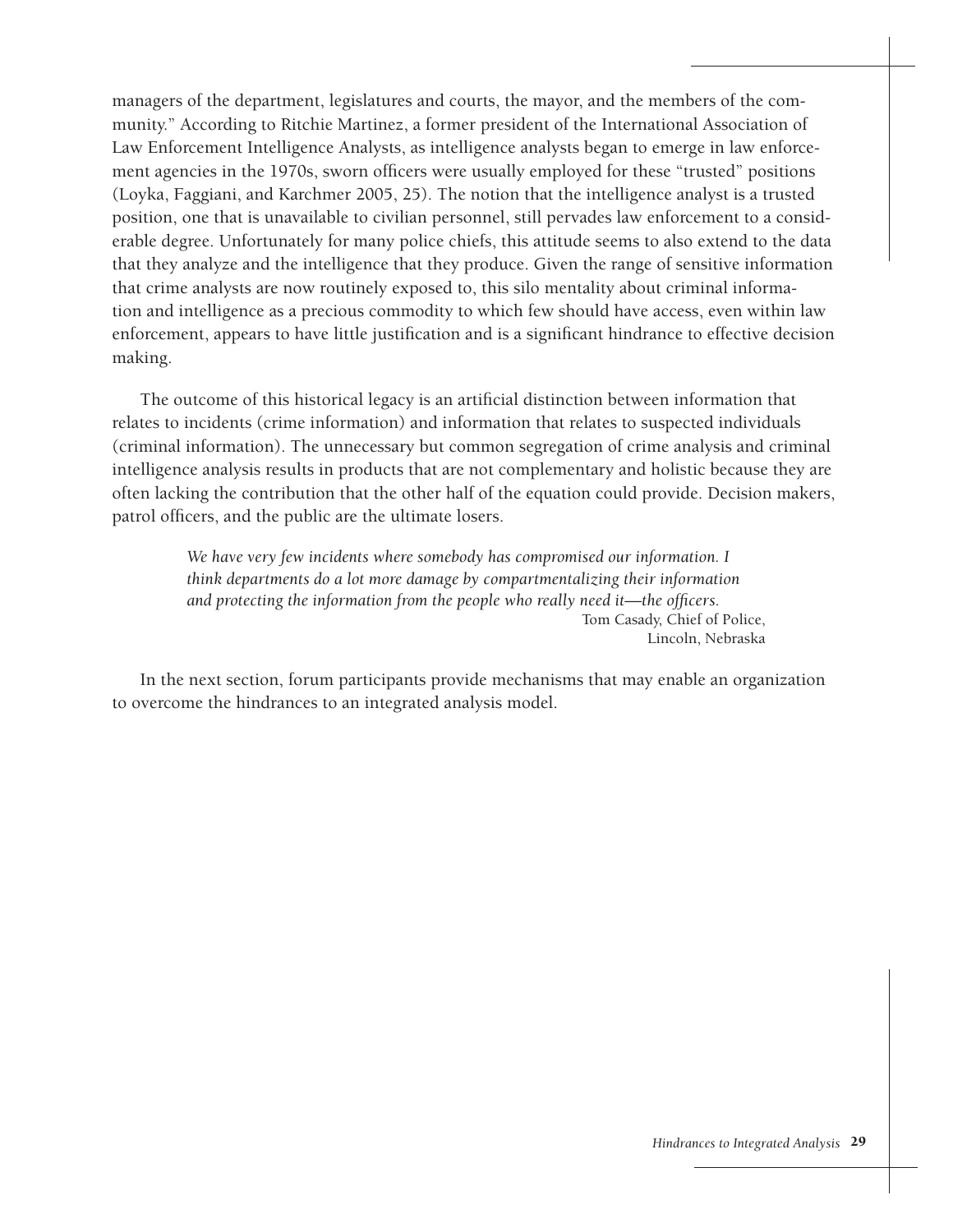### Jumpstarting Integrated Analysis

*Separate intelligence and crime data will only hinder detectives, analysts, and commanders from making informed decisions regarding criminal activity in their jurisdictions.*

> Mary Garrand, Crime Analyst Supervisor, Alexandria, Virginia, Police Department

Listed below are some ways in which a police department can move towards an integrated analysis model.

• Become intelligence-led

Instill attitudes within the organization that value objective intelligence and analysis. If the police department is a largely reactive department with little capacity to explore more productive methods of crime control, then there is little value in an integrated analysis model. Indeed, in such an environment there is little value in intelligence. Innovative and reflective departments will need to become more objective in their decision making, and instilling this attitude from the top to the bottom is essential in fostering an intelligence-focused attitude among all levels of the organization.

• Police chiefs should work closely with analysts

Police chiefs have to spend time with analysts. This will result in better analysis and better products, and will engender a culture within the department that recognizes the work of analysts—where the chief spends time sends a signal to the department.

*It does help change the culture when you have analysts reporting directly to the chief or sheriff because everybody sees that analysis is important to the agency head and they have more respect for it and the people who perform the analyses.* Julie Martinez, Senior Criminal Intelligence Analyst, Hillsborough County, Florida, Sheriff's Office

• Co-locate analysis and intelligence functions close to decision makers

Recognize the value of regular, formal and informal contact between people who dictate policy and those who supply them with their information. The physical location is as important as the organizational location: analysts must have regular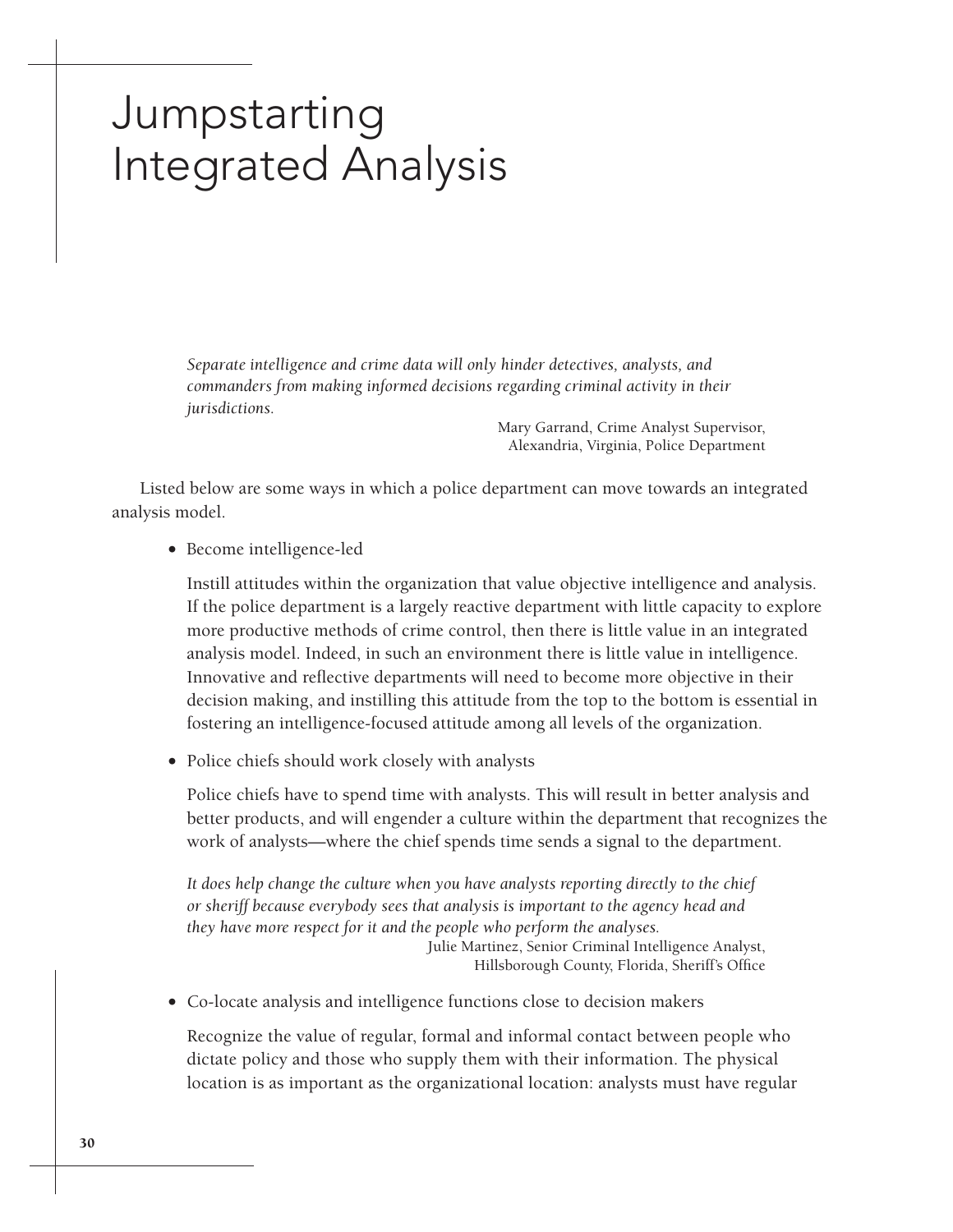access to each other and to decision makers or the aim of a more intelligence-led organization cannot be met.

• Articulate the analytical vision within the police department

By describing an aim to combine crime analysis and criminal intelligence, the department makes a formal statement of its analytical aim. As soon as this is done, the value of combining crime and intelligence analysis should become more obvious and it will enable the analytical arm of the department to keep the big picture in sight.

• Make the case for integrated analysis

Many police executives learned their trade many years ago when crime analysis did not exist and criminal intelligence was a largely irrelevant division within the department. Consequently, they may not have been trained to appreciate the bigger decision-making options that become available with a more complete picture of crime and criminality. It is not sufficient to say what should happen; you have to demonstrate the value that flows from greater integration.

• Create integrated reporting mechanisms

Formalize the connection between all analysis that takes place and the decision makers in the police department. It is not sufficient to have both intelligence briefings and a Compstat process. They must be integrated so that contextual information from both sides is always available.

• Develop informal information-exchange mechanisms

Although it is nice to think that formal organizational structures can create effective crime intelligence analysis, decision makers should recognize that informal information exchanges still dominate both the crime analysis and criminal intelligence worlds. Recognize the value of informal information gathering. Analysts need to have a direct line of communication with decision makers, but they also need to have a mechanism to gather information from a variety of sources. Both intelligence and crime analysts have to be able to develop relationships with patrol officers and investigators and earn their trust.

• Consciously collect feedback and respond to criticisms

Track what happens to intelligence and analytical products to see if decision makers are using all of the criminal environment information provided to them. Analysts should document what they give to their commanders in terms of products and analyses and see what is done as a result.

• Create an analysis users group

Bridging the gap between crime analysis and intelligence is likely to create some initial teething problems in terms of analysis products and these can be resolved by focusing on the primary activity—the dissemination of useful analysis to decision makers. An analysis users group can help identify the products that may be helpful for the law enforcement executive.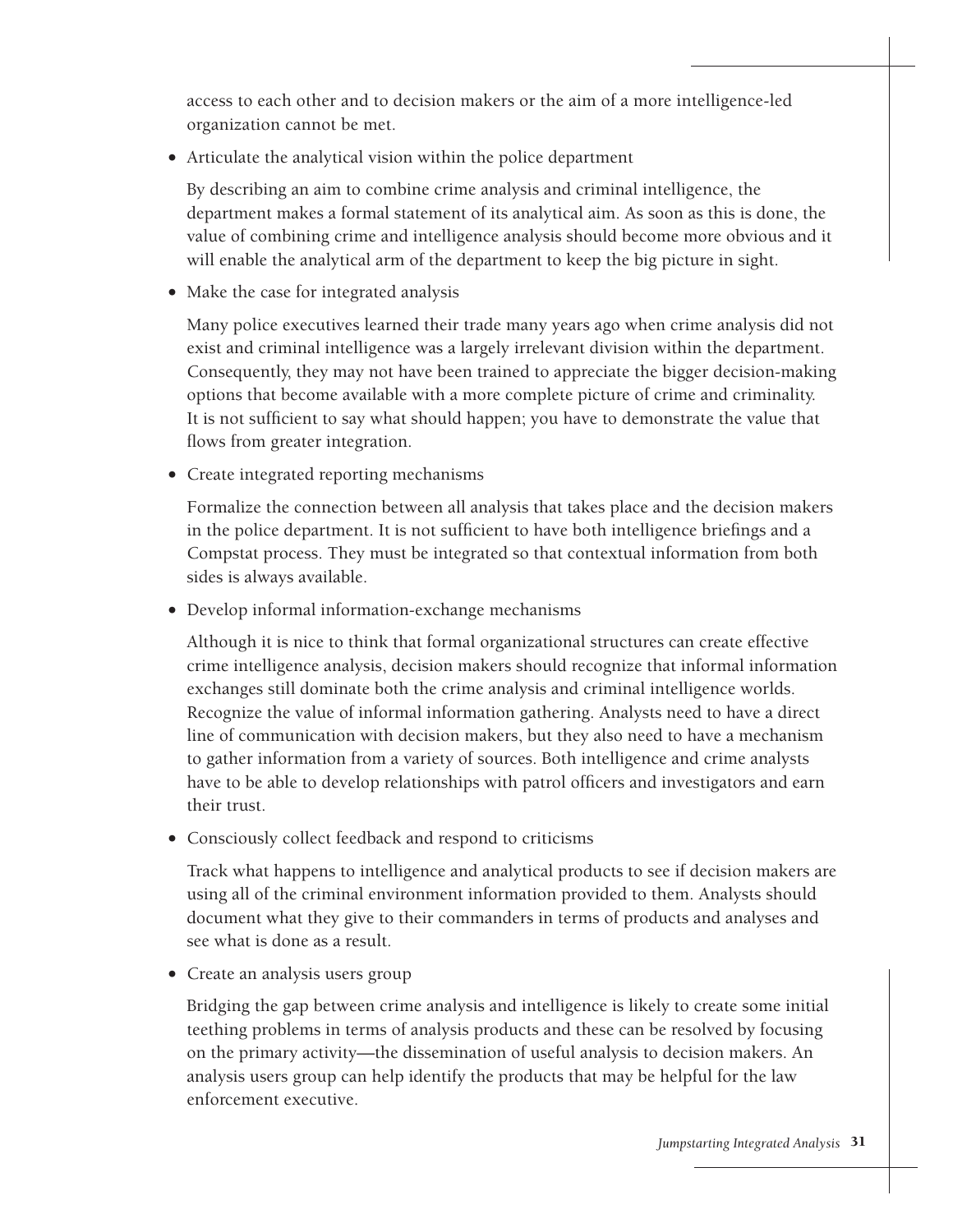#### • Get over the whole security issue

The vast majority of information that is gathered by police departments is not so secret that it cannot be revealed to other analysts and people responsible for deciding crime-reduction strategy. There is a perceived informational hierarchy that often exists whereby sub-units do not want to work with other analysts because they deem their information to be super sensitive. This attitude is often derived from a misreading of the regulations as they pertain to 28 Code of Federal Regulations (CFR) Part 23, or out of a fixation with the perceived mystique and drama of intelligence work. It is also sometimes simply because analysts think that their information is too important to share. It is also sometimes related to the issue of civilians in a sworn police department (as discussed in other parts of this report), and sometimes it is because particular subunits within a police department receive more attention and support than others. These attitudes are unhelpful to the aim of making informed decisions about crime reduction and are ultimately harmful to the general public.

• Develop technology solutions but do not fixate on them

There is a tendency in policing to believe that technology will overcome organizational and cultural barriers. Technological solutions to data management will certainly help but will not be able to address all of the concerns noted in this report. As Collier and colleagues noted in relation to improving communication in a British police force, "Without addressing the cultural barriers, an investment in technology may not yield the appropriate changes in behavior. To achieve this, technology needs to be integrated with working practices in order to reduce organizational reliance on informal methods of communication" (Collier, Edwards, and Shaw 2004).

• Be realistic about what can be achieved in your department

If you work in a small police department, then it is realistic to expect that both the intelligence and crime analysis functions will often be combined in the job description of one or two individuals, and that tactical products will dominate the information requests. However, mid-size and large departments should strive for greater incorporation of crime analysis and criminal intelligence, especially if they find that narcotics or counter-terrorism units are located remotely from crime analysts. This will help with their operational and strategic planning.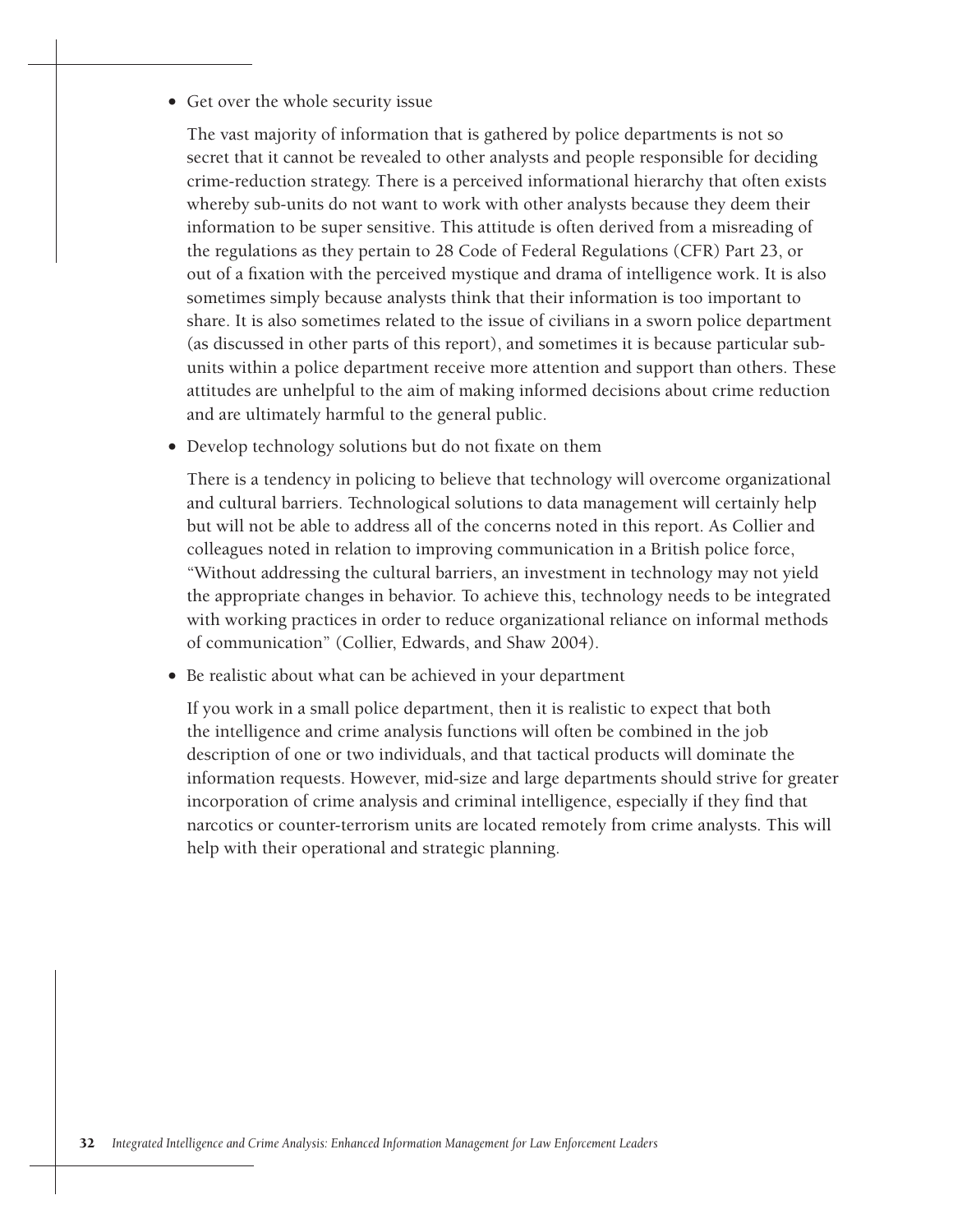### Expecting More from Analytical Thinking

*We have many of the necessary tools. We now need people to understand how to use them to bring down crime.*

> Sergeant Mark Stallo, Financial Investigations Unit, Dallas, Texas, Police Department

The purpose of this report was to identify why it is fundamental to creating safer communities that police departments move beyond current organizational complexities and integrate information that they receive about crime and criminals. It has been argued herein that integrated analysis is necessary in order to give decision makers the most accurate picture of criminals and the crimes they commit so that a holistic picture of the criminal environment is available. The public has a right to expect that the people charged with protecting them will appropriately use intelligence and crime analysis in ways that will ensure their safety and security. That many police departments are not structured to achieve this end jeopardizes the safety and security that the community deserves and may expect in a community-policing environment. The central theme throughout this report has been the vital role of leadership to effect the necessary changes. Without strong leadership within law enforcement, none of what is proposed here is likely to occur.

As forum participant Mary Garrand commented, "The public, and indeed many within policing, think that we do this already. There are few calls for local police to move towards an integrated analysis solution because they think we are there already." Closer inspection of many police departments would reveal a less palatable truth. An integrated analysis model is essential if police are to be able to articulate to community partners the pressing issues of today and tomorrow. The relationship to community partners is a significant part of many problem-solving approaches to crime problems. The U.K. Home Office, when considering the benefit of an integrated model, recommended that:

> In the development of an integrated model for crime and disorder reduction, there is a need *to embrace problem solving and effective intelligence* to identify:

- The different and complementary contributions that partners can make.
- The intervention or combination of interventions that would be most appropriate to the problem. (emphasis added, HMIC 2000, 91).

The inclusion of information from disparate community sources complicates the picture further but will be an essential step in the protection of communities and the protection of the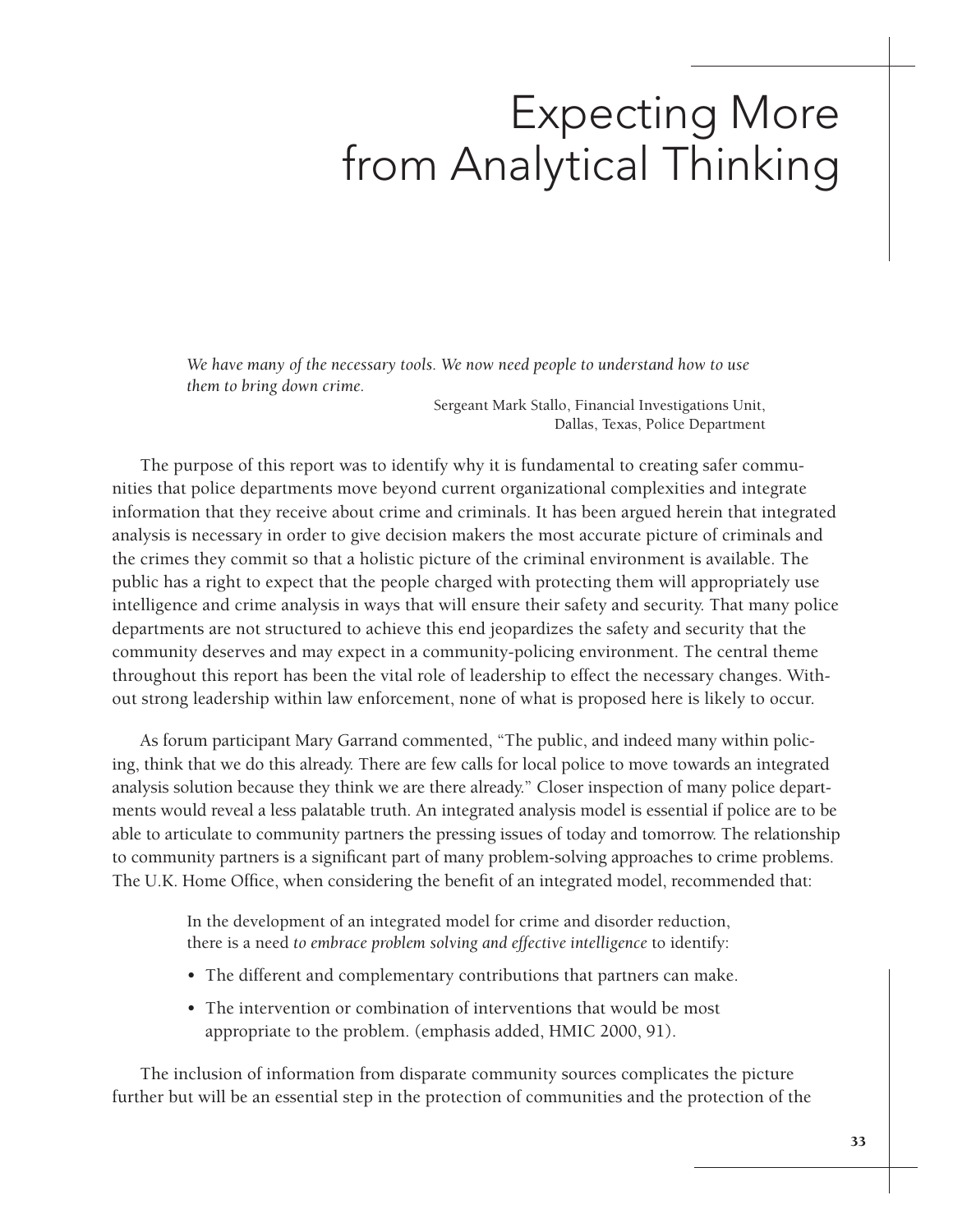homeland. Solutions to complicated crime problems can be found in strategies such as problemoriented policing but only if executives have access to intelligence and the evidence necessary to drive action in a responsible, proactive manner. Modern policing requires a more objective understanding of the criminal environment, an understanding that is grounded in data rather than the traditional police officer's gut feeling A sensible solution is to combine knowledge of offenders from intelligence-led approaches with knowledge of crime problems from problem-oriented policing initiatives, so that policing can focus on the right targets, be they problems or people. As Michael Townsley and colleagues have noted:

> *If a defining characteristic of problem-oriented policing is its being evidence-based, it would be necessary to ensure that adequate resources are allocated to intelligence units so that different forms of evidence can be assembled and triangulated, and that the members of these units acquire "problem-oriented policing heads"* (Townsley, Johnson, and Pease 2003, 197).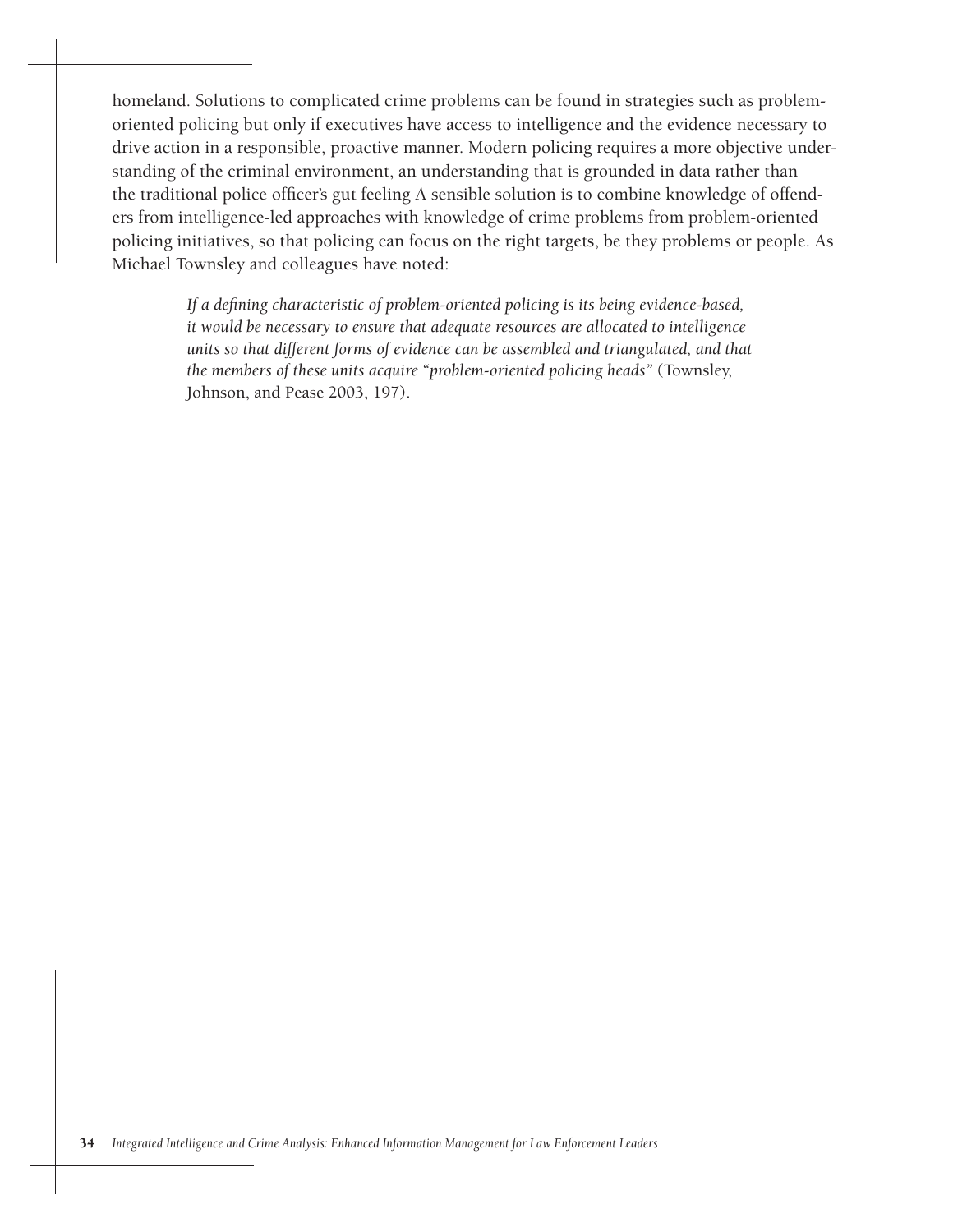# Developing Integrated Analysis: Checklists for Action

#### Checklist for Executives

- • Know what intelligence-led really means and strive to achieve it
- Invest in training for yourself to understand intelligence-led policing
- Co-locate analysts and intelligence officers close to your office
- Always meet with analysts and intelligence staff together
- Work with analysts to articulate a vision for analysis in the department
- Send the signal that these functions are important
- Become more focused on repeat offenders and persistent problems
- Invest in joint training opportunities for intelligence officers and crime analysts
- Educate all officers about the importance of building trust with the community and what they should do with information they learn from those relationships

#### Checklist for Analysts

- Build connections with decision makers and other analysts
- Help your decision maker understand the big picture and develop more strategic products
- Learn about problem-oriented policing and apply this approach to solve long-term problems
- • Organize cross-training so that analysts can appreciate the work of intelligence officers and vice versa
- Share intelligence for the common good
- • Work to integrate databases and avoid duplication of effort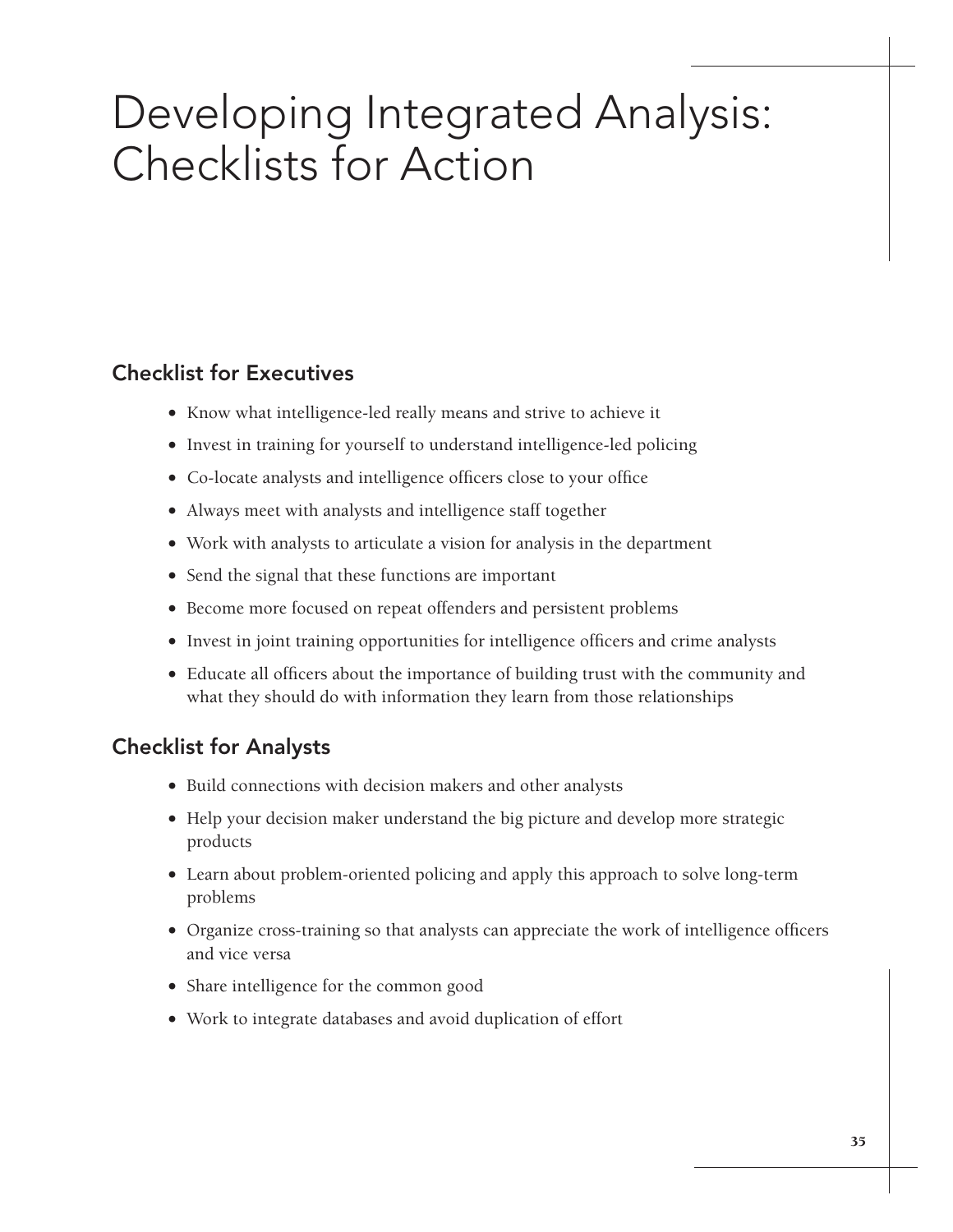### **Resources**

Analysts and executives may find the following resources useful in moving forward toward an integrated analysis model.

- Boba, R. (2003). *Problem Analysis in Policing*. Washington DC: Police Foundation. Available to download from http://www.policefoundation.org/pdf/problemanalysisinpolicing.pdf
- Carter, D. L. (2004). *Law Enforcement Intelligence: A Guide for State, Local, and Tribal Law Enforcement Agencies*. Washington, DC: Office of Community Oriented Policing Services, U.S. Department of Justice. Available to download from http://www.cops.usdoj.gov/files/ric/Publications/leintelguide.pdf
- Clarke, R. V., and Eck, J. (2005). *Crime Analysis for Problem Solvers in 60 Small Steps.* Washington, DC: Office of Community Oriented Policing Services, U.S. Department of Justice. Available to download from http://www.popcenter.org/Library/RecommendedReadings/60Steps.pdf
- IACP (2002). *Criminal Intelligence Sharing: A National Plan for Intelligence-Led Policing at the Local, State, and Federal Levels.* Alexandria, VA: Office of Community Oriented Policing Services and the International Association of Chiefs of Police. Executive summary available to download from http://it.ojp.gov/documents/NCISP\_executive\_summary.pdf
- Loyka, S.A., Faggiani, D.A. and Karchmer, C. (2005). *The Production and Sharing of Intelligence: Vol. 4. Protecting your Community from Terrorism.* Washington, DC: Office of Community Oriented Policing Services and the Police Executive Research Forum. Available to download from http://www.cops.usdoj.gov/mime/open.pdf?Item=1438
- Peterson, M. (2005). *Intelligence-Led Policing: The New Intelligence Architecture.* Washington, DC: Bureau of Justice Assistance. Available to download from http://www.ojp.usdoj.gov/BJA/pdf/ IntelLedPolicing.pdf
- Ratcliffe, J.H. (Forthcoming 2008). *Intelligence-Led Policing.* Cullompton, Devon, UK: Willan Publishing.
- Scott, M.S. (2000). *Problem-Oriented Policing: Reflections on the First 20 Years.* Washington, DC: Office of Community Oriented Policing Services, U.S. Department of Justice. Available to download from http://www.popcenter.org/Library/RecommendedReadings/Reflections.pdf
- Global Justice Information Sharing Initiative. (2006). *Fusion Center Guidelines: Developing and Sharing Information and Intelligence in a New Era: Executive Summary.* Available to download from http://www.iir.com/global/products/fusion\_center\_executive\_summary.pdf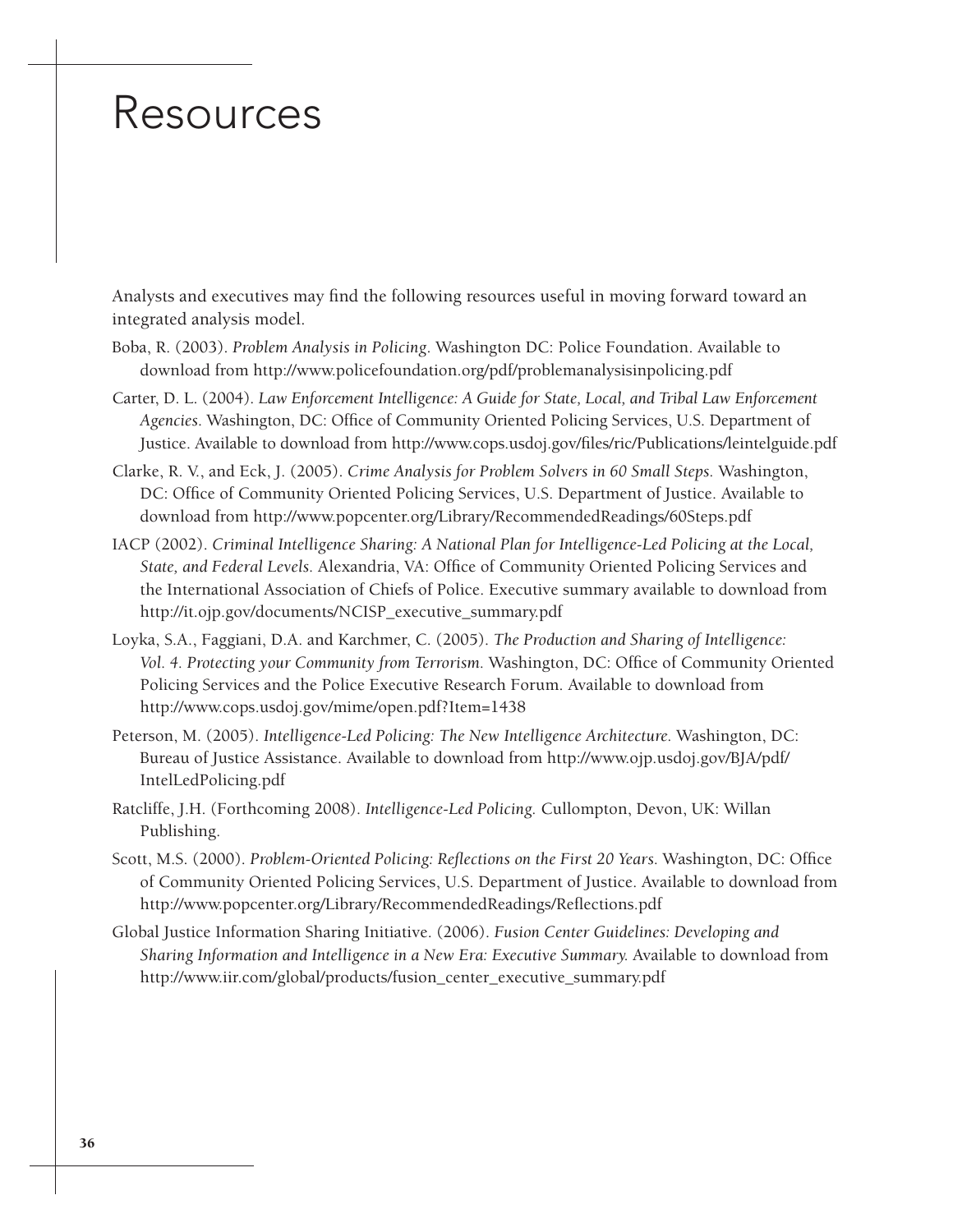### References

- Boba, R. 2003. *Problem Analysis in Policing*. Washington, DC: Police Foundation.
- Boba, R. 2005. *Crime Analysis and Crime Mapping*. Thousand Oaks, CA: Sage.
- Canter, D., Coffey, T., Huntley, M., and Missen, C. 2000. Predicting serial killers' home base using a decision support system. *Quantitative Criminology,* 16(4), 457–478.
- Christopher, S. 2004. A practitioner's perspective of UK strategic intelligence. In J. H. Ratcliffe (Ed.), *Strategic Thinking in Criminal Intelligence* (First ed.). Sydney: Federation Press.
- Collier, P. M., Edwards, J. S., and Shaw, D. 2004. Communicating knowledge about police performance. *International Journal of Productivity and Performance Management*, 53(5), 458–467.
- Crank, J. P. 2003. Institutional theory of police: a review of the state of the art. *Policing: An International Journal of Police Strategies & Management,* 26(2), 186–207.
- Crank, J. P., and Langworthy, R. 1992. Institutional perspective on policing. *Journal of Criminal Law and Criminology,* 83(2), 338–363.
- Eck, J. E., and Spelman, W. 1987. *Problem Solving: Problem-Oriented Policing in Newport News*. Washington DC: Police Executive Research Forum.
- Goldstein, H. 1990. *Problem-Oriented Policing*. New York: McGraw-Hill.
- HMIC. 2000. *Calling Time on Crime*. London: Her Majesty's Inspectorate of Constabulary.
- Lersch, K. M. 2004. *Space, Time, and Crime*. Durham, NC: North Carolina Press.
- Loyka, S. A., Faggiani, D. A., and Karchmer, C. 2005. *The Production and Sharing of Intelligence: Vol. 4. Protecting your Community from Terrorism.* Washington, DC: COPS/PERF.
- O'Shea, T. C., and Nicholls, K. 2003. *Crime Analysis in America: Findings and Recommendations* (Final report). Washington, DC: Office of Community Oriented Policing Services.
- Ratcliffe, J. H. 2004. The structure of strategic thinking. In J. H. Ratcliffe (Ed.), *Strategic Thinking in Criminal Intelligence* (pp. 1–10). Sydney: Federation Press.
- Rossmo, D. K. 2000. *Geographic Profiling*. Boca Raton, FL: CRC Press.
- Santtila, P., Zappala, A., Laukkanen, M., and Picozzi, M. 2003. Testing the utility of a geographical profiling approach in three rape series of a single offender: A case study. *Forensic Science International,* 131, 42–52.
- Scott, M. S. 2000. *Problem-Oriented Policing: Reflections on the First 20 Years*. Washington, DC: Office of Community Oriented Policing Services.
- Townsley, M., Johnson, S., and Pease, K. 2003. Problem orientation, problem solving and organizational change, *Crime Prevention Series.* Vol. 15 (pp. 183–212). Monsey, NY: Criminal Justice Press.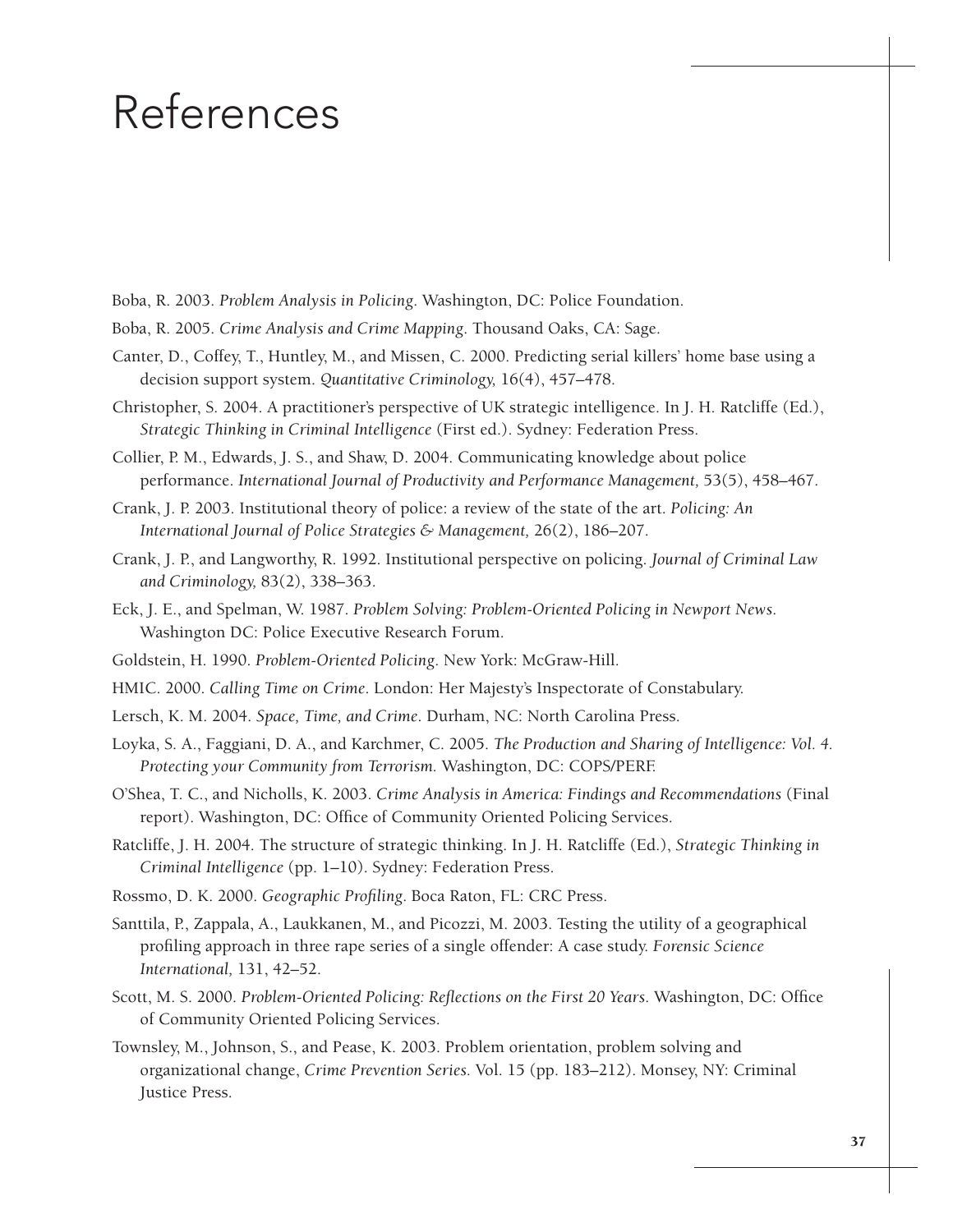# Biographies of Participants in the Forum on Intelligence and Crime Analysis

*(Titles and affiliations were current at the time of the forum and may have changed.)*

**Christopher Bruce** has been a crime analyst for twelve years, seven at the Cambridge (MA) Police Department, and the last five at the Danvers (MA) Police Department. He has served as the vice president of administration for the International Association of Crime Analysts since 2000, and he was president of the Massachusetts Association of Crime Analysts from 2000 to 2004. Bruce teaches crime mapping and analysis and has edited and authored several publications.

**Tom Casady** began his law enforcement career as a police officer in Lincoln, Nebraska, in 1974, and has served as chief of police since 1994. He received a bachelor's degree in criminal justice from the University of Nebraska-Omaha, and an M.A. in political science from the University of Nebraska-Lincoln. Chief Casady has coordinated several police technology projects focusing on communications, information systems, mobile data systems, and geographic information systems.

**Jason Elder** has worked for the Washington/Baltimore High Intensity Drug Trafficking Area (HIDTA) since 2001, and is currently an intelligence analyst assigned to the Case Support Unit working with agents from the FBI, DEA, and ATF investigating narcotics in various HIDTA initiatives. Prior HIDTA assignments included writing strategic intelligence reports on methamphetamine, PCP, and prison gang parolees, and working with the Baltimore City Police Department analyzing and writing intelligence reports on homicides and shootings. He has an M.S. in criminal justice from the University of Cincinnati, and a bachelor's in criminal justice from Edinboro University of Pennsylvania, where he graduated cum laude.

**Mary Garrand** supervises the crime analysis unit for the Alexandria, Virginia, Police Department., where her duties include overseeing the tactical analysis of crime series and strategic analysis of crime trends. She serves as the training coordinator for the International Association of Crime Analysts (IACA) and training representative for the Virginia Crime Analysis Network (VCAN). She is an instructor for NLECTC's Crime Mapping and Analysis Program (CMAP) and teaches crime mapping and analysis in George Mason University's Continuing Education Program. Ms. Garrand holds a M.S. in justice, law, and society from American University and a B.A. from Fordham University.

**Julie Martinez** serves as the senior criminal intelligence analyst for traffic crash analysis for the Hillsborough County, Florida, Sheriff's Office (HCSO), where she has worked for thirteen years. She serves as a liaison between her agency and other county and state law enforcement and government agencies, as well as community action groups. She was instrumental in establishing the Sheriff's Crime Information Strategy System (SCISS), the HCSO's Compstat program. Julie holds a bachelor's degree in criminology from the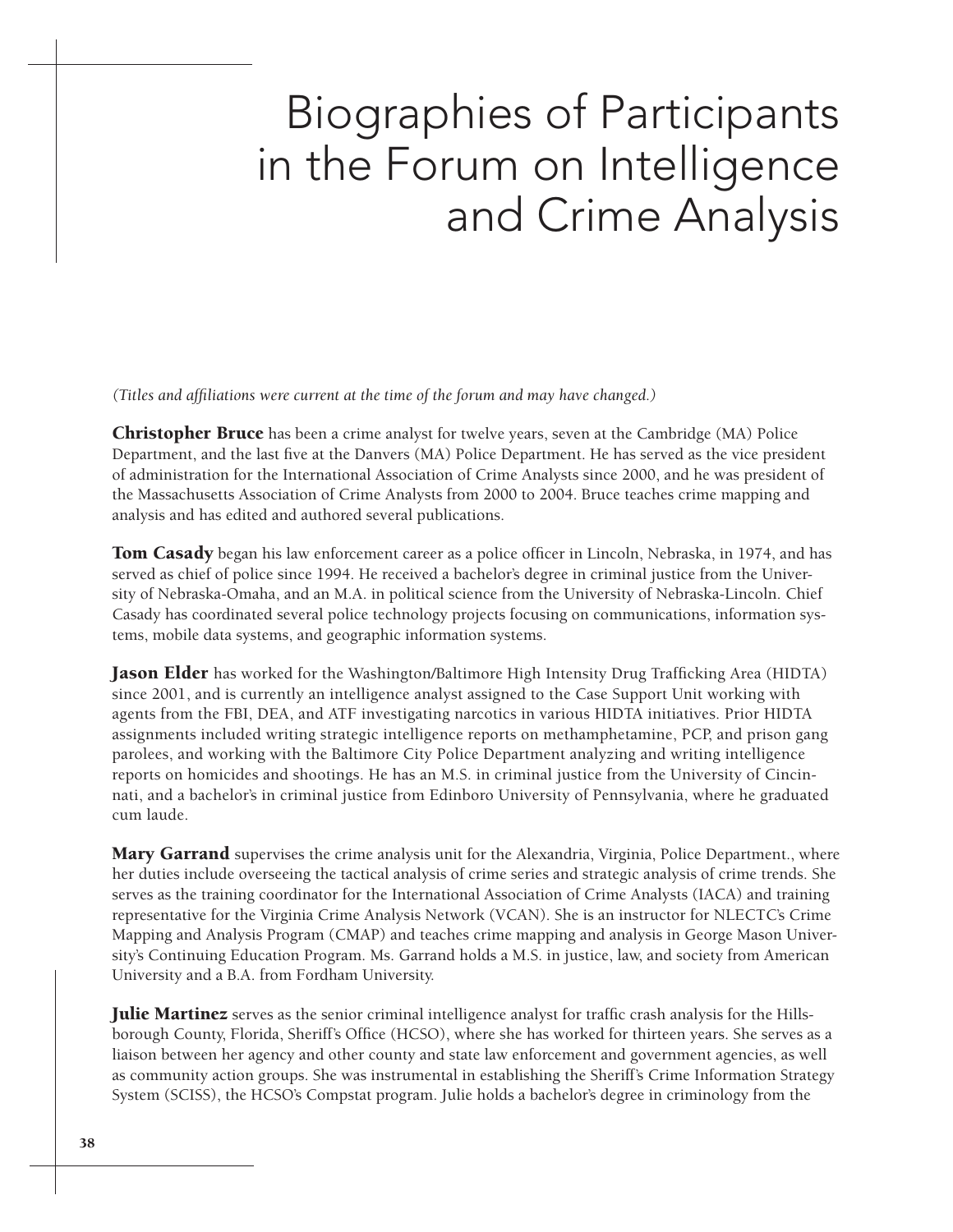University of South Florida, and graduated from Florida's Law Enforcement Analyst Academy as a Certified Law Enforcement Analyst.

**Kent W. Mawyer** is chief of the Criminal Law Enforcement Division for the Texas Department of Public Safety, where he is responsible for overseeing operations of the agency's specialized services of narcotics, criminal intelligence, motor vehicle theft, and the crime laboratory. Prior assignments during his 29-year tenure include assistant chief of the division, investigator in the motor vehicle theft service, and major in charge of special projects. He has a B.S. in criminal justice, an M.P.A., and is a graduate of the Leadership Command College at Sam Houston State University and the FBI National Academy. He is the past president of the Texas Association of Vehicle Theft Investigators and the International Association of Auto Theft Investigators. He is actively engaged in the U.S. Department of Justice's Global Advisory Committee's Global Intelligence Working Group.

**Deborah Osborne** is a crime analyst at the Buffalo, New York, Police Department and a member of the FBI/Police Futurists International Futures Working Group. She was elected second vice president of the Society of Police Futurists International and was a remote research fellow for the Center for Strategic Intelligence Research, Joint Military Intelligence College, DIA, in 2004–2005. She is the author or co-author of a number of books and articles on intelligence analysis and crime analysis and has taught at the university level. Ms. Osborne holds a B.A. in psychology and an M.A. in social policy from Empire State College, State University of New York.

**Marilyn B. Peterson** worked for the New Jersey Division of Criminal Justice from 1987 until 2005, and served in a number of capacities including intelligence management specialist. She is currently an instructor in the Joint Military Intelligence Training Center (JMITC ) Analytic Branch in Washington, D.C. Ms. Peterson has authored numerous publications on criminal intelligence analysis and has taught intelligence and analysis in eight countries. She has a bachelor's degree in criminal justice from Thomas Edison State College and a master's degree in education from Seton Hall University. She is past president of the International Association of Law Enforcement Intelligence Analysts (IALEIA), past chancellor of the Society of Certified Criminal Analysts (SCCA), and is a regent emeritus and fellow of the Association of Certified Fraud Examiners.

**Debra J. Piehl** is the CompStat director and senior analyst assigned to the Office of the Superintendent of the Massachusetts State Police (MSP). Prior to joining the MSP in 2004, she spent eight years at the Newton, MA, Police Department where she was responsible for implementing CompStat. Ms. Piehl serves as president of the Massachusetts Association of Crime Analysts. She holds a bachelor's degree in journalism and political science from Valparaiso University and a master's degree in criminal justice from Anna Maria College.

**Eileen Quibuyen** is an intelligence analyst with the Federal Bureau of Investigation assigned to the Los Angeles Field Intelligence Group. She has assisted with investigations ranging from violent gangs, organized crime, Innocent Images (child pornography), and counterterrorism for almost seven years., and has supported several domestic and overseas missions, including the 2006 Summer Olympics in Athens, Greece. She holds a B.A. in criminology, law, and society from the University of California, Irvine.

**Jerry H. Ratcliffe** is an associate professor of criminal justice at Temple University. A former police officer from London (UK), he has previously taught criminal intelligence at the New South Wales Police College, and conducted research and evaluation of intelligence-led policing in Australia and a number of other countries. Dr. Ratcliffe has a B.S. and Ph.D. from the University of Nottingham and has published numerous books and articles on the topics of crime mapping, intelligence-led policing, and environmental criminology.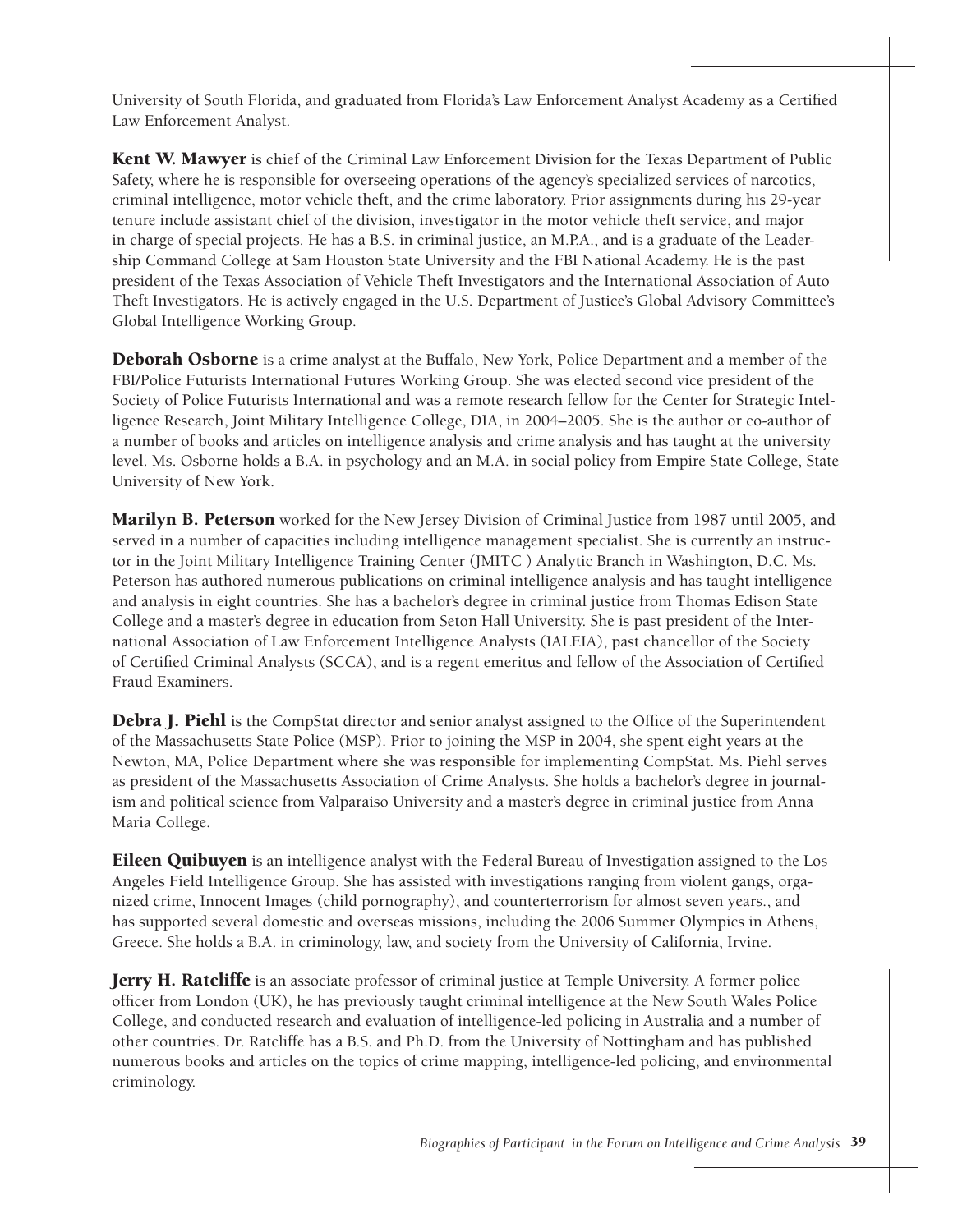Sergeant Mark Stallo works in the Financial Investigations Unit of the Dallas Police Department. Since joining the DPD in 1979, he has served as a patrol officer and as a member of the crime analysis team. Sgt. Stallo is one of the founders of the International Association of Crime Analysis (IACA) and served as its president from 1994 to 2000. He is the author or co-author of a number of policing and crime analysis publications and teaches at the university level. He has a B.S. in criminal justice from the University of Cincinnati, and a M.S. in management and administrative science and a M.P.A. from the University of Texas at Dallas.